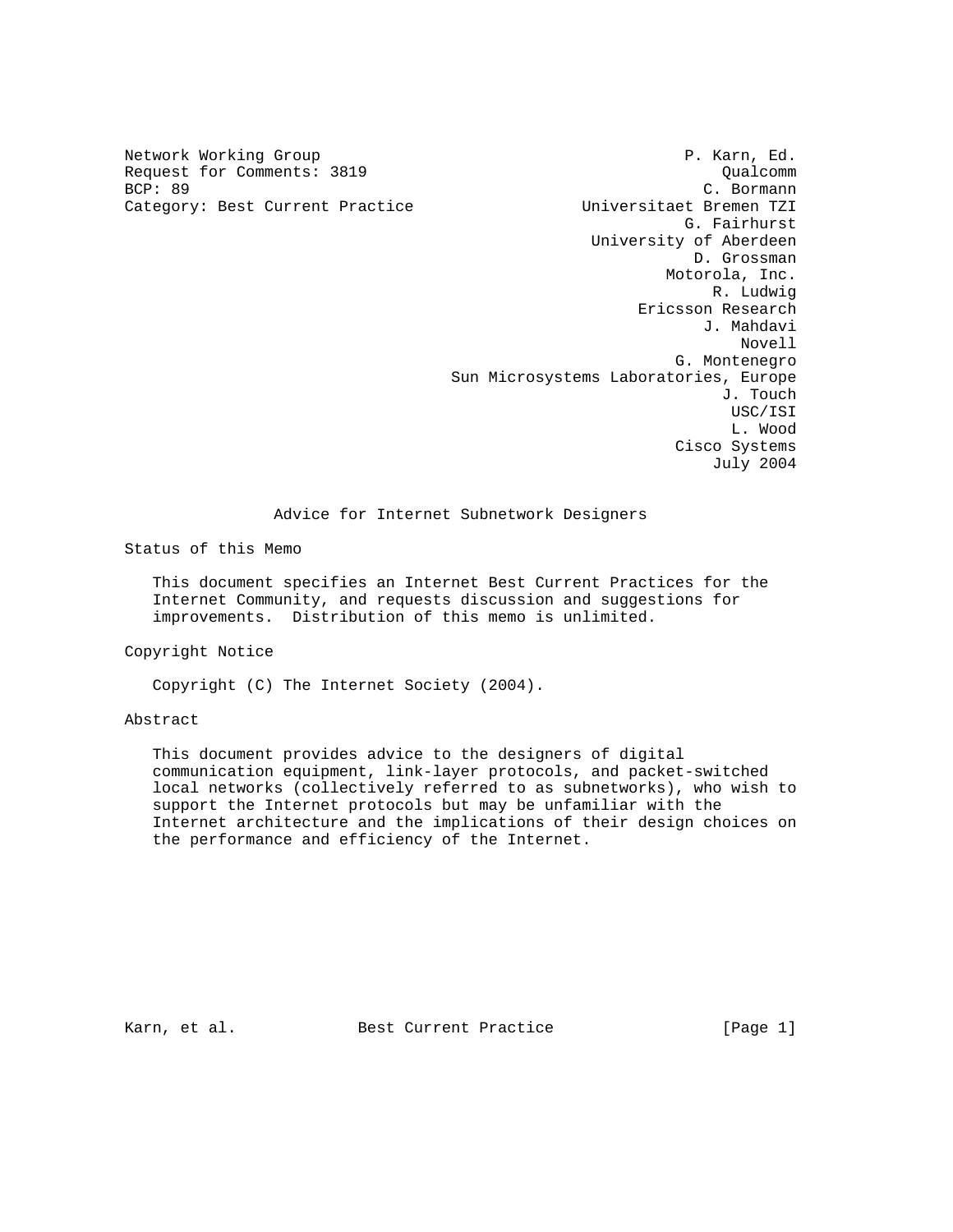Table of Contents

| $1$ . |                                                          |  |  |                |
|-------|----------------------------------------------------------|--|--|----------------|
| 2.    | Maximum Transmission Units (MTUs) and IP Fragmentation 4 |  |  |                |
|       | 2.1. Choosing the MTU in Slow Networks. 6                |  |  |                |
| 3.    | Framing on Connection-Oriented Subnetworks               |  |  | $\overline{7}$ |
| 4.    | Connection-Oriented Subnetworks. 9                       |  |  |                |
| 5.    | Broadcasting and Discovery 10                            |  |  |                |
| б.    |                                                          |  |  |                |
| 7.    | Bandwidth on Demand (BoD) Subnets. 13                    |  |  |                |
| 8.    | Reliability and Error Control. 14                        |  |  |                |
|       | TCP vs Link-Layer Retransmission 14<br>8.1.              |  |  |                |
|       | 8.2. Recovery from Subnetwork Outages 17                 |  |  |                |
|       | 8.3. CRCs, Checksums and Error Detection. 18             |  |  |                |
|       | 8.4.                                                     |  |  |                |
|       | TCP Performance Characteristics. 22<br>8.5.              |  |  |                |
|       | The Formulae $\ldots$ 22<br>8.5.1.                       |  |  |                |
|       | 8.5.2. Assumptions. 23                                   |  |  |                |
|       | 8.5.3.<br>Analysis of Link-Layer Effects on TCP          |  |  |                |
|       | Performance. 24                                          |  |  |                |
| 9.    | Quality-of-Service (QoS) Considerations. 26              |  |  |                |
|       |                                                          |  |  |                |
|       |                                                          |  |  |                |
|       |                                                          |  |  |                |
|       | 13. Buffering, Flow and Congestion Control 31            |  |  |                |
|       |                                                          |  |  |                |
|       |                                                          |  |  |                |
|       |                                                          |  |  |                |
|       |                                                          |  |  |                |
|       |                                                          |  |  |                |
|       |                                                          |  |  |                |
|       |                                                          |  |  |                |
|       |                                                          |  |  |                |
|       |                                                          |  |  |                |
|       |                                                          |  |  |                |
|       |                                                          |  |  |                |

1. Introduction and Overview

 IP, the Internet Protocol [RFC791] [RFC2460], is the core protocol of the Internet. IP defines a simple "connectionless" packet-switched network. The success of the Internet is largely attributed to IP's simplicity, the "end-to-end principle" [SRC81] on which the Internet is based, and the resulting ease of carrying IP on a wide variety of subnetworks, not necessarily designed with IP in mind. A subnetwork refers to any network operating immediately below the IP layer to connect two or more systems using IP (i.e., end hosts or routers). In its simplest form, this may be a direct connection between the IP systems (e.g., using a length of cable or a wireless medium).

Karn, et al. Best Current Practice [Page 2]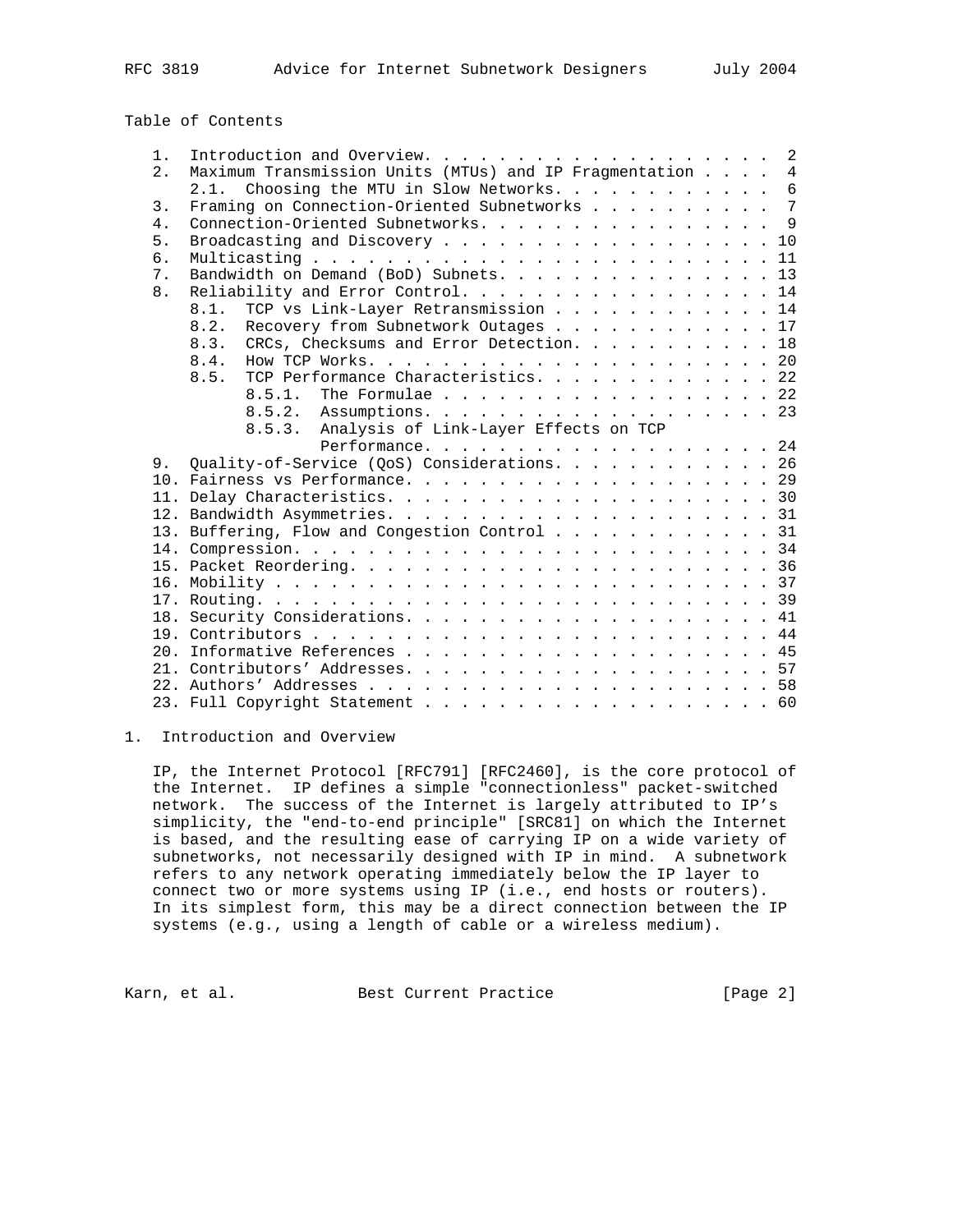This document defines a subnetwork as a layer 2 network, which is a network that does not rely upon the services of IP routers to forward packets between parts of the subnetwork. However, IP routers may bridge frames at Layer 2 between parts of a subnetwork. Sometimes, it is convenient to aggregate a group of such subnetworks into a single logical subnetwork. IP routing protocols (e.g., OSPF, IS-IS, and PIM) can be configured to support this aggregation, but typically present a layer-3 subnetwork rather than a layer-2 subnetwork. This may also result in a specific packet passing several times over the same layer-2 subnetwork via an intermediate layer-3 gateway (router). Because that aggregation requires layer-3 components, issues thereof are beyond the scope of this document.

 However, while many subnetworks carry IP, they do not necessarily do so with maximum efficiency, minimum complexity, or cost, nor do they implement certain features to efficiently support newer Internet features of increasing importance, such as multicasting or quality of service.

 With the explosive growth of the Internet, IP packets comprise an increasingly large fraction of the traffic carried by the world's telecommunications networks. It therefore makes sense to optimize both existing and new subnetwork technologies for IP as much as possible.

 Optimizing a subnetwork for IP involves three complementary considerations:

- 1. Providing functionality sufficient to carry IP.
- 2. Eliminating unnecessary functions that increase cost or complexity.
- 3. Choosing subnetwork parameters that maximize the performance of the Internet protocols.

 Because IP is so simple, consideration 2 is more of an issue than consideration 1. That is to say, subnetwork designers make many more errors of commission than errors of omission. However, certain enhancements to Internet features, such as multicasting and quality of-service, benefit significantly from support given by the underlying subnetworks beyond that necessary to carry "traditional" unicast, best-effort IP.

Karn, et al. Sest Current Practice [Page 3]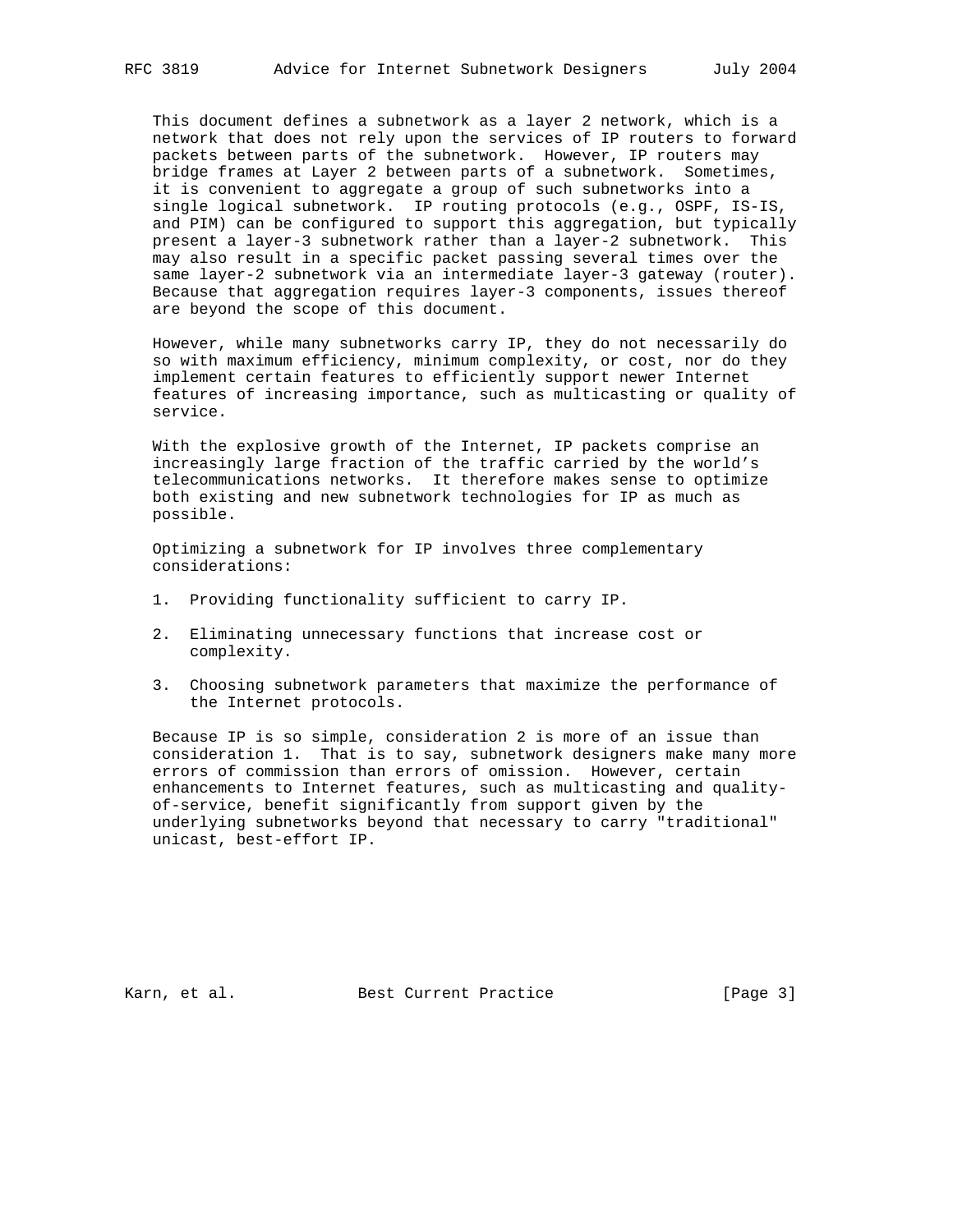A major consideration in the efficient design of any layered communication network is the appropriate layer(s) in which to implement a given function. This issue was first addressed in the seminal paper, "End-to-End Arguments in System Design" [SRC81]. That paper argued that many functions can be implemented properly \*only\* on an end-to-end basis, i.e., at the highest protocol layers, outside the subnetwork. These functions include ensuring the reliable delivery of data and the use of cryptography to provide confidentiality and message integrity.

 Such functions cannot be provided solely by the concatenation of hop-by-hop services; duplicating these functions at the lower protocol layers (i.e., within the subnetwork) can be needlessly redundant or even harmful to cost and performance.

 However, partial duplication of functionality in a lower layer can \*sometimes\* be justified by performance, security, or availability considerations. Examples include link-layer retransmission to improve the performance of an unusually lossy channel, e.g., mobile radio, link-level encryption intended to thwart traffic analysis, and redundant transmission links to improve availability, increase throughput, or to guarantee performance for certain classes of traffic. Duplication of protocol functions should be done only with an understanding of system-level implications, including possible interactions with higher-layer mechanisms.

 The original architecture of the Internet was influenced by the end-to-end principle [SRC81], and has been, in our view, part of the reason for the Internet's success.

 The remainder of this document discusses the various subnetwork design issues that the authors consider relevant to efficient IP support.

2. Maximum Transmission Units (MTUs) and IP Fragmentation

 IPv4 packets (datagrams) vary in size, from 20 bytes (the size of the IPv4 header alone) to a maximum of 65535 bytes. Subnetworks need not support maximum-sized (64KB) IP packets, as IP provides a scheme that breaks packets that are too large for a given subnetwork into fragments that travel as independent IP packets and are reassembled at the destination. The maximum packet size supported by a subnetwork is known as its Maximum Transmission Unit (MTU).

 Subnetworks may, but are not required to, indicate the length of each packet they carry. One example is Ethernet with the widely used DIX [DIX82] (not IEEE 802.3 [IEEE8023]) header, which lacks a length

Karn, et al. Best Current Practice [Page 4]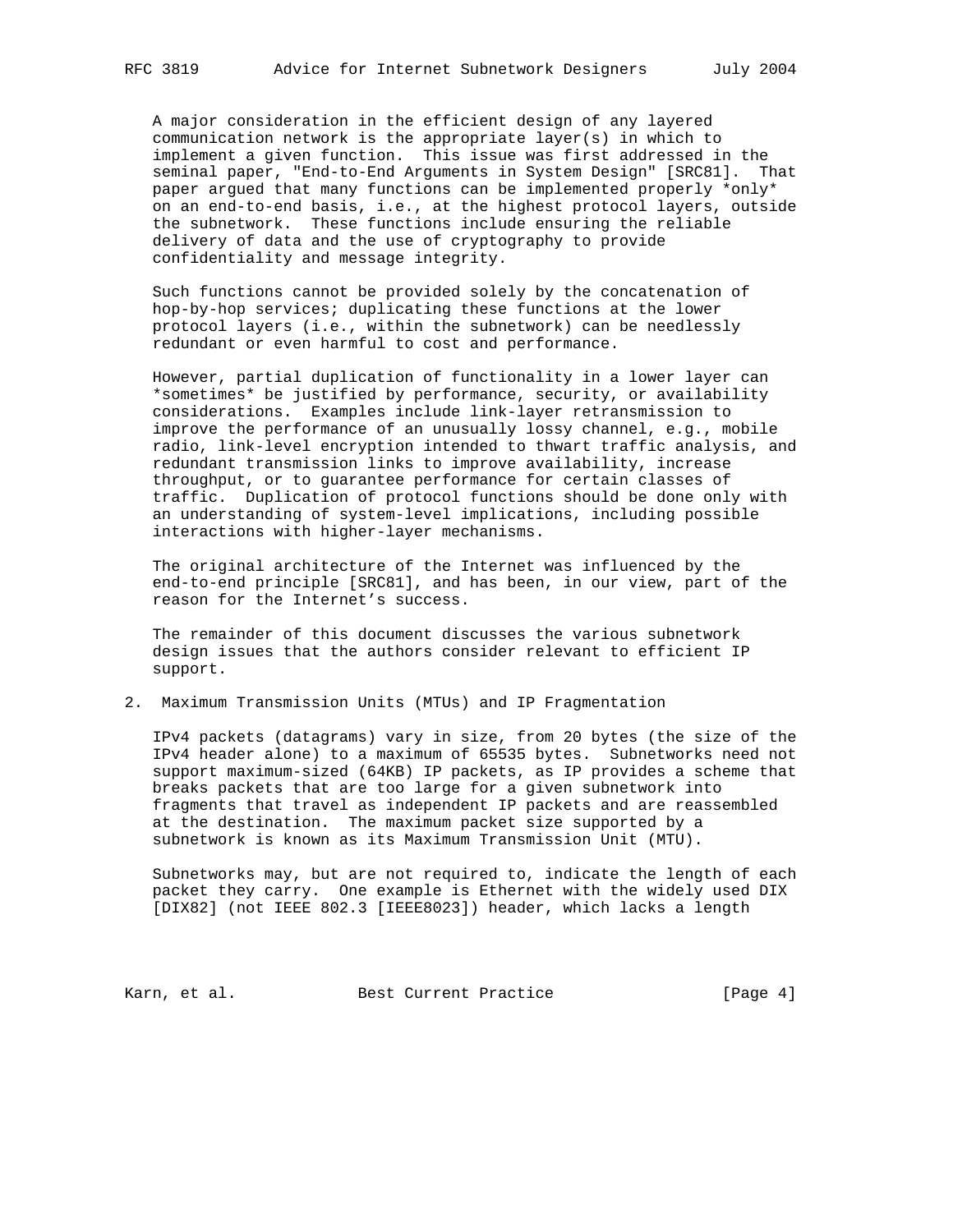field to indicate the true data length when the packet is padded to a minimum of 60 bytes. This is not a problem for uncompressed IP because each IP packet carries its own length field.

 If optional header compression [RFC1144] [RFC2507] [RFC2508] [RFC3095] is used, however, it is required that the link framing indicate frame length because that is needed for the reconstruction of the original header.

 In IP version 4 (the version now in widespread use), fragmentation can occur at either the sending host or in an intermediate router, and fragments can be further fragmented at subsequent routers if necessary.

 In IP version 6 [RFC2460], fragmentation can occur only at the sending host; it cannot occur in a router (called "router fragmentation" in this document).

 Both IPv4 and IPv6 provide a "path MTU discovery" procedure [RFC1191] [RFC1435] [RFC1981] that allows the sending host to avoid fragmentation by discovering the minimum MTU along a given path and reduce its packet sizes accordingly. This procedure is optional in IPv4 and IPv6.

 Path MTU discovery is widely deployed, but it sometimes encounters problems. Some routers fail to generate the ICMP messages that convey path MTU information to the sender, and sometimes the ICMP messages are blocked by overly restrictive firewalls. The result can be a "Path MTU Black Hole" [RFC2923] [RFC1435].

 The Path MTU Discovery procedure, the persistence of path MTU black holes, and the deletion of router fragmentation in IPv6 reflect a consensus of the Internet technical community that router fragmentation is best avoided. This requires that subnetworks support MTUs that are "reasonably" large. All IPv4 end hosts are required to accept and reassemble IP packets of size 576 bytes [RFC791], but such a small value would clearly be inefficient. Because IPv6 omits fragmentation by routers, [RFC2460] specifies a larger minimum MTU of 1280 bytes. Any subnetwork with an internal packet payload smaller than 1280 bytes must implement a mechanism that performs fragmentation/reassembly of IP packets to/from subnetwork frames if it is to support IPv6.

 If a subnetwork cannot directly support a "reasonable" MTU with native framing mechanisms, it should internally fragment. That is, it should transparently break IP packets into internal data elements and reassemble them at the other end of the subnetwork.

Karn, et al. Best Current Practice [Page 5]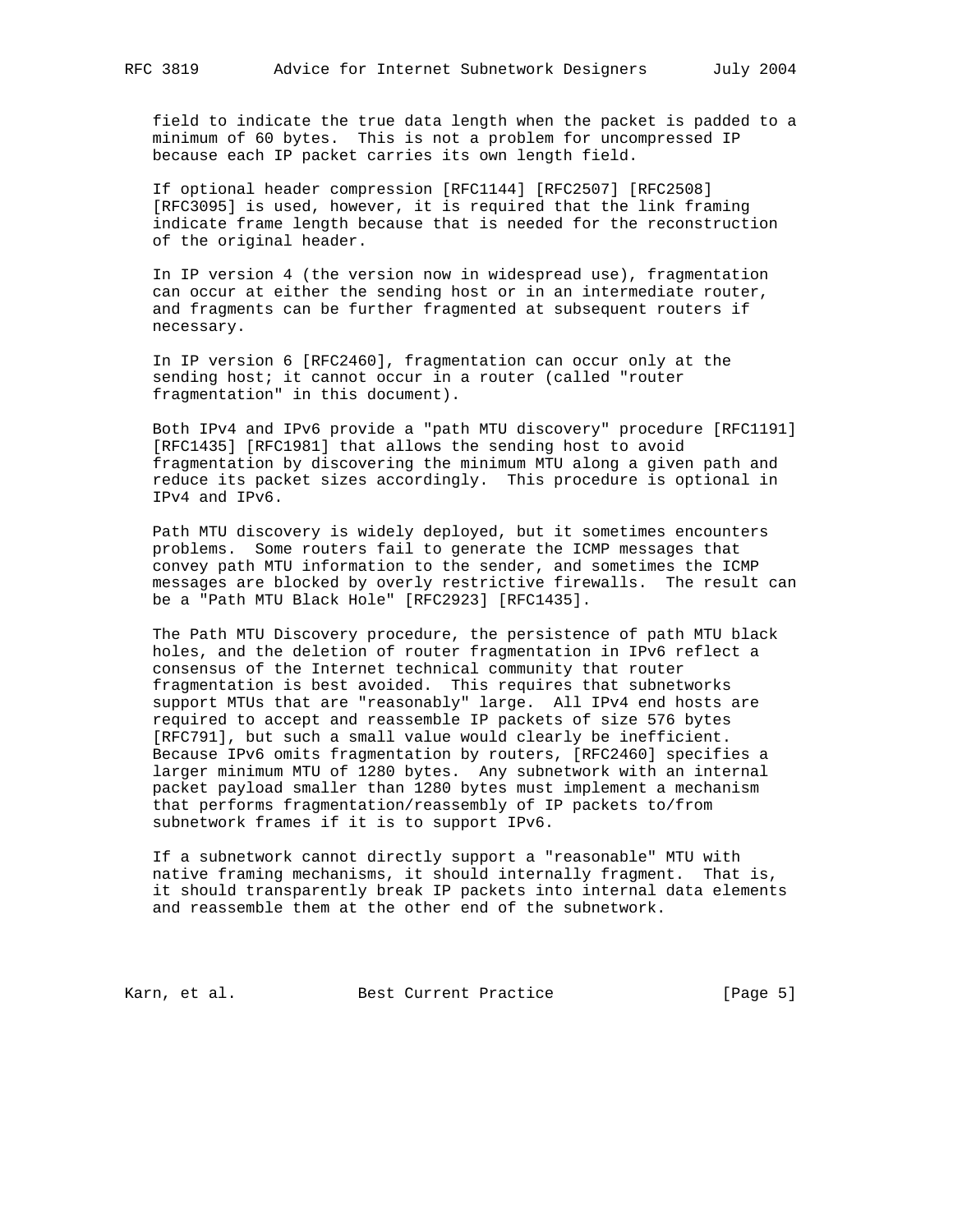This leaves the question of what is a "reasonable" MTU. Ethernet (10 and 100 Mb/s) has an MTU of 1500 bytes, and because of the ubiquity of Ethernet few Internet paths currently have MTUs larger than this value. This severely limits the utility of larger MTUs provided by other subnetworks. Meanwhile, larger MTUs are increasingly desirable on high-speed subnetworks to reduce the per-packet processing overhead in host computers, and implementers are encouraged to provide them even though they may not be usable when Ethernet is also in the path.

 Various "tunneling" schemes, such as GRE [RFC2784] or IP Security in tunnel mode [RFC2406], treat IP as a subnetwork for IP. Since tunneling adds header overhead, it can trigger fragmentation, even when the same physical subnetworks (e.g., Ethernet) are used on both sides of the host performing IPsec encapsulation. Tunneling has made it more difficult to avoid router fragmentation and has increased the incidence of path MTU black holes [RFC2401] [RFC2923]. Larger subnetwork MTUs may help to alleviate this problem.

### 2.1. Choosing the MTU in Slow Networks

 In slow networks, the largest possible packet may take a considerable amount of time to send. This is known as channelisation or serialisation delay. Total end-to-end interactive response time should not exceed the well-known human factors limit of 100 to 200 ms. This includes all sources of delay: electromagnetic propagation delay, queuing delay, serialisation delay, and the store-and-forward time, i.e., the time to transmit a packet at link speed.

 At low link speeds, store-and-forward delays can dominate total end-to-end delay; these are in turn directly influenced by the maximum transmission unit (MTU) size. Even when an interactive packet is given a higher queuing priority, it may have to wait for a large bulk transfer packet to finish transmission. This worst-case wait can be set by an appropriate choice of MTU.

 For example, if the MTU is set to 1500 bytes, then an MTU-sized packet will take about 8 milliseconds to send on a T1 (1.536 Mb/s) link. But if the link speed is 19.2kb/s, then the transmission time becomes 625 ms -- well above our 100-200ms limit. A 256-byte MTU would lower this delay to a little over 100 ms. However, care should be taken not to lower the MTU excessively, as this will increase header overhead and trigger frequent router fragmentation (if Path MTU discovery is not in use). This is likely to be the case with multicast, where Path MTU discovery is ineffective.

 One way to limit delay for interactive traffic without imposing a small MTU is to give priority to this traffic and to preempt (abort)

Karn, et al. Sest Current Practice [Page 6]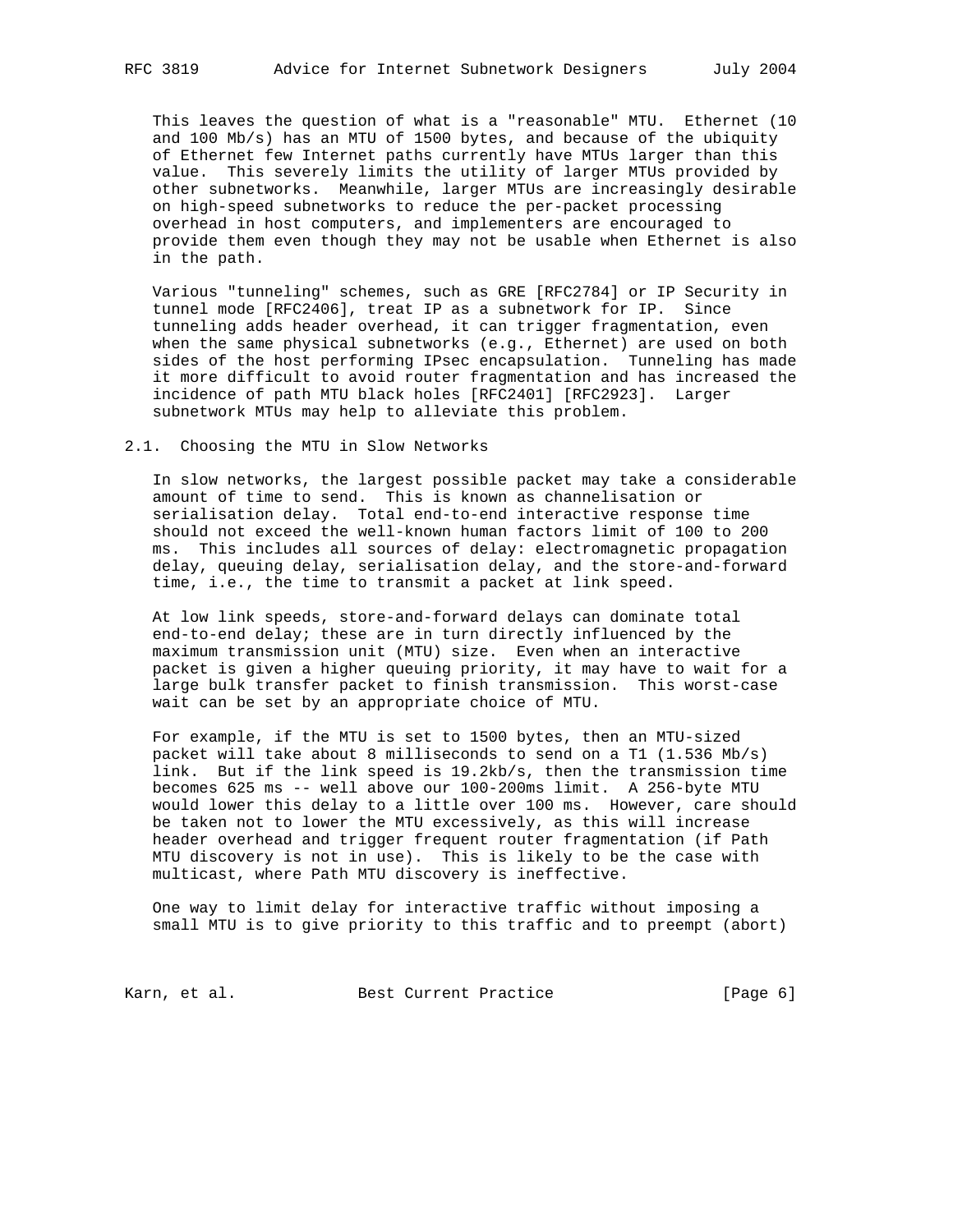the transmission of a lower-priority packet when a higher priority packet arrives in the queue. However, the link resources used to send the aborted packet are lost, and overall throughput will decrease.

 Another way to limit delay is to implement a link-level multiplexing scheme that allows several packets to be in progress simultaneously, with transmission priority given to segments of higher-priority IP packets. For links using the Point-To-Point Protocol (PPP) [RFC1661], multi-class multilink [RFC2686] [RFC2687] [RFC2689] provides such a facility.

 ATM (asynchronous transfer mode), where SNDUs are fragmented and interleaved across smaller 53-byte ATM cells, is another example of this technique. However, ATM is generally used on high-speed links where the store-and-forward delays are already minimal, and it introduces significant (˜9%) increases in overhead due to the addition of 5-byte cell overhead to each 48-byte ATM cell.

 A third example is the Data-Over-Cable Service Interface Specification (DOCSIS) with typical upstream bandwidths of 2.56 Mb/s or 5.12 Mb/s. To reduce the impact of a 1500-byte MTU in DOCSIS 1.0 [DOCSIS1], a data link layer fragmentation mechanism is specified in DOCSIS 1.1 [DOCSIS2]. To accommodate the installed base, DOCSIS 1.1 must be backward compatible with DOCSIS 1.0 cable modems, which generally do not support fragmentation. Under the co-existence of DOCSIS 1.0 and DOCSIS 1.1, the unfragmented large data packets from DOCSIS 1.0 cable modems may affect the quality of service for voice packets from DOCSIS 1.1 cable modems. In this case, it has been shown in [DOCSIS3] that the use of bandwidth allocation algorithms can mitigate this effect.

 To summarize, there is a fundamental tradeoff between efficiency and latency in the design of a subnetwork, and the designer should keep this tradeoff in mind.

3. Framing on Connection-Oriented Subnetworks

 IP requires that subnetworks mark the beginning and end of each variable-length, asynchronous IP packet. Some examples of links and subnetworks that do not provide this as an intrinsic feature include:

- 1. leased lines carrying a synchronous bit stream;
- 2. ISDN B-channels carrying a synchronous octet stream;
- 3. dialup telephone modems carrying an asynchronous octet stream;

Karn, et al. Best Current Practice [Page 7]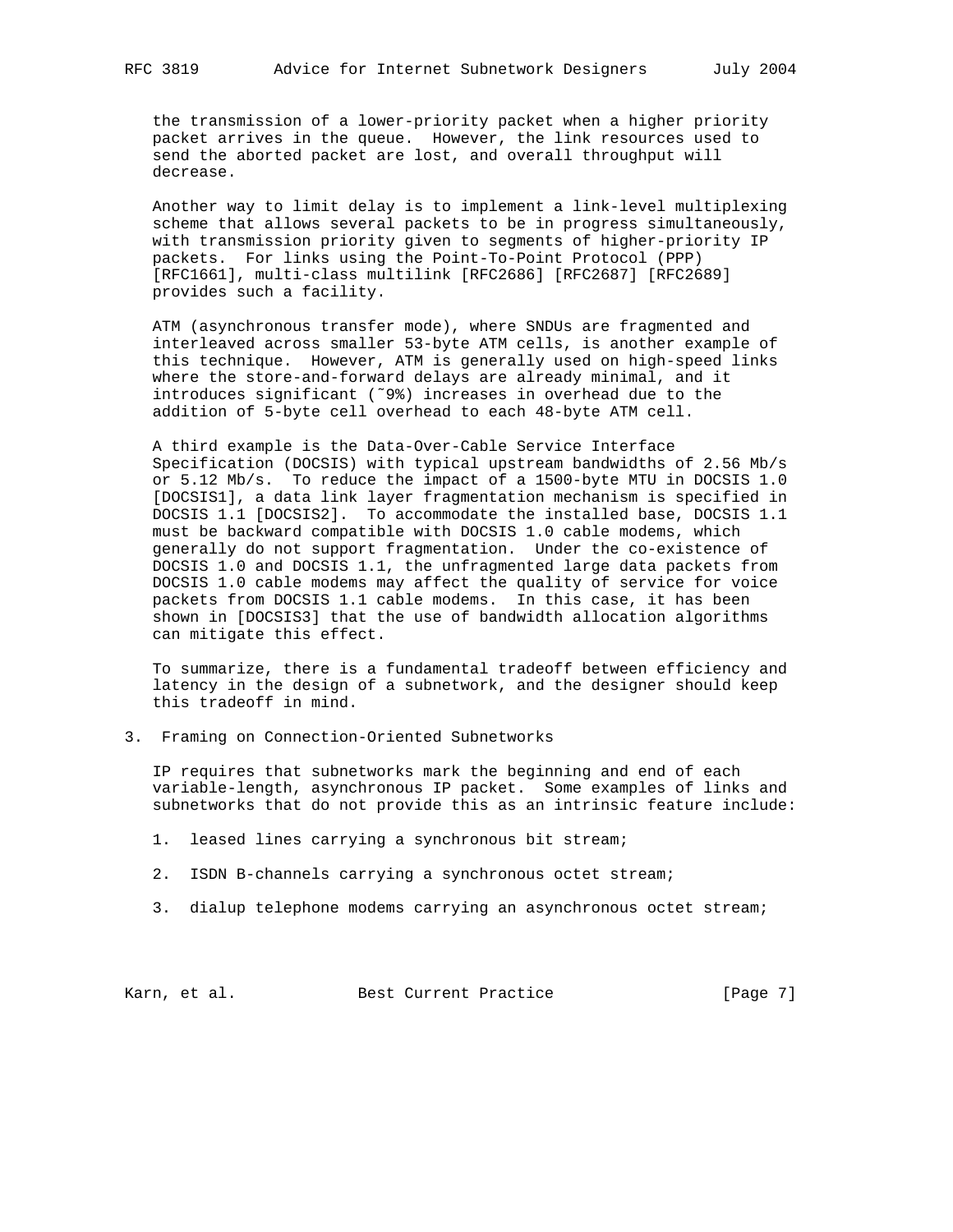and

 4. Asynchronous Transfer Mode (ATM) networks carrying an asynchronous stream of fixed-sized "cells".

 The Internet community has defined packet framing methods for all these subnetworks. The Point-To-Point Protocol (PPP) [RFC1661], which uses a variant of HDLC, is applicable to bit synchronous, octet-synchronous, and octet asynchronous links (i.e., examples 1-3 above). PPP is one preferred framing method for IP, since a large number of systems interoperate with PPP. ATM has its own framing methods, described in [RFC2684] [RFC2364].

 At high speeds, a subnetwork should provide a framed interface capable of carrying asynchronous, variable-length IP datagrams. The maximum packet size supported by this interface is discussed above in the MTU/Fragmentation section. The subnetwork may implement this facility in any convenient manner.

 IP packet boundaries need not coincide with any framing or synchronization mechanisms internal to the subnetwork. When the subnetwork implements variable sized data units, the most straightforward approach is to place exactly one IP packet into each subnetwork data unit (SNDU), and to rely on the subnetwork's existing ability to delimit SNDUs to also delimit IP packets. A good example is Ethernet. However, some subnetworks have SNDUs of one or more fixed sizes, as dictated by switching, forward error correction and/or interleaving considerations. Examples of such subnetworks include ATM, with a single cell payload size of 48 octets plus a 5 octet header, and IS-95 digital cellular, with two "rate sets" of four fixed frame sizes each that may be selected on 20 millisecond boundaries.

 Because IP packets are of variable length, they may not necessarily fit into an integer multiple of fixed-sized SNDUs. An "adaptation layer" is needed to convert IP packets into SNDUs while marking the boundary between each IP packet in some manner.

 There are several approaches to this problem. The first is to encode each IP packet into one or more SNDUs with no SNDU containing pieces of more than one IP packet, and to pad out the last SNDU of the packet as needed. Bits in a control header added to each SNDU indicate where the data segment belongs in the IP packet. If the subnetwork provides in-order, at-most-once delivery, the header can be as simple as a pair of bits indicating whether the SNDU is the first and/or the last in the IP packet. Alternatively, for subnetworks that do not reorder the fragments of an SNDU, only the last SNDU of the packet could be marked, as this would implicitly

Karn, et al. Sest Current Practice [Page 8]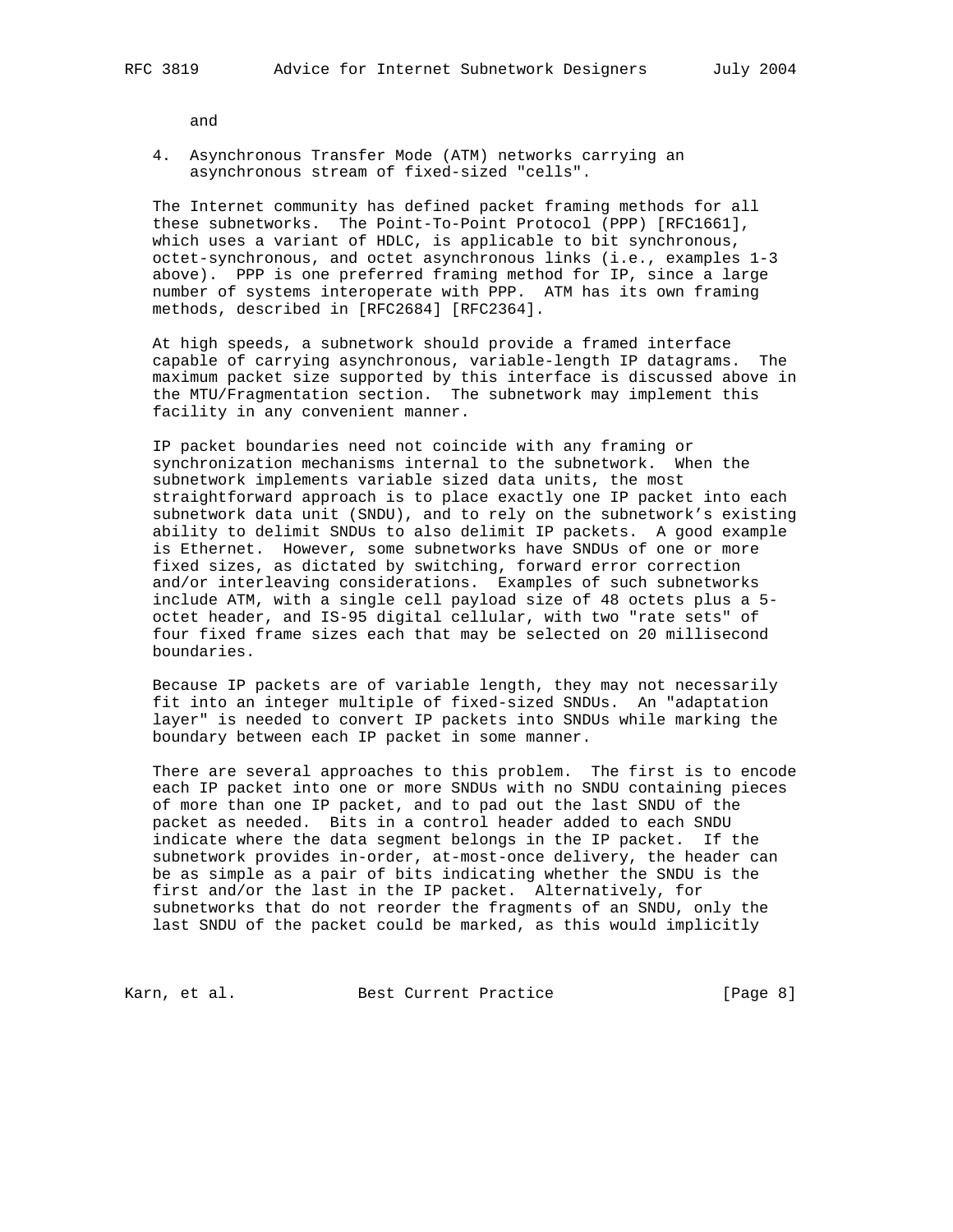indicate the next SNDU as the first in a new IP packet. The AAL5 (ATM Adaptation Layer 5) scheme used with ATM is an example of this approach, though it adds other features, including a payload length field and a payload CRC.

 In AAL5, the ATM User-User Indication, which is encoded in the Payload Type field of an ATM cell, indicates the last cell of a packet. The packet trailer is located at the end of the SNDU and contains the packet length and a CRC.

 Another framing technique is to insert per-segment overhead to indicate the presence of a segment option. When present, the option carries a pointer to the end of the packet. This differs from AAL5 in that it permits another packet to follow within the same segment. MPEG-2 Transport Streams [EN301192] [ISO13818] support this style of fragmentation, and may either use padding (limiting each MPEG transport stream packet to carry only part of one IP packet), or allow a second IP packet to start in the same Transport Stream packet (no padding).

 A third approach is to insert a special flag sequence into the data stream between each IP packet, and to pack the resulting data stream into SNDUs without regard to SNDU boundaries. This may have implications when frames are lost. The flag sequence can also pad unused space at the end of an SNDU. If the special flag appears in the user data, it is escaped to an alternate sequence (usually larger than a flag) to avoid being misinterpreted as a flag. The HDLC-based framing schemes used in PPP are all examples of this approach.

 All three adaptation schemes introduce overhead; how much depends on the distribution of IP packet sizes, the size(s) of the SNDUs, and in the HDLC-like approaches, the content of the IP packet (since flag like sequences occurring in the packet must be escaped, which expands them). The designer must also weigh implementation complexity and performance in the choice and design of an adaptation layer.

# 4. Connection-Oriented Subnetworks

 IP has no notion of a "connection"; it is a purely connectionless protocol. When a connection is required by an application, it is usually provided by TCP [RFC793], the Transmission Control Protocol, running atop IP on an end-to-end basis.

 Connection-oriented subnetworks can be (and are widely) used to carry IP, but often with considerable complexity. Subnetworks consisting of few nodes can simply open a permanent connection between each pair of nodes. This is frequently done with ATM. However, the number of connections increases as the square of the number of nodes, so this

Karn, et al. Sest Current Practice [Page 9]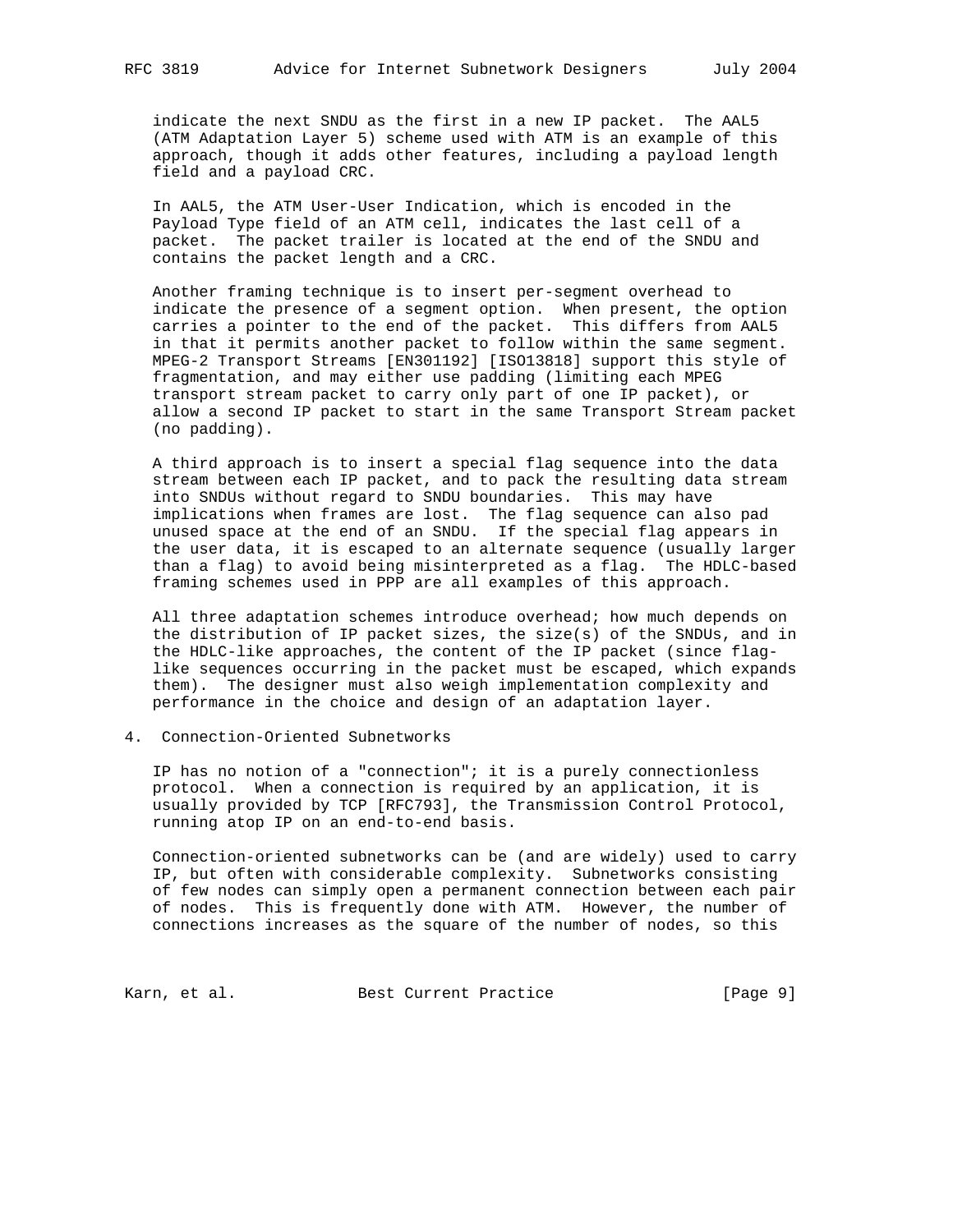is clearly impractical for large subnetworks. A "shim" layer between IP and the subnetwork is therefore required to manage connections. This is one of the most common functions of a Subnetwork Dependent Convergence Function (SNDCF) sublayer between IP and a subnetwork.

 SNDCFs typically open subnetwork connections as needed when an IP packet is queued for transmission and close them after an idle timeout. There is no relation between subnetwork connections and any connections that may exist at higher layers (e.g., TCP).

 Because Internet traffic is typically bursty and transaction oriented, it is often difficult to pick an optimal idle timeout. If the timeout is too short, subnetwork connections are opened and closed rapidly, possibly over-stressing the subnetwork connection management system (especially if it was designed for voice traffic call holding times). If the timeout is too long, subnetwork connections are idle much of the time, wasting any resources dedicated to them by the subnetwork.

 Purely connectionless subnets (such as Ethernet), which have no state and dynamically share resources, are optimal for supporting best effort IP, which is stateless and dynamically shares resources. Connection-oriented packet networks (such as ATM and Frame Relay), which have state and dynamically share resources, are less optimal, since best-effort IP does not benefit from the overhead of creating and maintaining state. Connection-oriented circuit-switched networks (including the PSTN and ISDN) have state and statically allocate resources for a call, and thus require state creation and maintenance overhead, but do not benefit from the efficiencies of statistical multiplexing sharing of capacity inherent in IP.

 In any event, if an SNDCF that opens and closes subnet connections is used to support IP, care should be taken to make sure that connection processing in the subnet can keep up with relatively short holding times.

# 5. Broadcasting and Discovery

 Subnetworks fall into two categories: point-to-point and shared. A point-to-point subnet has exactly two endpoint components (hosts or routers); a shared link has more than two endpoint components, using either an inherently broadcast medium (e.g., Ethernet, radio) or a switching layer hidden from the network layer (e.g., switched Ethernet, Myrinet [MYR95], ATM). Switched subnetworks handle broadcast by copying broadcast packets, providing each interface that supports one, or more, systems (hosts or routers) with a copy of each packet.

Karn, et al. Best Current Practice [Page 10]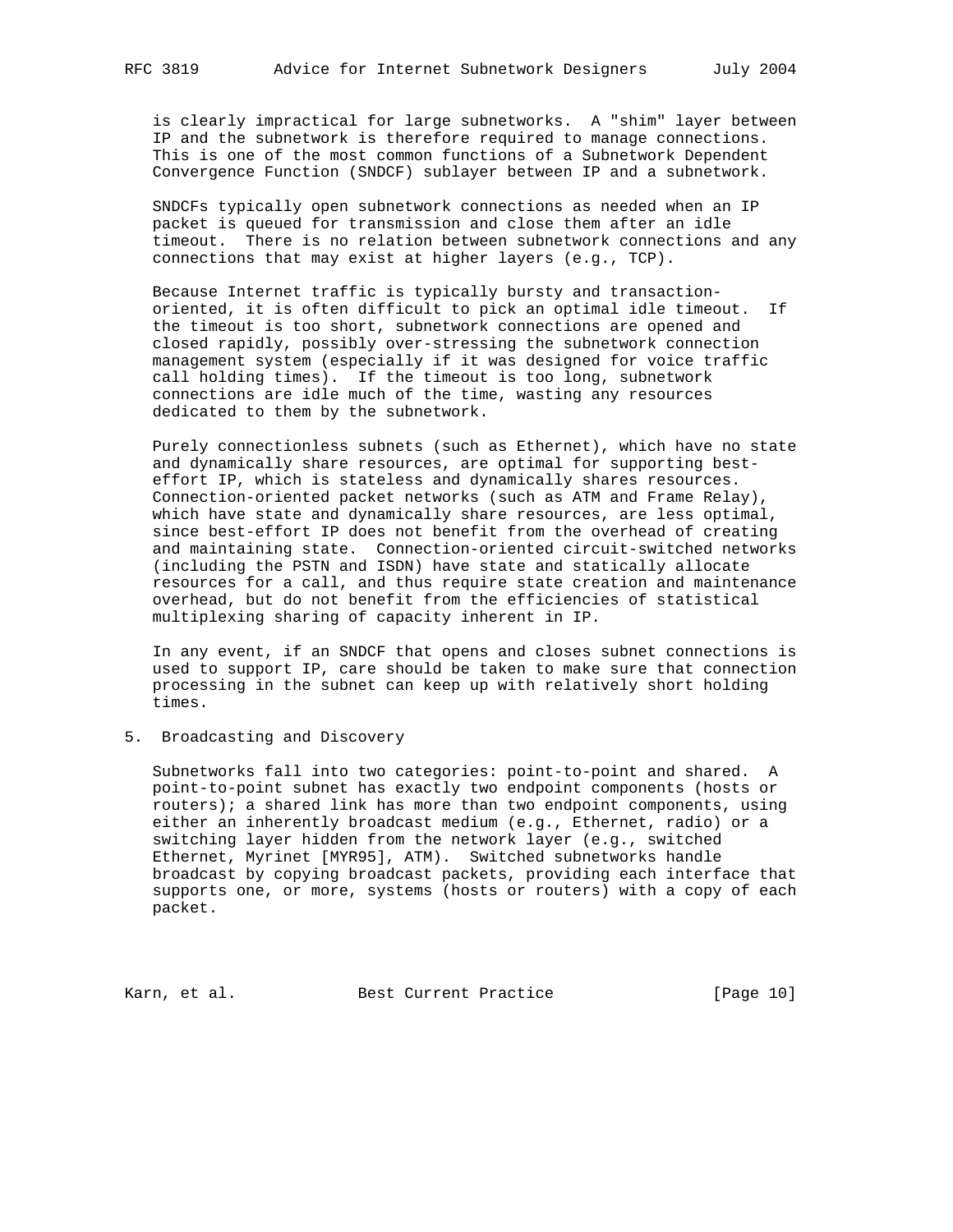Several Internet protocols for IPv4 make use of broadcast capabilities, including link-layer address lookup (ARP), auto configuration (RARP, BOOTP, DHCP), and routing (RIP).

 A lack of broadcast capability can impede the performance of these protocols, or render them inoperable (e.g., DHCP). ARP-like link address lookup can be provided by a centralized database, but at the expense of potentially higher response latency and the need for nodes to have explicit knowledge of the ARP server address. Shared links should support native, link-layer subnet broadcast.

 A corresponding set of IPv6 protocols uses multicasting (see next section) instead of broadcasting to provide similar functions with improved scaling in large networks.

#### 6. Multicasting

 The Internet model includes "multicasting", where IP packets are sent to all the members of a multicast group [RFC1112] [RFC3376] [RFC2710]. Multicast is an option in IPv4, but a standard feature of IPv6. IPv4 multicast is currently used by multimedia, teleconferencing, gaming, and file distribution (web, peer-to-peer sharing) applications, as well as by some key network and host protocols (e.g., RIPv2, OSPF, NTP). IPv6 additionally relies on multicast for network configuration (DHCP-like autoconfiguration) and link-layer address discovery [RFC2461] (replacing ARP). In the case of IPv6, this can allow autoconfiguration and address discovery to span across routers, whereas the IPv4 broadcast-based services cannot without ad-hoc router support [RFC1812].

 Multicast-enabled IP routers organize each multicast group into a spanning tree, and route multicast packets by making copies of each multicast packet and forwarding the copies to each output interface that includes at least one downstream member of the multicast group.

 Multicasting is considerably more efficient when a subnetwork explicitly supports it. For example, a router relaying a multicast packet onto an Ethernet segment need send only one copy of the packet, no matter how many members of the multicast group are connected to the segment. Without native multicast support, routers and switches on shared links would need to use broadcast with software filters, such that every multicast packet sent incurs software overhead for every node on the subnetwork, even if a node is not a member of the multicast group. Alternately, the router would transmit a separate copy to every member of the multicast group on the segment, as is done on multicast-incapable switched subnets.

Karn, et al. Sest Current Practice [Page 11]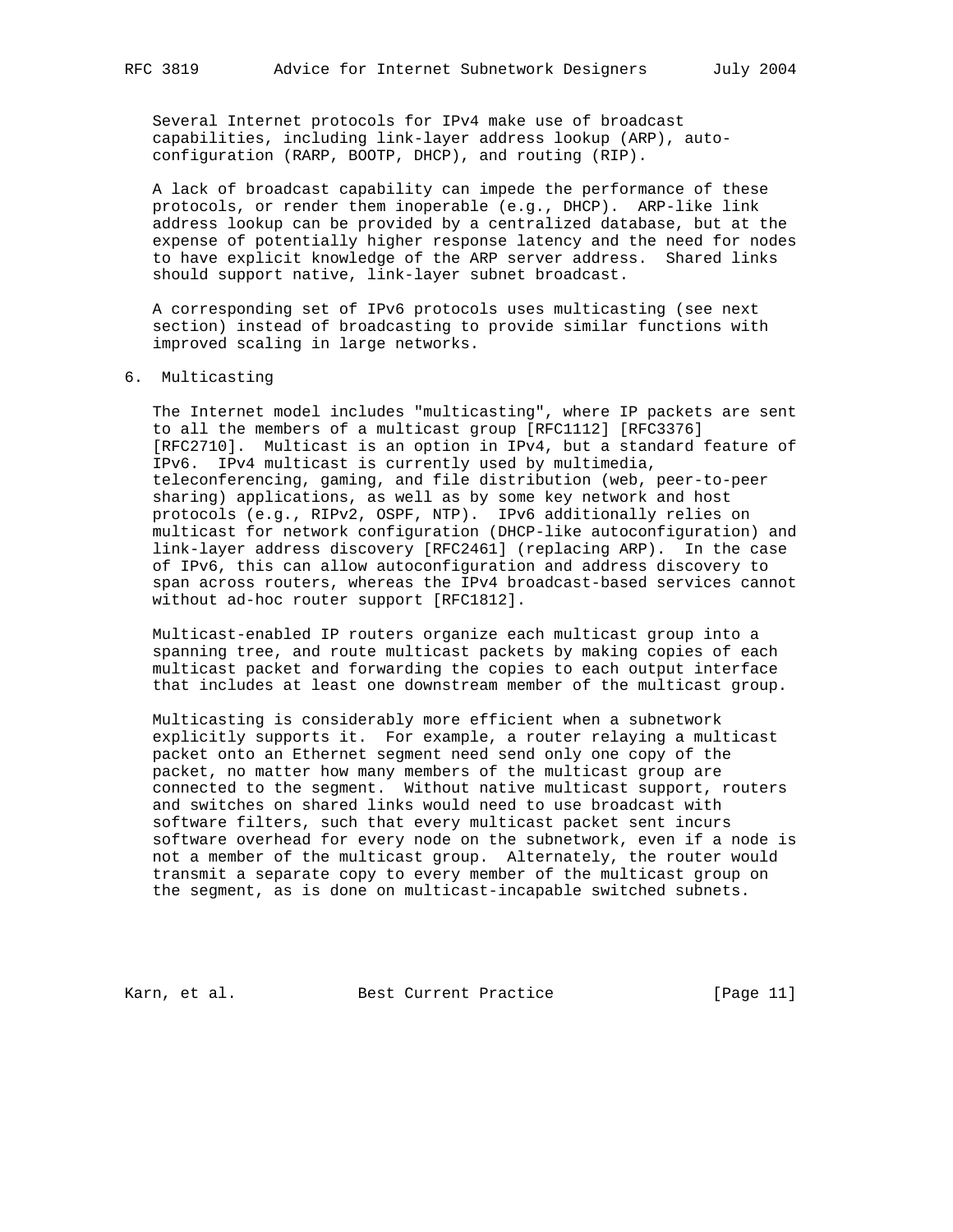Subnetworks using shared channels (e.g., radio LANs, Ethernets) are especially suitable for native multicasting, and their designers should make every effort to support it. This involves designating a section of the subnetwork's own address space for multicasting. On these networks, multicast is basically broadcast on the medium, with Layer-2 receiver filters.

 Subnet interfaces also need to be designed to accept packets addressed to some number of multicast addresses, in addition to the unicast packets specifically addressed to them. The number of multicast addresses that needs to be supported by a host depends on the requirements of the associated host; at least several dozen will meet most current needs.

 On low-speed networks, the multicast address recognition function may be readily implemented in host software, but on high-speed networks, it should be implemented in subnetwork hardware. This hardware need not be complete; for example, many Ethernet interfaces implement a "hashing" function where the IP layer receives all of the multicast (and unicast) traffic to which the associated host subscribes, plus some small fraction of multicast traffic to which the host does not subscribe. Host/router software then has to discard the unwanted packets that pass the Layer-2 multicast address filter [RFC1112].

 There does not need to be a one-to-one mapping between a Layer-2 multicast address and an IP multicast address. An address overlap may significantly degrade the filtering capability of a receiver's hardware multicast address filter. A subnetwork supporting only broadcast should use this service for multicast and must rely on software filtering.

 Switched subnetworks must also provide a mechanism for copying multicast packets to ensure the packets reach at least all members of a multicast group. One option is to "flood" multicast packets in the same manner as broadcast. This can lead to unnecessary transmissions on some subnetwork links (notably non-multicast-aware Ethernet switches). Some subnetworks therefore allow multicast filter tables to control which links receive packets belonging to a specific group. To configure this automatically requires access to Layer-3 group membership information (e.g., IGMP [RFC3376], or MLD [RFC2710]). Various implementation options currently exist to provide a subnet node with a list of mappings of multicast addresses to ports/interfaces. These employ a range of approaches, including signaling from end hosts (e.g., IEEE 802 GARP/GMRP [802.1p]), signaling from switches (e.g., CGMP [CGMP] and RGMP [RFC3488]), interception and proxy of IP group membership packets (e.g., IGMP/MLD Proxy [MAGMA-PROXY]), and enabling Layer-2 devices to snoop/inspect/peek into forwarded Layer-3 protocol headers (e.g.,

Karn, et al. Best Current Practice [Page 12]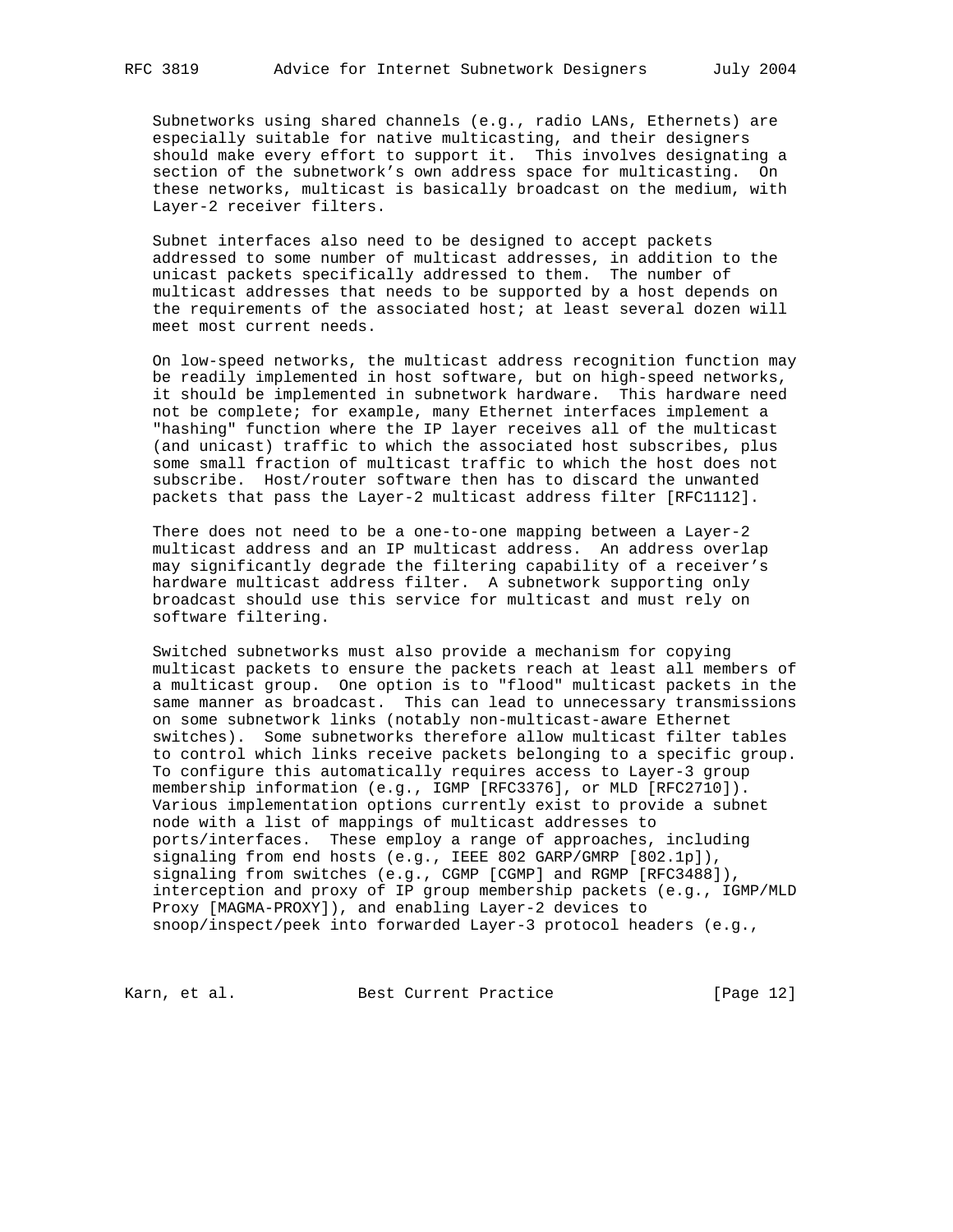IGMP, MLD, PIM) so that they may infer Layer-3 multicast group membership [MAGMA-SNOOP]. These approaches differ in their complexity, flexibility, and ability to support new protocols.

7. Bandwidth on Demand (BoD) Subnets

 Some subnets allow a number of subnet nodes to share a channel efficiently by assigning transmission opportunities dynamically. Transmission opportunities are requested by a subnet node when it has packets to send. The subnet schedules and grants transmission opportunities sufficient to allow the transmitting subnet node to send one or more packets (or packet fragments). We call these subnets Bandwidth on Demand (BoD) subnets. Examples of BoD subnets include Demand Assignment Multiple Access (DAMA) satellite and terrestrial wireless networks, IEEE 802.11 point coordination function (PCF) mode, and DOCSIS. A connection-oriented network (such as the PSTN, ATM or Frame Relay) reserves resources on a much longer timescale, and is therefore not a BoD subnet in our taxonomy.

 The design parameters for BoD are similar to those in connection oriented subnetworks, although the implementations may vary significantly. In BoD, the user typically requests access to the shared channel for some duration. Access may be allocated for a period of time at a specific rate, for a certain number of packets, or until the user releases the channel. Access may be coordinated through a central management entity or with a distributed algorithm amongst the users. Examples of the resource that may be shared include a terrestrial wireless hop, an upstream channel in a cable television system, a satellite uplink, and an end-to-end satellite channel.

 Long-delay BoD subnets pose problems similar to connection-oriented subnets in anticipating traffic. While connection-oriented subnets hold idle channels open expecting new data to arrive, BoD subnets request channel access based on buffer occupancy (or expected buffer occupancy) on the sending port. Poor performance will likely result if the sender does not anticipate additional traffic arriving at that port during the time it takes to grant a transmission request. It is recommended that the algorithm have the capability to extend a hold on the channel for data that has arrived after the original request was generated (this may be done by piggybacking new requests on user data).

 There is a wide variety of BoD protocols available. However, there has been relatively little comprehensive research on the interactions between BoD mechanisms and Internet protocol performance. Research on some specific mechanisms is available (e.g., [AR02]). One item that has been studied is TCP's retransmission timer [KY02]. BoD

Karn, et al. Sest Current Practice [Page 13]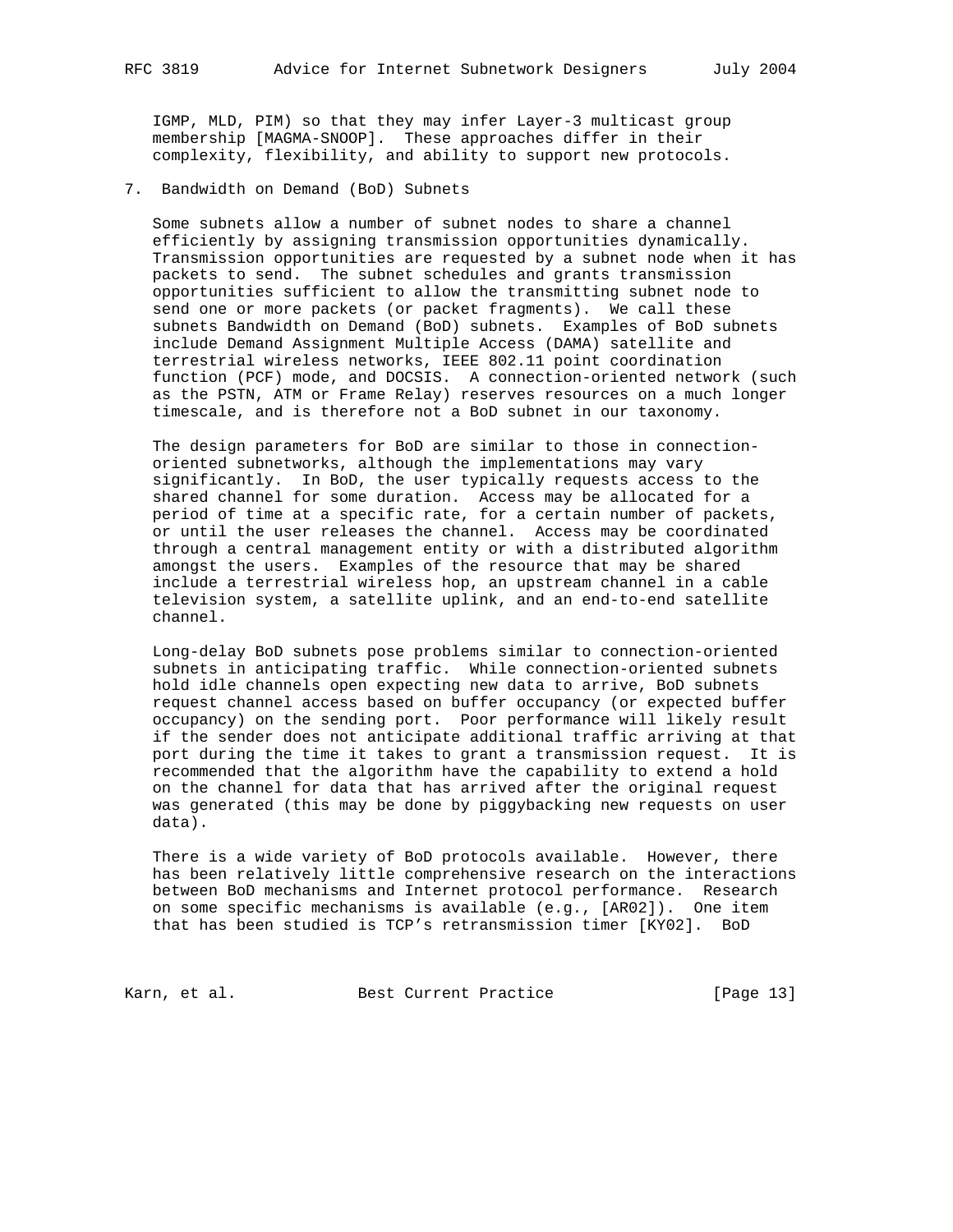systems can cause spurious timeouts when adjusting from a relatively high data rate, to a relatively low data rate. In this case, TCP's transmitted data takes longer to get through the network than predicted by the TCP sender's computed retransmission timeout. Therefore, the TCP sender is prone to resending a segment prematurely.

## 8. Reliability and Error Control

 In the Internet architecture, the ultimate responsibility for error recovery is at the end points [SRC81]. The Internet may occasionally drop, corrupt, duplicate, or reorder packets, and the transport protocol (e.g., TCP) or application (e.g., if UDP is used as the transport protocol) must recover from these errors on an end-to-end basis [RFC3155]. Error recovery in the subnetwork is therefore justifiable only to the extent that it can enhance overall performance. It is important to recognize that a subnetwork can go too far in attempting to provide error recovery services in the Internet environment. Subnet reliability should be "lightweight", i.e., it only has to be "good enough", \*not\* perfect.

 In this section, we discuss how to analyze characteristics of a subnetwork to determine what is "good enough". The discussion below focuses on TCP, which is the most widely-used transport protocol in the Internet. It is widely believed (and is a stated goal within the IETF) that non-TCP transport protocols should attempt to be "TCP friendly" and have many of the same performance characteristics. Thus, the discussion below should be applicable, even to portions of the Internet where TCP may not be the predominant protocol.

## 8.1. TCP vs Link-Layer Retransmission

 Error recovery involves the generation and transmission of redundant information computed from user data. Depending on how much redundant information is sent and how it is generated, the receiver can use it to reliably detect transmission errors, correct up to some maximum number of transmission errors, or both. The general approach is known as Error Control Coding, or ECC.

 The use of ECC to detect transmission errors so that retransmissions (hopefully without errors) can be requested is widely known as "ARQ" (Automatic Repeat Request).

 When enough ECC information is available to permit the receiver to correct some transmission errors without a retransmission, the approach is known as Forward Error Correction (FEC). Due to the greater complexity of the required ECC and the need to tailor its design to the characteristics of a specific modem and channel, FEC

Karn, et al. Sest Current Practice [Page 14]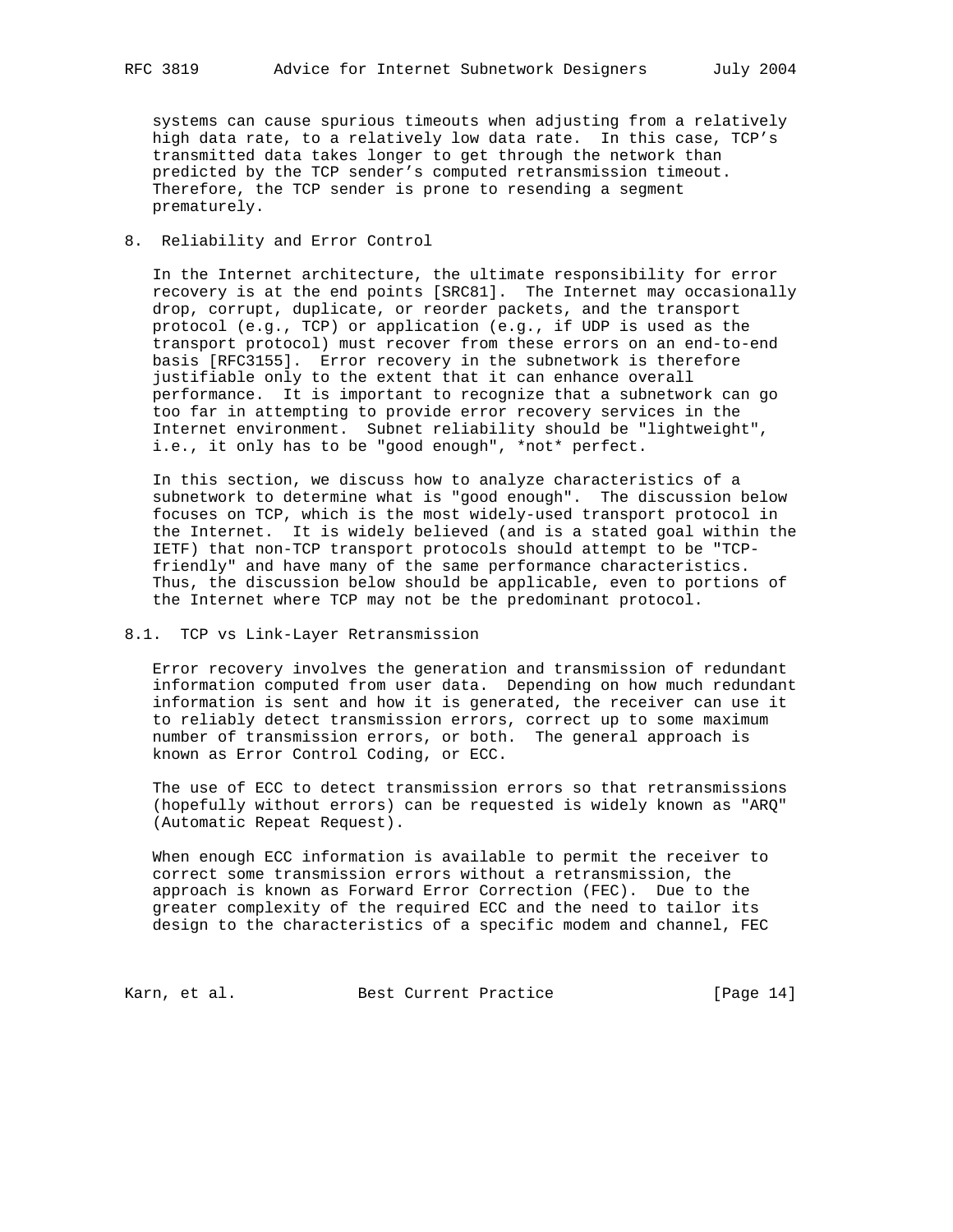has traditionally been implemented in special-purpose hardware integral to a modem. This effectively makes it part of the physical layer.

 Unlike ARQ, FEC was rarely used for telecommunications outside of space links prior to the 1990s. It is now nearly universal in telephone, cable and DSL modems, digital satellite links, and digital mobile telephones. FEC is also heavily used in optical and magnetic storage where "retransmissions" are not possible.

 Some systems use hybrid combinations of ARQ layered atop FEC; V.90 dialup modems (in the upstream direction) with V.42 error control are one example. Most errors are corrected by the trellis (FEC) code within the V.90 modem, and most remaining errors are detected and corrected by the ARQ mechanisms in V.42.

 Work is now underway to apply FEC above the physical layer, primarily in connection with reliable multicasting [RFC3048] [RFC3450-RFC3453] where conventional ARQ mechanisms are inefficient or difficult to implement. However, in this discussion, we will assume that if FEC is present, it is implemented within the physical layer.

 Depending on the layer in which it is implemented, error control can operate on an end-to-end basis or over a shorter span, such as a single link. TCP is the most important example of an end-to-end protocol that uses an ARQ strategy.

 Many link-layer protocols use ARQ, usually some flavor of HDLC [ISO3309]. Examples include the X.25 link layer, the AX.25 protocol used in amateur packet radio, 802.11 wireless LANs, and the reliable link layer specified in IEEE 802.2.

 Only end-to-end error recovery can ensure reliable service to the application (see Section 8). However, some subnetworks (e.g., many wireless links) also have link-layer error recovery as a performance enhancement [RFC3366]. For example, many cellular links have small physical frame sizes (< 100 bytes) and relatively high frame loss rates. Relying solely on end-to-end error recovery can clearly yield a performance degradation, as retransmissions across the end-to-end path take much longer to be received than when link layer retransmissions are used. Thus, link-layer error recovery can often increase end-to-end performance. As a result, link-layer and end to-end recovery often co-exist; this can lead to the possibility of inefficient interactions between the two layers of ARQ protocols.

 This inter-layer "competition" might lead to the following wasteful situation. When the link layer retransmits (parts of) a packet, the link latency momentarily increases. Since TCP bases its

Karn, et al. Sest Current Practice [Page 15]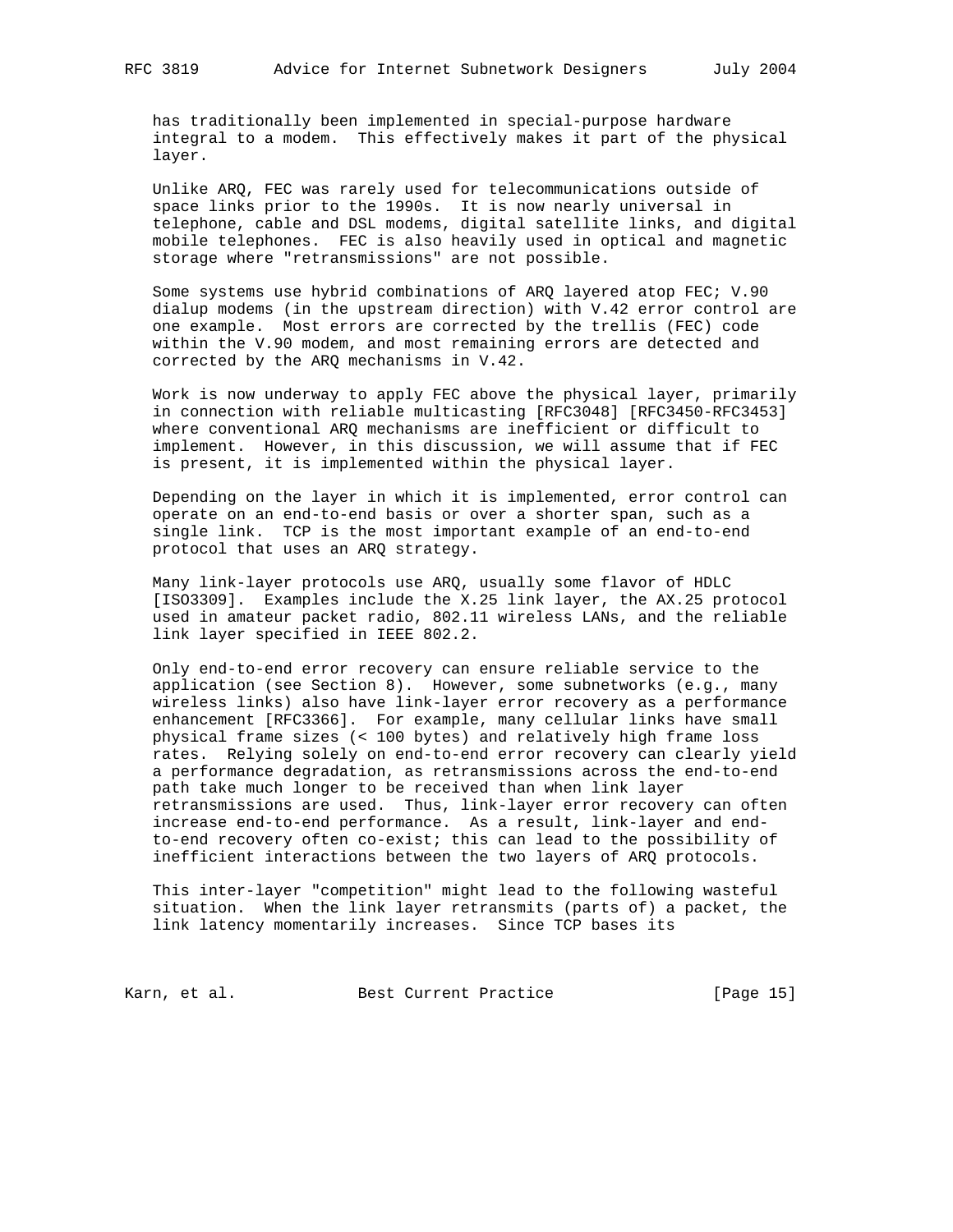retransmission timeout on prior measurements of total end-to-end latency, including that of the link in question, this sudden increase in latency may trigger an unnecessary retransmission by TCP of a packet that the link layer is still retransmitting. Such spurious end-to-end retransmissions generate unnecessary load and reduce end to-end throughput. As a result, the link layer may even have multiple copies of the same packet in the same link queue at the same time. In general, one could say the competing error recovery is caused by an inner control loop (link-layer error recovery) reacting to the same signal as an outer control loop (end-to-end error recovery) without any coordination between the loops. Note that this is solely an efficiency issue; TCP continues to provide reliable end-to-end delivery over such links.

 This raises the question of how persistent a link-layer sender should be in performing retransmission [RFC3366]. We define the link-layer (LL) ARQ persistency as the maximum time that a particular link will spend trying to transfer a packet before it can be discarded. This deliberately simplified definition says nothing about the maximum number of retransmissions, retransmission strategies, queue sizes, queuing disciplines, transmission delays, or the like. The reason we use the term LL ARQ persistency, instead of a term such as "maximum link-layer packet holding time," is that the definition closely relates to link-layer error recovery. For example, on links that implement straightforward error recovery strategies, LL ARQ persistency will often correspond to a maximum number of retransmissions permitted per link-layer frame.

 For link layers that do not or cannot differentiate between flows (e.g., due to network layer encryption), the LL ARQ persistency should be small. This avoids any harmful effects or performance degradation resulting from indiscriminate high persistence. A detailed discussion of these issues is provided in [RFC3366].

 However, when a link layer can identify individual flows and apply ARQ selectively [LKJK02], then the link ARQ persistency should be high for a flow using reliable unicast transport protocols (e.g., TCP) and must be low for all other flows. Setting the link ARQ persistency larger than the largest link outage allows TCP to rapidly restore transmission without needing to wait for a retransmission time out. This generally improves TCP performance in the face of transient outages. However, excessively high persistence may be disadvantageous; a practical upper limit of 30-60 seconds may be desirable. Implementation of such schemes remains a research issue. (See also the following section "Recovery from Subnetwork Outages").

Karn, et al. Best Current Practice [Page 16]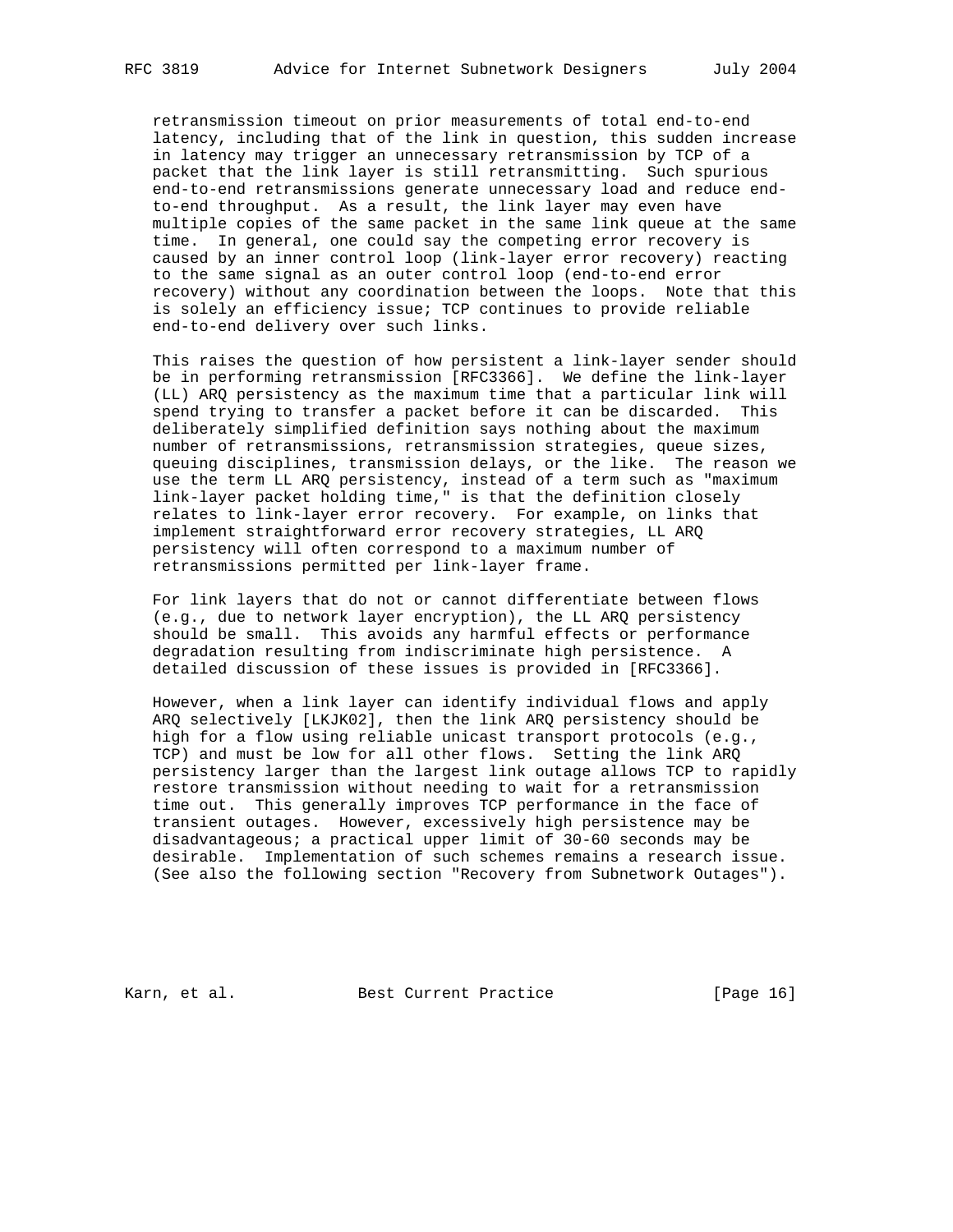Many subnetwork designers have opportunities to reduce the probability of packet loss, e.g., with FEC, ARQ, and interleaving, at the cost of increased delay. TCP performance improves with decreasing loss but worsens with increasing end-to-end delay, so it is important to find the proper balance through analysis and simulation.

# 8.2. Recovery from Subnetwork Outages

 Some types of subnetworks, particularly mobile radio, are subject to frequent temporary outages. For example, an active cellular data user may drive or walk into an area (such as a tunnel) that is out of range of any base station. No packets will be delivered successfully until the user returns to an area with coverage.

 The Internet protocols currently provide no standard way for a subnetwork to explicitly notify an upper layer protocol (e.g., TCP) that it is experiencing an outage rather than severe congestion.

 Under these circumstances TCP will, after each unsuccessful retransmission, wait even longer before trying again; this is its "exponential back-off" algorithm. Furthermore, TCP will not discover that the subnetwork outage has ended until its next retransmission attempt. If TCP has backed off, this may take some time. This can lead to extremely poor TCP performance over such subnetworks.

 It is therefore highly desirable that a subnetwork subject to outages does not silently discard packets during an outage. Ideally, the subnetwork should define an interface to the next higher layer (i.e., IP) that allows it to refuse packets during an outage, and to automatically ask IP for new packets when it is again able to deliver them. If it cannot do this, then the subnetwork should hold onto at least some of the packets it accepts during an outage and attempt to deliver them when the outage ends. When packets are discarded, IP should be notified so that the appropriate ICMP messages can be sent.

 Note that it is \*not\* necessary to completely avoid dropping packets during an outage. The purpose of holding onto a packet during an outage, either in the subnetwork or at the IP layer, is so that its eventual delivery will implicitly notify TCP that the subnetwork is again operational. This is to enhance performance, not to ensure reliability -- reliability, as discussed earlier, can only be ensured on an end-to-end basis.

 Only a few packets per TCP connection, including ACKs, need be held in this way to cause the TCP sender to recover from the additional losses once the flow resumes [RFC3366].

Karn, et al. Sest Current Practice [Page 17]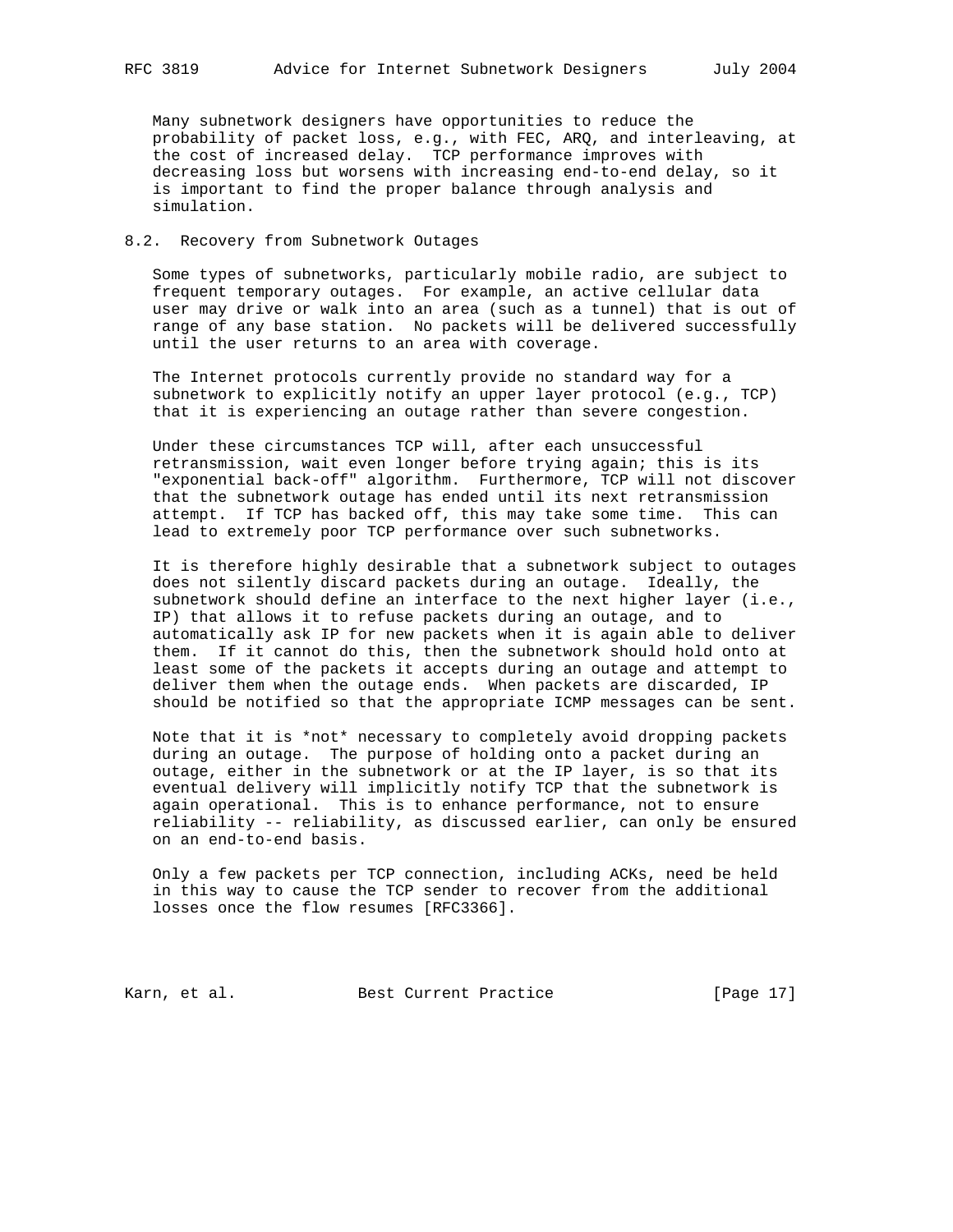Because it would be a layering violation (and possibly a performance hit) for IP or a subnetwork layer to look at TCP headers (which would in any event be impossible if IPsec encryption [RFC2401] is in use), it would be reasonable for the IP or subnetwork layers to choose, as a design parameter, some small number of packets that will be retained during an outage.

#### 8.3. CRCs, Checksums and Error Detection

 The TCP [RFC793], UDP [RFC768], ICMP, and IPv4 [RFC791] protocols all use the same simple 16-bit 1's complement checksum algorithm [RFC1071] to detect corrupted packets. The IPv4 header checksum protects only the IPv4 header, while the TCP, ICMP, and UDP checksums provide end-to-end error detection for both the transport pseudo header (including network and transport layer information) and the transport payload data. Protection of the data is optional for applications using UDP [RFC768] for IPv4, but is required for IPv6.

 The Internet checksum is not very strong from a coding theory standpoint, but it is easy to compute in software, and various proposals to replace the Internet checksums with stronger checksums have failed. However, it is known that undetected errors can and do occur in packets received by end hosts [SP2000].

 To reduce processing costs, IPv6 has no IP header checksum. The destination host detects "important" errors in the IP header, such as the delivery of the packet to the wrong destination. This is done by including the IP source and destination addresses (pseudo header) in the computation of the checksum in the TCP or UDP header, a practice already performed in IPv4. Errors in other IPv6 header fields may go undetected within the network; this was considered a reasonable price to pay for a considerable reduction in the processing required by each router, and it was assumed that subnetworks would use a strong link CRC.

 One way to provide additional protection for an IPv4 or IPv6 header is by the authentication and packet integrity services of the IP Security (IPsec) protocol [RFC2401]. However, this may not be a choice available to the subnetwork designer.

 Most subnetworks implement error detection just above the physical layer. Packets corrupted in transmission are detected and discarded before delivery to the IP layer. A 16-bit cyclic redundancy check (CRC) is usually the minimum for error detection. This is significantly more robust against most patterns of errors than the 16-bit Internet checksum. Note that the error detection properties of a specific CRC code diminish with increasing frame size. The Point-to-Point Protocol [RFC1662] requires support of a 16-bit CRC

Karn, et al. Sest Current Practice [Page 18]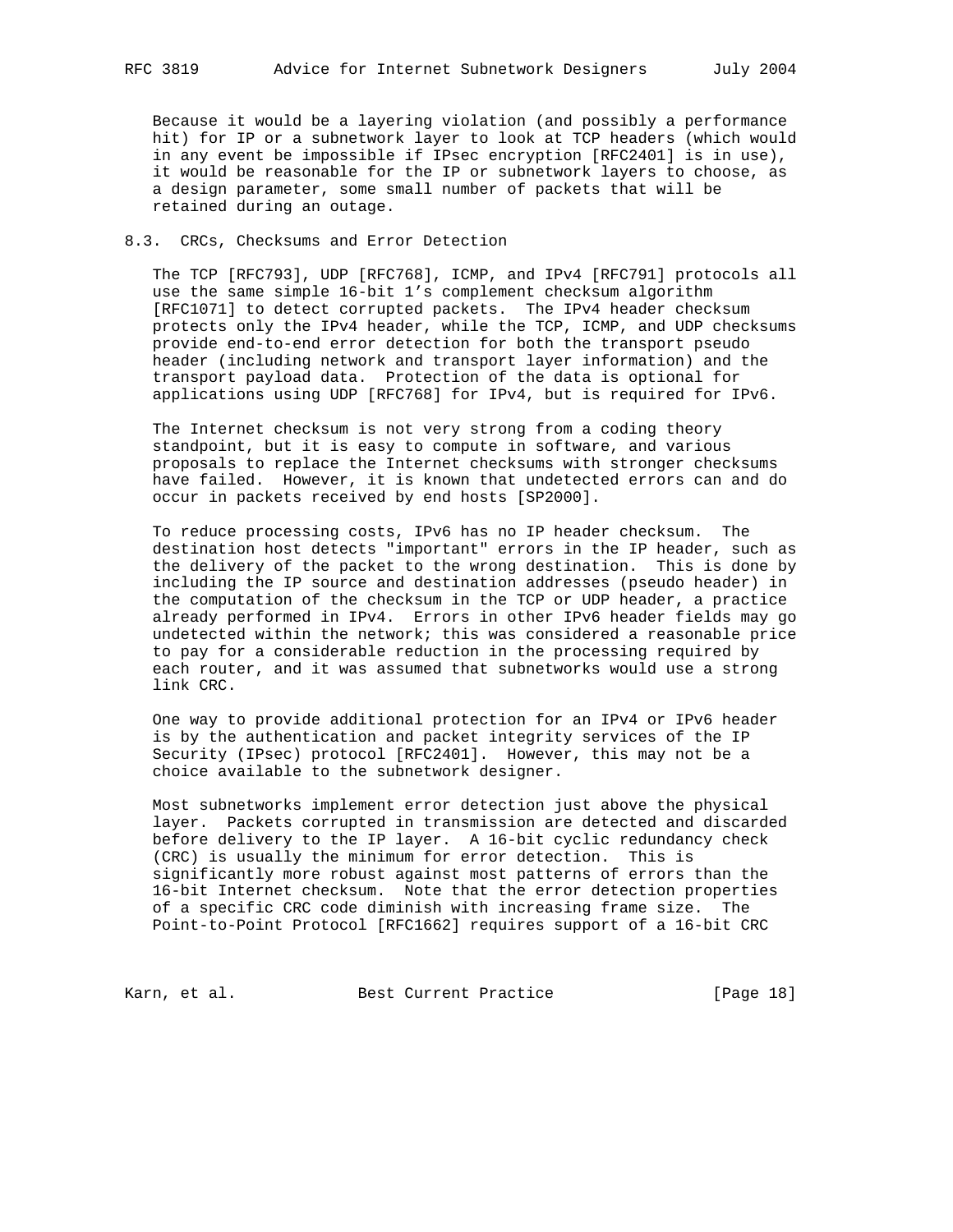for each link frame, with a 32-bit CRC as an option. (PPP is often used in conjunction with a dialup modem, which provides its own error control). Other subnetworks, including 802.3/Ethernet, AAL5/ATM, FDDI, Token Ring, and PPP over SONET/SDH all use a 32-bit CRC. Many subnetworks can also use other mechanisms to enhance the error detection capability of the link CRC (e.g., FEC in dialup modems, mobile radio and satellite channels).

 Any new subnetwork designed to carry IP should therefore provide error detection for each IP packet that is at least as strong as the 32-bit CRC specified in [ISO3309]. While this will achieve a very low undetected packet error rate due to transmission errors, it will not (and need not) achieve a very low packet loss rate as the Internet protocols are better suited to dealing with lost packets than to dealing with corrupted packets [SRC81].

 Packet corruption may be, and is, also caused by bugs in host and router hardware and software. Even if every subnetwork implemented strong error detection, it is still essential that end-to-end checksums are used at the receiving end host [SP2000].

 Designers of complex subnetworks consisting of internal links and packet switches should consider implementing error detection on an edge-to-edge basis to cover an entire SNDU (or IP packet). A CRC would be generated at the entry point to the subnetwork and checked at the exit endpoint. This may be used instead of, or in combination with, error detection at the interface to each physical link. An edge-to-edge check has the significant advantage of protecting against errors introduced anywhere within the subnetwork, not just within its transmission links. Examples of this approach include the way in which the Ethernet CRC-32 is handled by LAN bridges [802.1D]. ATM AAL5 [ITU-I363] also uses an edge-to-edge CRC-32.

 Some specific applications may be tolerant of residual errors in the data they exchange, but removal of the link CRC may expose the network to an undesirable increase in undetected errors in the IP and transport headers. Applications may also require a high level of error protection for control information exchanged by protocols acting above the transport layer. One example is a voice codec, which is robust against bit errors in the speech samples. For such mechanisms to work, the receiving application must be able to tolerate receiving corrupted data. This also requires that an application uses a mechanism to signal that payload corruption is permitted and to indicate the coverage (headers and data) required to be protected by the subnetwork CRC. The UDP-Lite protocol [RFC3828] is the first Internet standards track transport protocol supporting partial payload protection. Receipt of corrupt data by arbitrary

Karn, et al. Sest Current Practice [Page 19]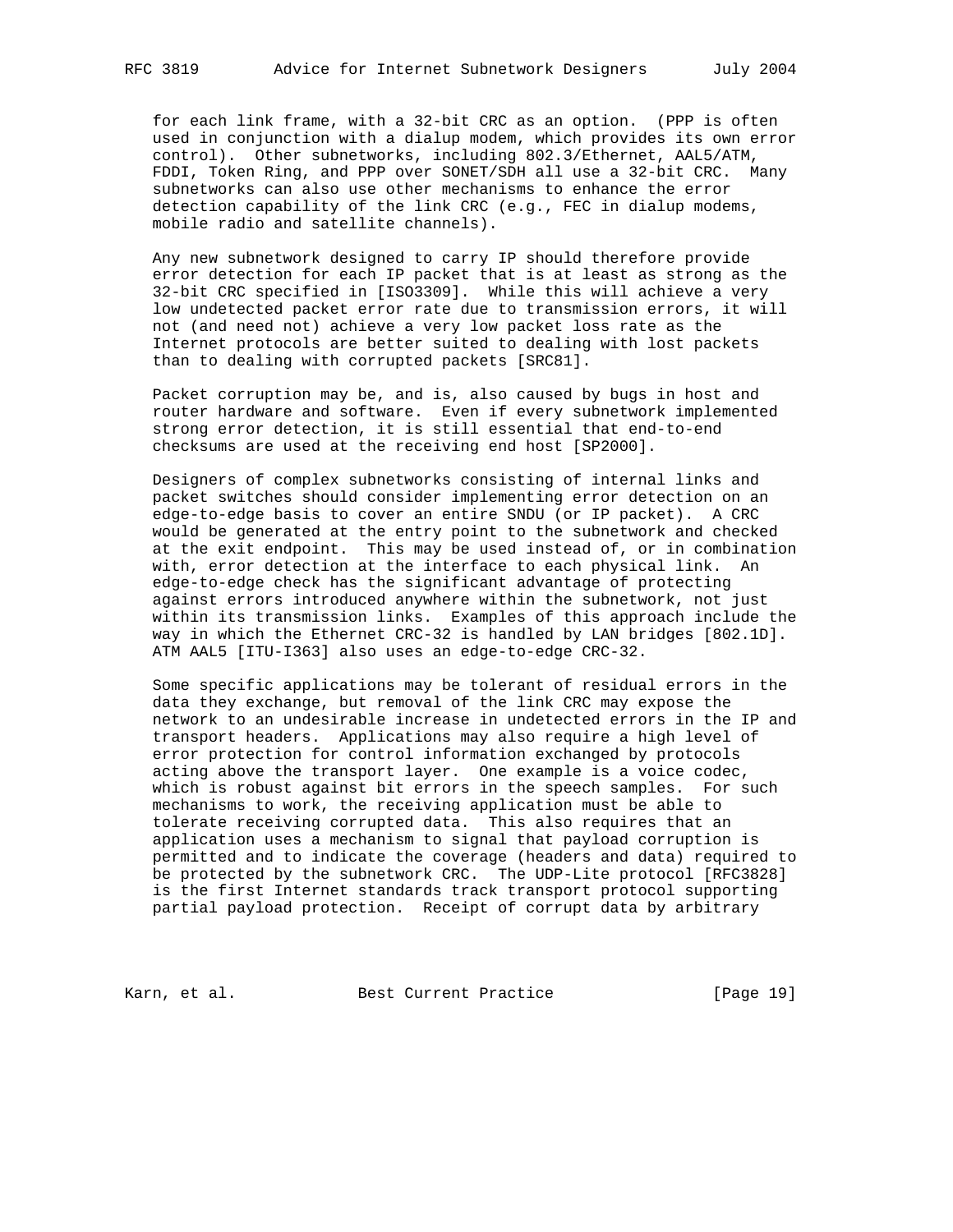application protocols carries a serious danger that a subnet delivers data with errors that remain undetected by the application and hence corrupt the communicated data [SRC81].

8.4. How TCP Works

 One of TCP's functions is end-host based congestion control for the Internet. This is a critical part of the overall stability of the Internet, so it is important that link-layer designers understand TCP's congestion control algorithms.

 TCP assumes that, at the most abstract level, the network consists of links and queues. Queues provide output-buffering on links that are momentarily oversubscribed. They smooth instantaneous traffic bursts to fit the link bandwidth. When demand exceeds link capacity long enough to fill the queue, packets must be dropped. The traditional action of dropping the most recent packet ("tail dropping") is no longer recommended [RFC2309] [RFC2914], but it is still widely practiced.

 TCP uses sequence numbering and acknowledgments (ACKs) on an end-to-end basis to provide reliable, sequenced delivery. TCP ACKs are cumulative, i.e., each implicitly ACKs every segment received so far. If a packet with an unexpected sequence number is received, the ACK field in the packets returned by the receiver will cease to advance. Using an optional enhancement, TCP can send selective acknowledgments (SACKs) [RFC2018] to indicate which segments have arrived at the receiver.

 Since the most common cause of packet loss is congestion, TCP treats packet loss as an indication of potential Internet congestion along the path between TCP end hosts. This happens automatically, and the subnetwork need not know anything about IP or TCP. A subnetwork node simply drops packets whenever it must, though some packet-dropping strategies (e.g., RED) are more fair to competing flows than others.

 TCP recovers from packet losses in two different ways. The most important mechanism is the retransmission timeout. If an ACK fails to arrive after a certain period of time, TCP retransmits the oldest unacked packet. Taking this as a hint that the network is congested, TCP waits for the retransmission to be ACKed before it continues, and it gradually increases the number of packets in flight as long as a timeout does not occur again.

 A retransmission timeout can impose a significant performance penalty, as the sender is idle during the timeout interval and restarts with a congestion window of one TCP segment following the

Karn, et al. Best Current Practice [Page 20]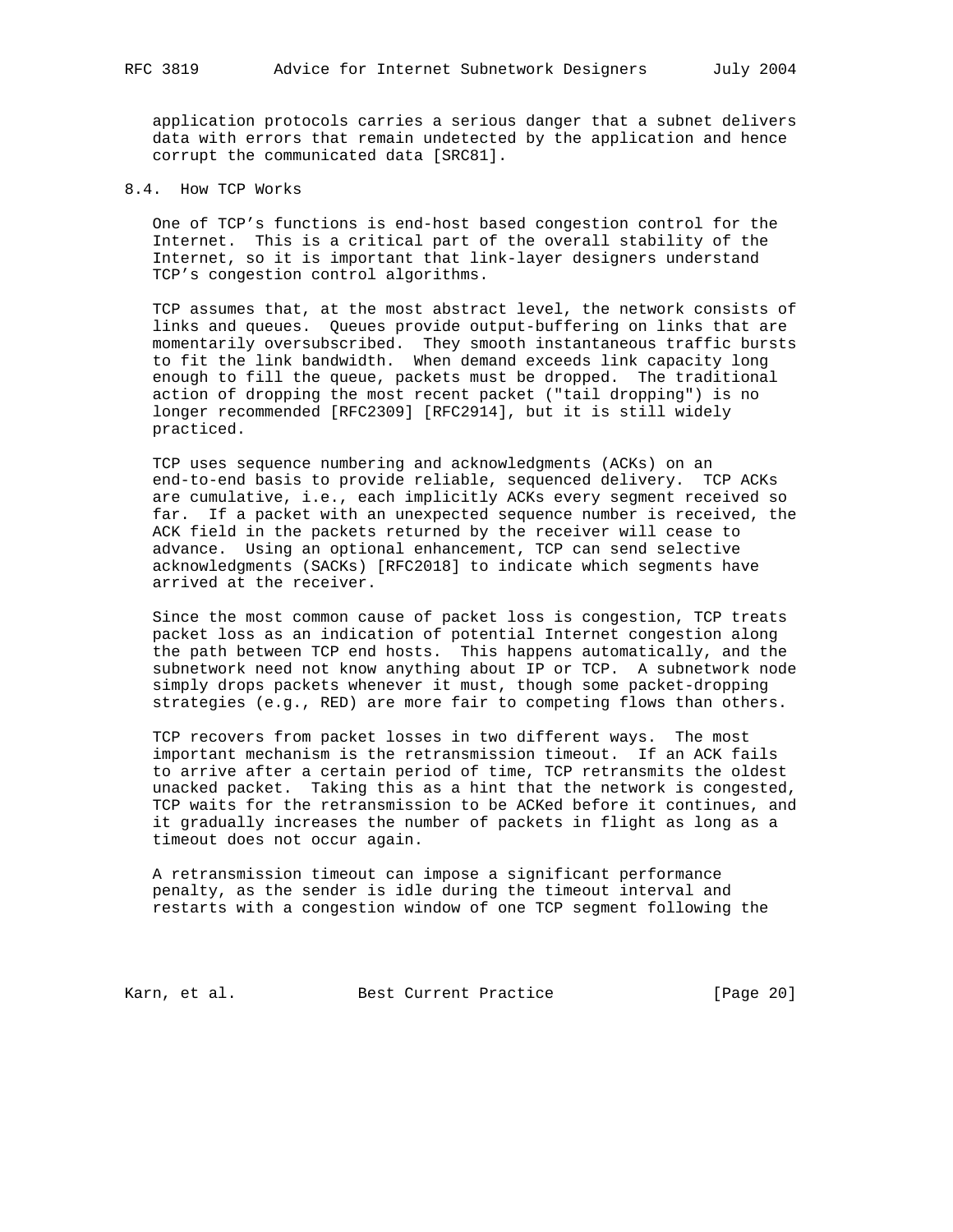timeout. To allow faster recovery from the occasional lost packet in a bulk transfer, an alternate scheme, known as "fast recovery", was introduced [RFC2581] [RFC2582] [RFC2914] [TCPF98].

 Fast recovery relies on the fact that when a single packet is lost in a bulk transfer, the receiver continues to return ACKs to subsequent data packets that do not actually acknowledge any newly-received data. These are known as "duplicate acknowledgments" or "dupacks". The sending TCP can use dupacks as a hint that a packet has been lost and retransmit it without waiting for a timeout. Dupacks effectively constitute a negative acknowledgment (NAK) for the packet sequence number in the acknowledgment field. TCP waits until a certain number of dupacks (currently 3) are seen prior to assuming a loss has occurred; this helps avoid an unnecessary retransmission during out-of-sequence delivery.

 A technique called "Explicit Congestion Notification" (ECN) [RFC3168] allows routers to directly signal congestion to hosts without dropping packets. This is done by setting a bit in the IP header. Since ECN support is likely to remain optional, the lack of an ECN bit must \*never\* be interpreted as a lack of congestion. Thus, for the foreseeable future, TCP must interpret a lost packet as a signal of congestion.

 The TCP "congestion avoidance" [RFC2581] algorithm maintains a congestion window (cwnd) controlling the amount of data TCP may have in flight at any moment. Reducing cwnd reduces the overall bandwidth obtained by the connection; similarly, raising cwnd increases performance, up to the limit of the available capacity.

 TCP probes for available network capacity by initially setting cwnd to one or two packets and then increasing cwnd by one packet for each ACK returned from the receiver. This is TCP's "slow start" mechanism. When a packet loss is detected (or congestion is signaled by other mechanisms), cwnd is reset to one and the slow start process is repeated until cwnd reaches one half of its previous setting before the reset. Cwnd continues to increase past this point, but at a much slower rate than before. If no further losses occur, cwnd will ultimately reach the window size advertised by the receiver.

 This is an "Additive Increase, Multiplicative Decrease" (AIMD) algorithm. The steep decrease of cwnd in response to congestion provides for network stability; the AIMD algorithm also provides for fairness between long running TCP connections sharing the same path.

Karn, et al. Best Current Practice [Page 21]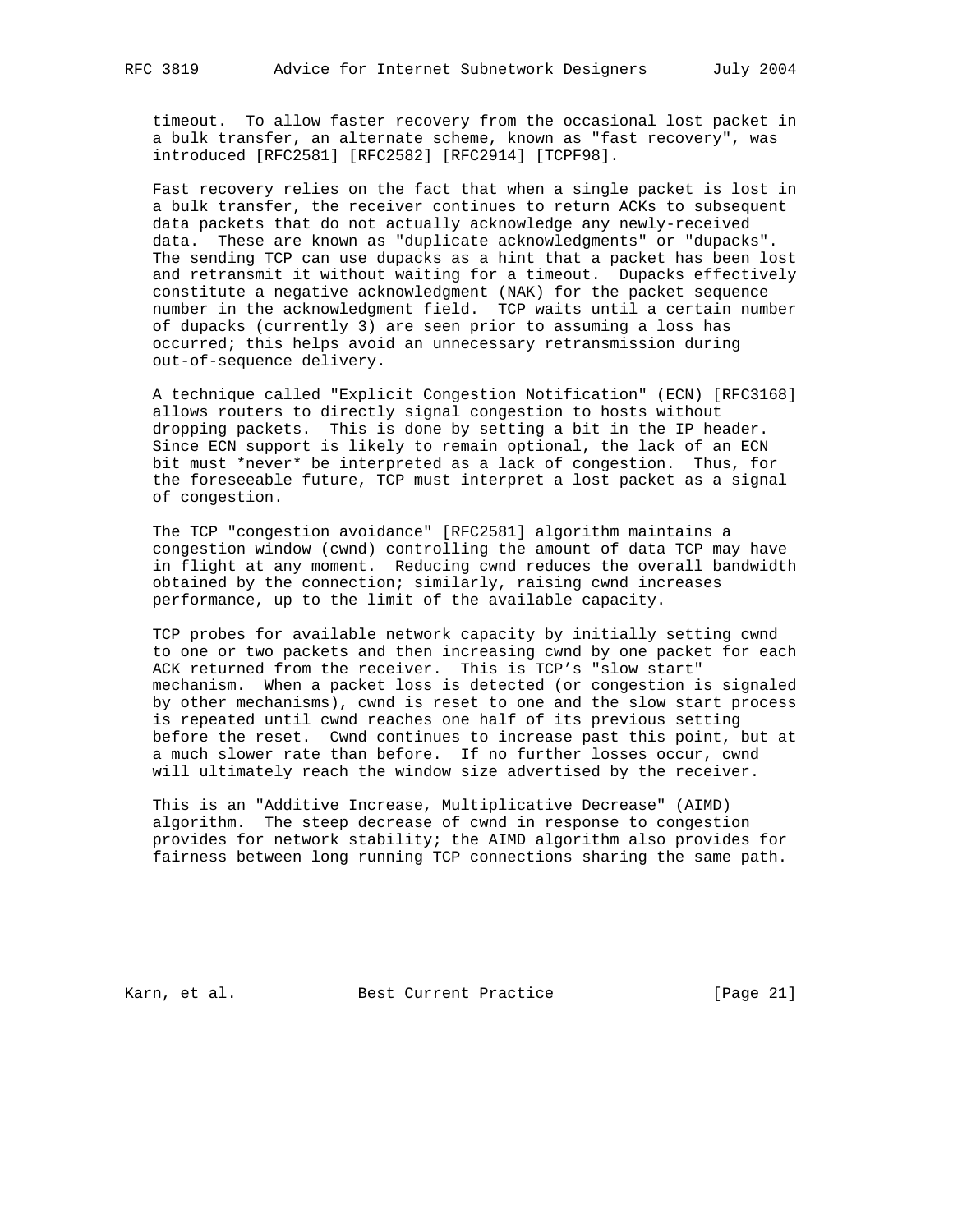# 8.5. TCP Performance Characteristics

#### Caveat

 Here we present a current "state-of-the-art" understanding of TCP performance. This analysis attempts to characterize the performance of TCP connections over links of varying characteristics.

 Link designers may wish to use the techniques in this section to predict what performance TCP/IP may achieve over a new link-layer design. Such analysis is encouraged. Because this is a relatively new analysis, and the theory is based on single-stream TCP connections under "ideal" conditions, it should be recognized that the results of such analysis may differ from actual performance in the Internet. That being said, we have done our best to provide the designers with helpful information to get an accurate picture of the capabilities and limitations of TCP under various conditions.

#### 8.5.1. The Formulae

 The performance of TCP's AIMD Congestion Avoidance algorithm has been extensively analyzed. The current best formula for the performance of the specific algorithms used by Reno TCP (i.e., the TCP specified in [RFC2581]) is given by Padhye, et al. [PFTK98]. This formula is:

|                                                            | MSS |  |
|------------------------------------------------------------|-----|--|
|                                                            |     |  |
| $RTT*sqrt(1.33*p) + RT0*p*[1+32*p^2]*min[1,3*sqrt(.75*p)]$ |     |  |

where

| BW | is the maximum TCP throughout achievable by an              |
|----|-------------------------------------------------------------|
|    | individual TCP flow                                         |
|    | MSS is the TCP seqment size being used by the connection    |
|    | RTT is the end-to-end round trip time of the TCP connection |
|    | RTO is the packet timeout (based on RTT)                    |
| p. | is the packet loss rate for the path                        |
|    | $(i.e., .01 if there is 1% packet loss)$                    |

 Note that the speed of the links making up the Internet path does not explicitly appear in this formula. Attempting to send faster than the slowest link in the path causes the queue to grow at the transmitter driving the bottleneck. This increases the RTT, which in turn reduces the achievable throughput.

 This is currently considered to be the best approximate formula for Reno TCP performance. A further simplification of this formula is generally made by assuming that RTO is approximately 5\*RTT.

Karn, et al. Best Current Practice [Page 22]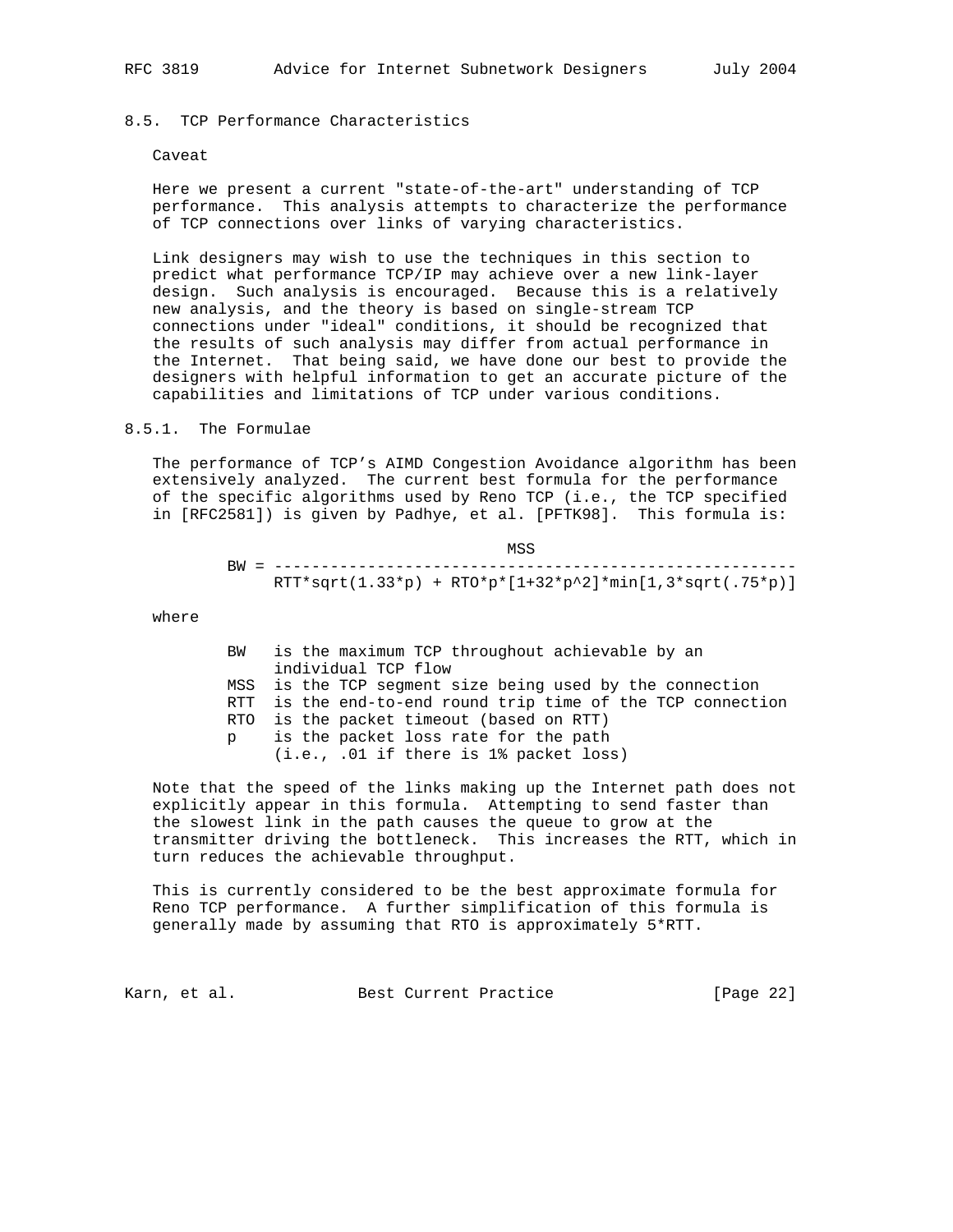TCP is constantly being improved. A simpler formula, which gives an upper bound on the performance of any AIMD algorithm which is likely to be implemented in TCP in the future, was derived by Ott, et al. [MSMO97].

 MSS 1 BW = C --- ------- RTT sqrt(p)

where C is 0.93.

# 8.5.2. Assumptions

 Both formulae assume that the TCP Receiver Window is not limiting the performance of the connection. Because the receiver window is entirely determined by end-hosts, we assume that hosts will maximize the announced receiver window to maximize their network performance.

 Both of these formulae allow BW to become infinite if there is no loss. However, an Internet path will drop packets at bottlenecked queues if the load is too high. Thus, a completely lossless TCP/IP network can never occur (unless the network is being underutilized).

The RTT used is the arithmetic average, including queuing delays.

 The formulae are for a single TCP connection. If a path carries many TCP connections, each will follow the formulae above independently.

 The formulae assume long-running TCP connections. For connections that are extremely short (<10 packets) and don't lose any packets, performance is driven by the TCP slow-start algorithm. For connections of medium length, where on average only a few segments are lost, single connection performance will actually be slightly better than given by the formulae above.

 The difference between the simple and complex formulae above is that the complex formula includes the effects of TCP retransmission timeouts. For very low levels of packet loss (significantly less than 1%), timeouts are unlikely to occur, and the formulae lead to very similar results. At higher packet losses (1% and above), the complex formula gives a more accurate estimate of performance (which will always be significantly lower than the result from the simple formula).

Note that these formulae break down as p approaches 100%.

Karn, et al. Best Current Practice [Page 23]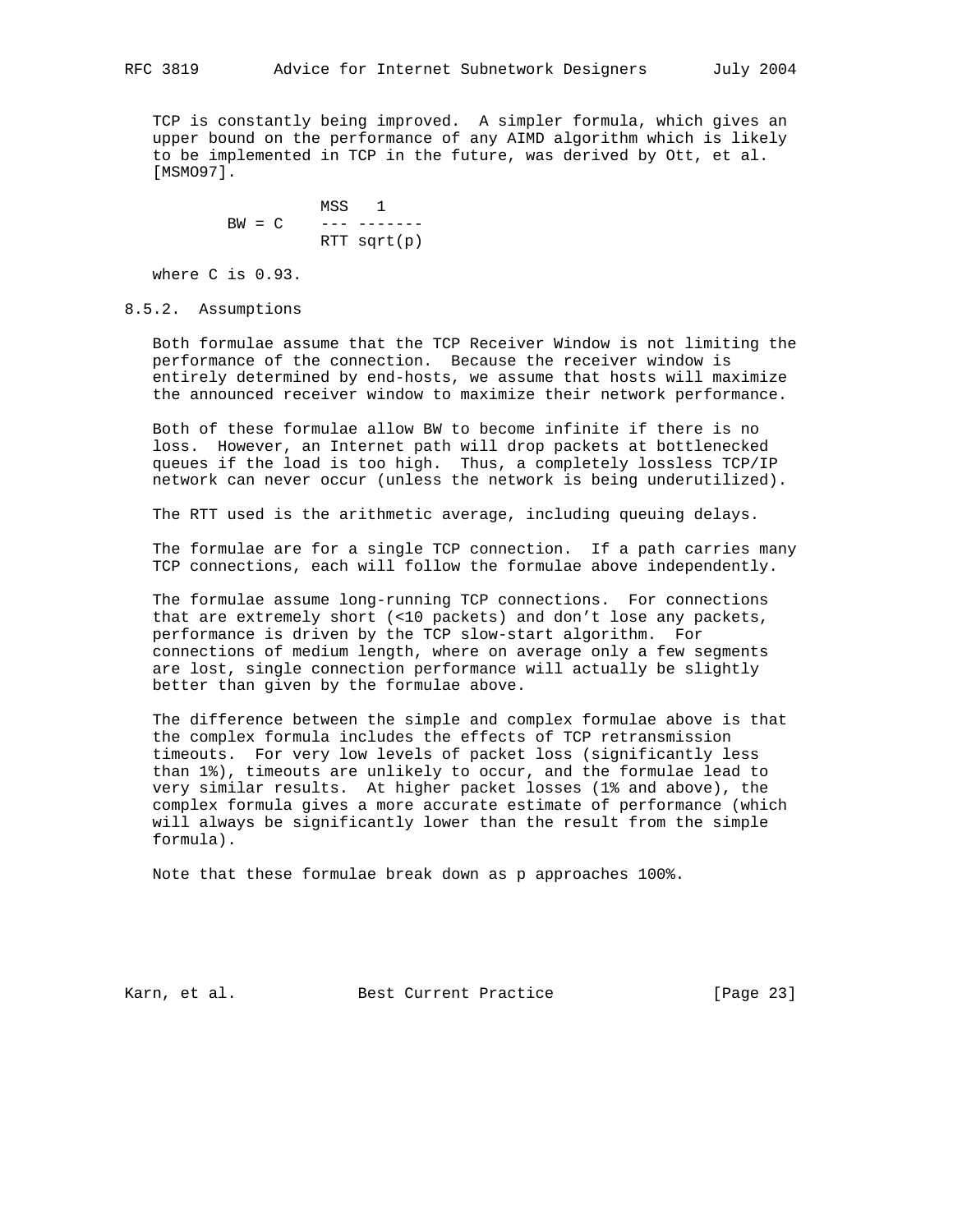8.5.3. Analysis of Link-Layer Effects on TCP Performance

Consider the following example:

 A designer invents a new wireless link layer which, on average, loses 1% of IP packets. The link layer supports packets of up to 1040 bytes, and has a one-way delay of 20 msec.

 If this link were to be used on an Internet path with a round trip time greater than 80ms, the upper bound may be computed by:

 For MSS, use 1000 bytes to exclude the 40 bytes of minimum IPv4 and TCP headers.

 For RTT, use 120 msec (80 msec for the Internet part, plus 20 msec each way for the new wireless link).

For p, use .01. For C, assume 1.

The simple formula gives:

BW =  $(1000 * 8 \text{ bits}) / (.120 \text{ sec} * \text{ sqrt}(.01)) = 666 \text{ kbit/sec}$ 

The more complex formula gives:

 $BW = 402.9$  kbit/sec

 If this were a 2 Mb/s wireless LAN, the designers might be somewhat disappointed.

Some observations on performance:

- 1. We have assumed that the packet losses on the link layer are interpreted as congestion by TCP. This is a "fact of life" that must be accepted.
- 2. The equations for TCP performance are all expressed in terms of packet loss, but many subnetwork designers think in terms of bit-error ratio. \*If\* channel bit errors are independent, then the probability of a packet being corrupted is:

 $p = 1 - ([1 - BER]^(FRAME_SIZE * 8])$ 

 Here we assume FRAME\_SIZE is in bytes and "^" represents exponentiation. It includes the user data and all headers (TCP,IP and subnetwork). (Note: this analysis assumes the

Karn, et al. Best Current Practice [Page 24]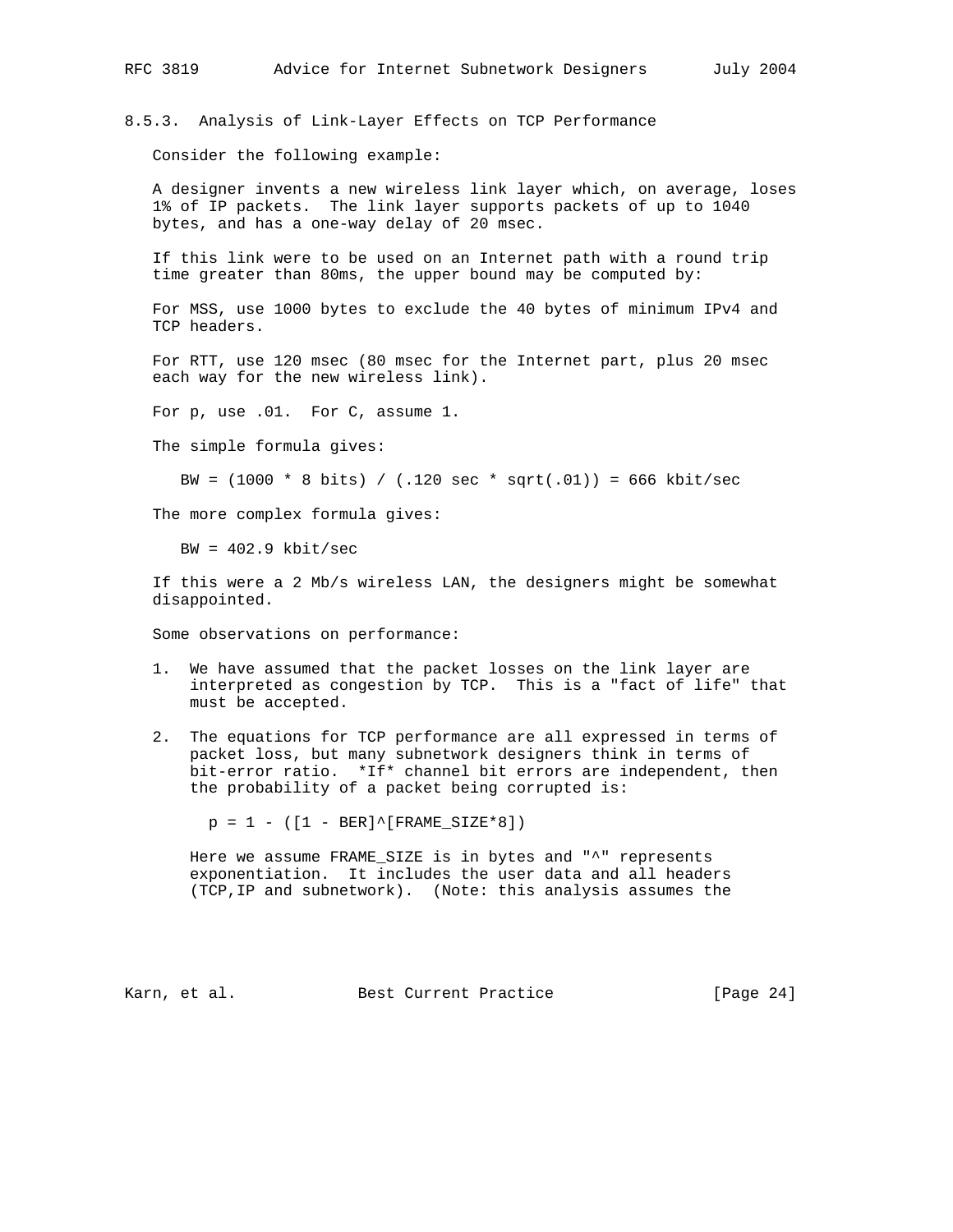subnetwork does not perform ARQ or transparent fragmentation [RFC3366].) If the inequality

BER \* [FRAME\_SIZE\*8] << 1

holds, the packet loss probability p can be approximated by:

 $p = BER * [FRAME_SIZE*8]$ 

 These equations can be used to apply BER to the performance equations above.

 Note that FRAME\_SIZE can vary from one packet to the next. Small packets (such as TCP acks) generally have a smaller probability of packet error than, say, a TCP packet carrying one MSS (maximum segment size) of user data. A flow of small TCP acks can be expected to be slightly more reliable than a stream of larger TCP data segments.

 It bears repeating that the above analysis assumes that bit errors are statistically independent. Because this is not true for many real links, our computation of p is actually an upper bound, not the exact probability of packet loss.

 There are many reasons why bit errors are not independent on real links. Many radio links are affected by propagation fading or by interference that lasts over many bit times. Also, links with Forward Error Correction (FEC) generally have very non-uniform bit error distributions that depend on the type of FEC, but in general the uncorrected errors tend to occur in bursts even when channel symbol errors are independent. In all such cases, our computation of p from BER can only place an upper limit on the packet loss rate.

 If the distribution of errors under the FEC scheme is known, one could apply the same type of analysis as above, using the correct distribution function for the BER. It is more likely in these FEC cases, however, that empirical methods are needed to determine the actual packet loss rate.

 3. Note that the packet size plays an important role. If the subnetwork loss characteristics are such that large packets have the same probability of loss as smaller packets, then larger packets will yield improved performance.

Karn, et al. Sest Current Practice [Page 25]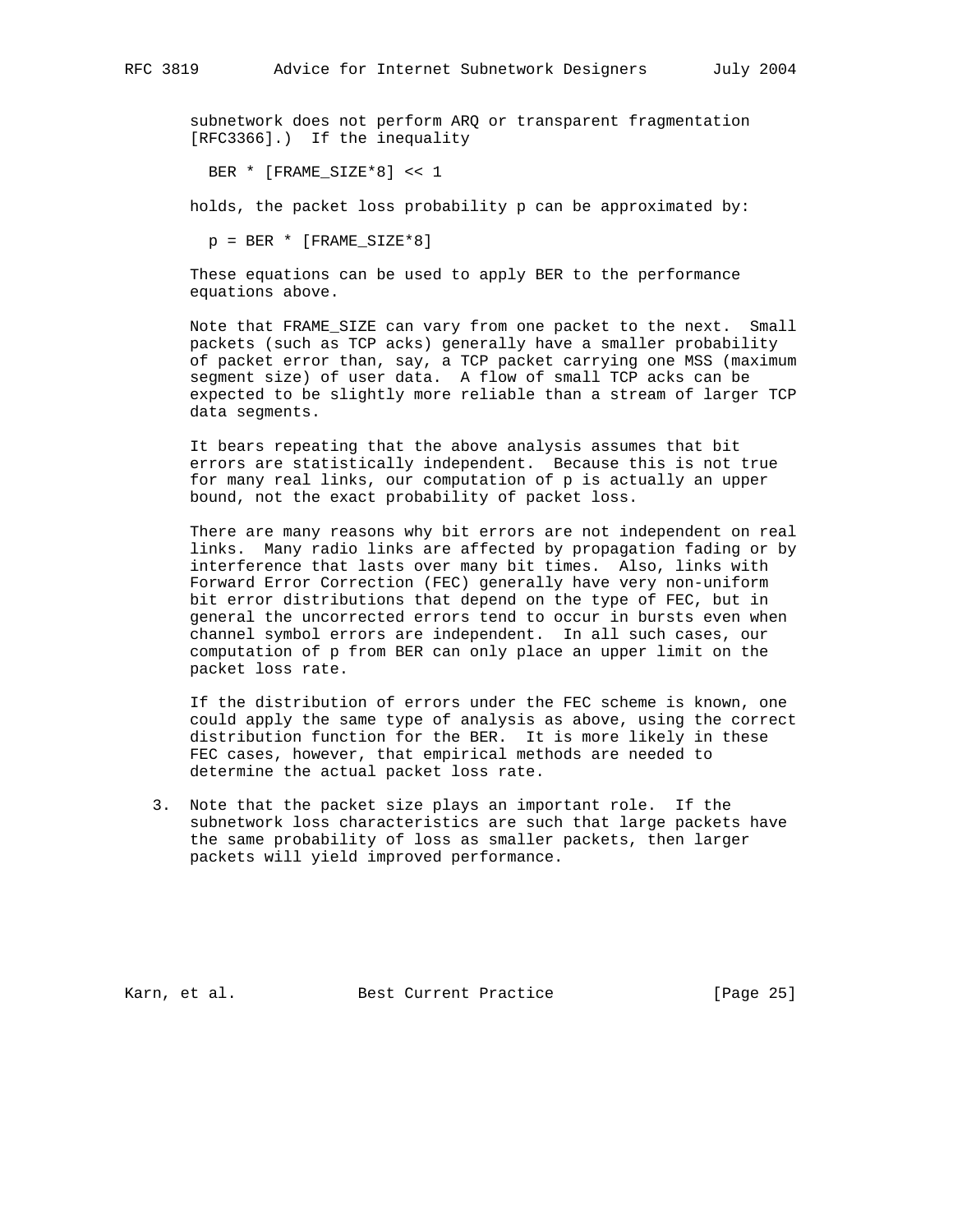4. We have chosen a specific RTT that might occur on a wide-area Internet path within the USA. It is important to recognize that a variety of RTT values are experienced in the Internet.

 For example, RTTs are typically less than 10 msec in a wired LAN environment when communicating with a local host. International connections may have RTTs of 200 msec or more. Modems and other low-capacity links can add considerable delay due to their long packet transmission (serialisation) times.

 Links over geostationary repeater satellites have one-way speed of-light delays of around 250ms, a minimum of 125ms propagation delay up to the satellite and 125ms down. The RTT of an end-to end TCP connection that includes such a link can be expected to be greater than 250ms.

 Queues on heavily-congested links may back up, increasing RTTs. Finally, virtual private networks (VPNs) and other forms of encryption and tunneling can add significant end-to-end delay to network connections.

9. Quality-of-Service (QoS) considerations

 It is generally recognized that specific service guarantees are needed to support real-time multimedia, toll-quality telephony, and other performance-critical applications. The provision of such Quality of Service guarantees in the Internet is an active area of research and standardization. The IETF has not converged on a single service model, set of services, or single mechanism that will offer useful guarantees to applications and be scalable to the Internet. Indeed, the IETF does not have a single definition of Quality of Service. [RFC2990] represents a current understanding of the challenges in architecting QoS for the Internet.

 There are presently two architectural approaches to providing mechanisms for QoS support in the Internet.

 IP Integrated Services (Intserv) [RFC1633] provides fine-grained service guarantees to individual flows. Flows are identified by a flow specification (flowspec), which creates a stateful association between individual packets by matching fields in the packet header. Capacity is reserved for the flow, and appropriate traffic conditioning and scheduling is installed in routers along the path. The ReSerVation Protocol (RSVP) [RFC2205] [RFC2210] is usually, but need not necessarily be, used to install the flow QoS state. Intserv defines two services, in addition to the Default (best effort) service.

Karn, et al. Best Current Practice [Page 26]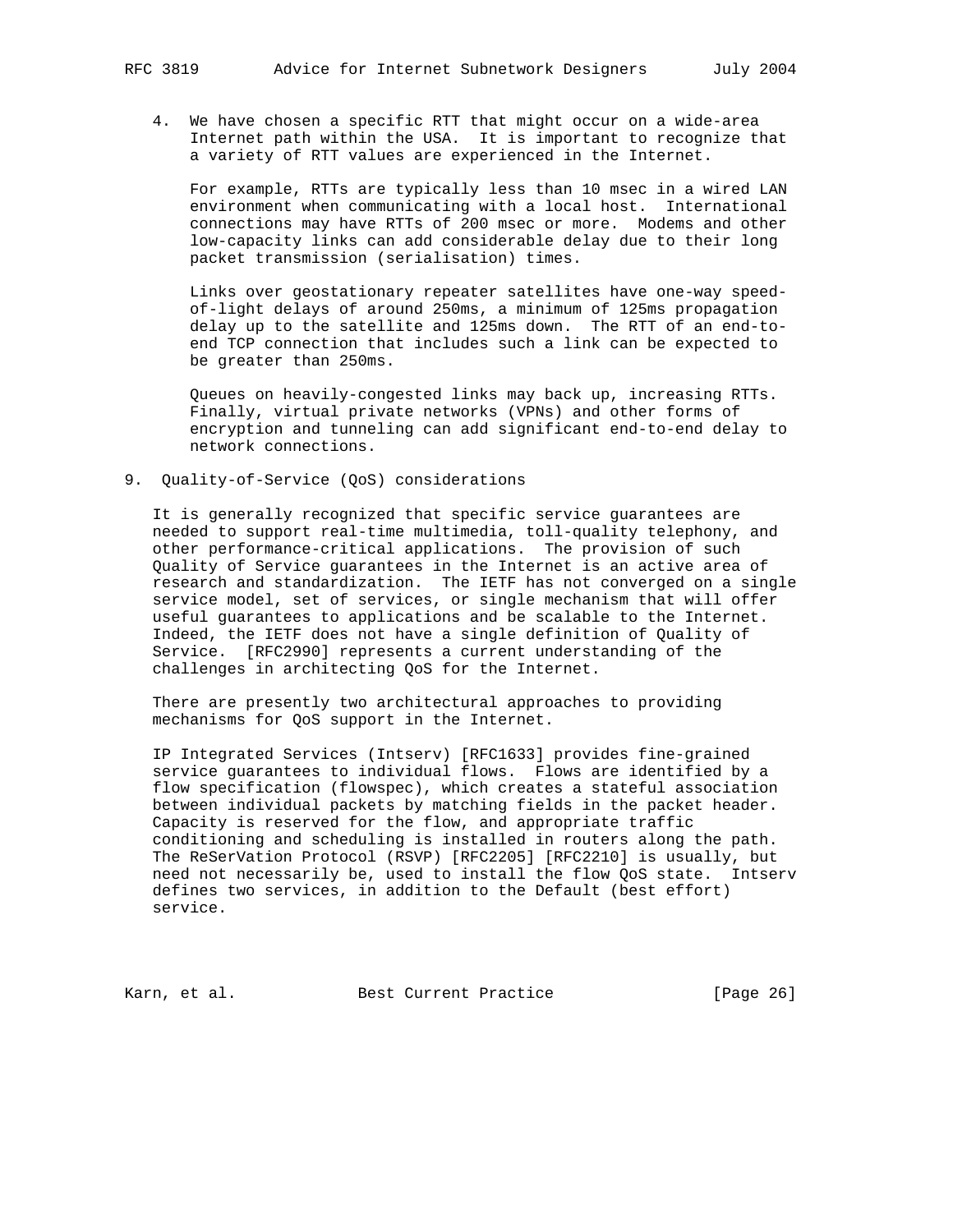- 1. Guaranteed Service (GS) [RFC2212] offers hard upper bounds on delay to flows that conform to a traffic specification (TSpec). It uses a fluid-flow model to relate the TSpec and reserved bandwidth (RSpec) to variable delay. Non-conforming packets are forwarded on a best-effort basis.
- 2. Controlled Load Service (CLS) [RFC2211] offers delay and packet loss equivalent to that of an unloaded network to flows that conform to a TSpec, but no hard bounds. Non-conforming packets are forwarded on a best-effort basis.

 Intserv requires installation of state information in every participating router. Performance guarantees cannot be made unless this state is present in every router along the path. This, along with RSVP processing and the need for usage-based accounting, is believed to have scalability problems, particularly in the core of the Internet [RFC2208].

 IP Differentiated Services (Diffserv) [RFC2475] provides a "toolkit" offering coarse-grained controls to aggregates of flows. Diffserv in itself does \*not\* provide QoS guarantees, but can be used to construct services with QoS guarantees across a Diffserv domain. Diffserv attempts to address the scaling issues associated with Intserv by requiring state awareness only at the edge of a Diffserv domain. At the edge, packets are classified into flows, and the flows are conditioned (marked, policed, or shaped) to a traffic conditioning specification (TCS). A Diffserv Codepoint (DSCP), identifying a per-hop behavior (PHB), is set in each packet header. The DSCP is carried in the DS-field, subsuming six bits of the former Type-of-Service (ToS) byte [RFC791] of the IP header [RFC2474]. The PHB denotes the forwarding behavior to be applied to the packet in each node in the Diffserv domain. Although there is a "recommended" DSCP associated with each PHB, the mappings from DSCPs to PHBs are defined by the DS-domain. In fact, there can be several DSCPs associated with the same PHB. Diffserv presently defines three PHBs.

- 1. The class selector PHB [RFC2474] replaces the IP precedence field of the former ToS byte. It offers relative forwarding priorities.
- 2. The Expedited Forwarding (EF) PHB [RFC3246] [RFC3248] guarantees that packets will have a well-defined minimum departure rate which, if not exceeded, ensures that the associated queues are short or empty. EF is intended to support services that offer tightly-bounded loss, delay, and delay jitter.

Karn, et al. Best Current Practice [Page 27]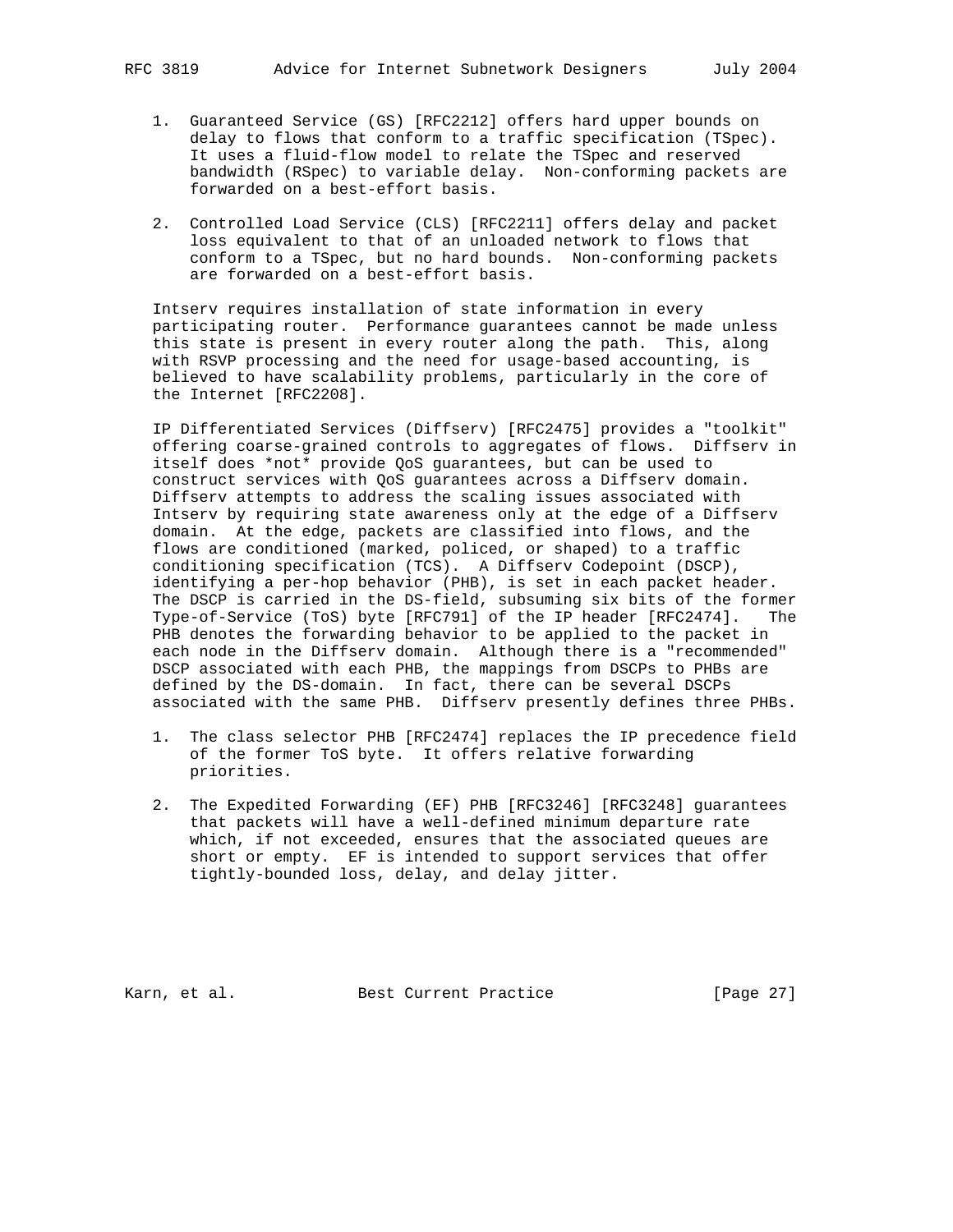3. The Assured Forwarding (AF) PHB group [RFC2597] offers different levels of forwarding assurance for each aggregated flow of packets. Each AF group is independently allocated forwarding resources. Packets are marked with one of three drop precedences; those with the highest drop precedence are dropped with lower probability than those marked with the lowest drop precedence. DSCPs are recommended for four independent AF groups, although a DS domain can have more or fewer AF groups.

 Ongoing work in the IETF is addressing ways to support Intserv with Diffserv. There is some belief (e.g., as expressed in [RFC2990]) that such an approach will allow individual flows to receive service guarantees and scale to the global Internet.

 The QoS guarantees that can be offered by the IP layer are a product of two factors:

- 1. the concatenation of the QoS guarantees offered by the subnets along the path of a flow. This implies that a subnet may wish to offer multiple services (with different QoS guarantees) to the IP layer, which can then determine which flows use which subnet service. To put it another way, forwarding behavior in the subnet needs to be "clued" by the forwarding behavior (service or PHB) at the IP layer, and
- 2. the operation of a set of cooperating mechanisms, such as bandwidth reservation and admission control, policy management, traffic classification, traffic conditioning (marking, policing and/or shaping), selective discard, queuing, and scheduling. Note that support for QoS in subnets may require similar mechanisms, especially when these subnets are general topology subnets (e.g., ATM, frame relay, or MPLS) or shared media subnets.

 Many subnetwork designers face inherent tradeoffs between delay, throughput, reliability, and cost. Other subnetworks have parameters that manage bandwidth, internal connection state, and the like. Therefore, the following subnetwork capabilities may be desirable, although some might be trivial or moot if the subnet is a dedicated point-to-point link.

- 1. The subnetwork should have the ability to reserve bandwidth for a connection or flow and schedule packets accordingly.
- 2. Bandwidth reservations should be based on a one- or two-token bucket model, depending on whether the service is intended to support constant-rate or bursty traffic.

Karn, et al. Sest Current Practice [Page 28]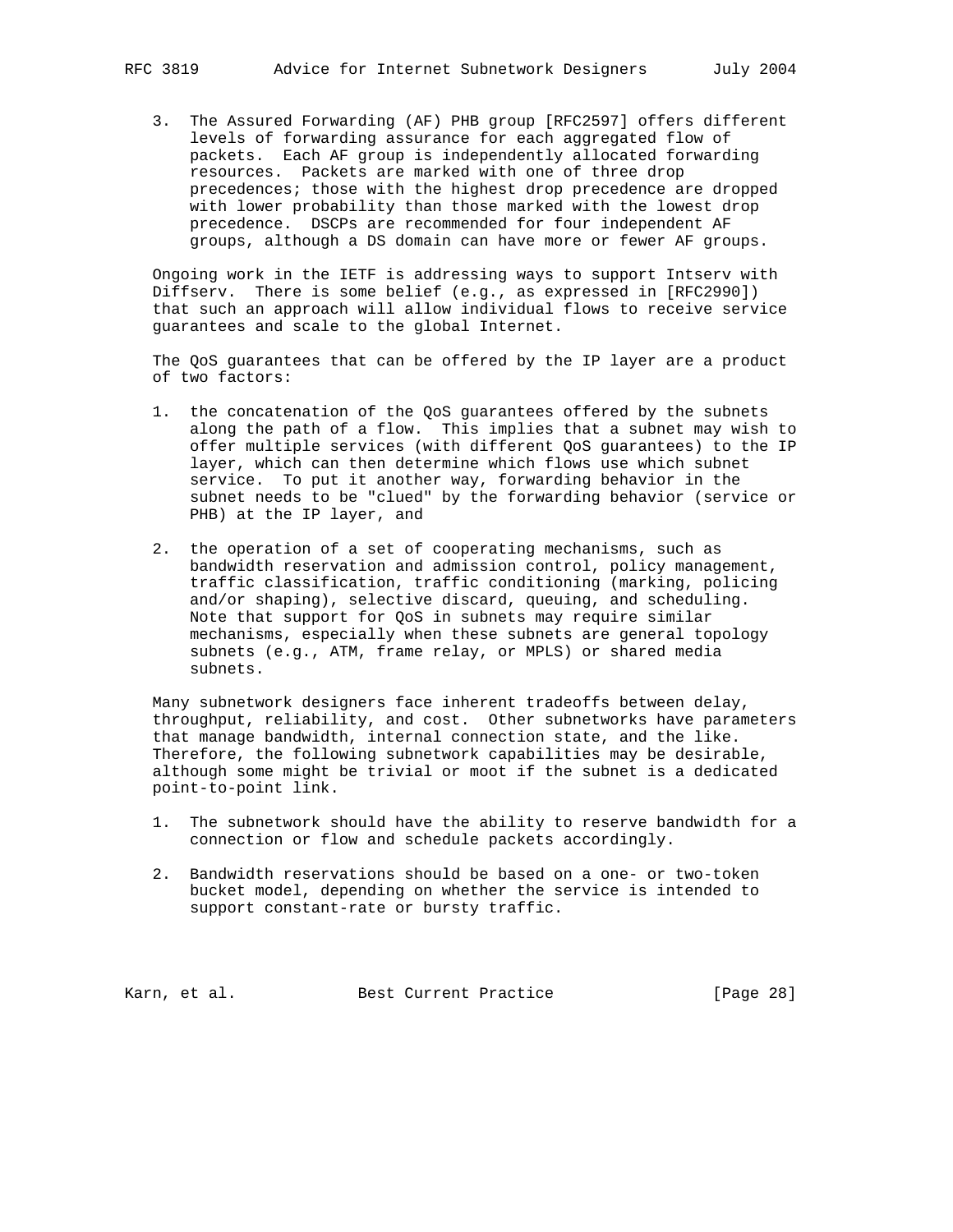- 3. If a connection or flow does not use its reserved bandwidth at a given time, the unused bandwidth should be available for other flows.
- 4. Packets in excess of a connection or flow's agreed rate should be forwarded as best-effort or discarded, depending on the service offered by the subnet to the IP layer.
- 5. If a subnet contains error control mechanisms (retransmission and/or FEC), it should be possible for the IP layer to influence the inherent tradeoffs between uncorrected errors, packet losses, and delay. These capabilities at the subnet/IP layer service boundary correspond to selection of more or less error control and/or to selection of particular error control mechanisms within the subnetwork.
- 6. The subnet layer should know, and be able to inform the IP layer, how much fixed delay and delay jitter it offers for a flow or connection. If the Intserv model is used, the delay jitter component may be best expressed in terms of the TSpec/RSpec model described in [RFC2212].
- 7. Support of the Diffserv class selectors [RFC2474] suggests that the subnet might consider mechanisms that support priorities.

#### 10. Fairness vs Performance

 Subnetwork designers should be aware of the tradeoffs between fairness and efficiency inherent in many transmission scheduling algorithms. For example, many local area networks use contention protocols to resolve access to a shared transmission channel. These protocols represent overhead. While limiting the amount of data that a subnet node may transmit per contention cycle helps assure timely access to the channel for each subnet node, it also increases contention overhead per unit of data sent.

 In some mobile radio networks, capacity is limited by interference, which in turn depends on average transmitter power. Some receivers may require considerably more transmitter power (generating more interference and consuming more channel capacity) than others.

 In each case, the scheduling algorithm designer must balance competing objectives: providing a fair share of capacity to each subnet node while maximizing the total capacity of the network. One approach for balancing performance and fairness is outlined in [ES00].

Karn, et al. Best Current Practice [Page 29]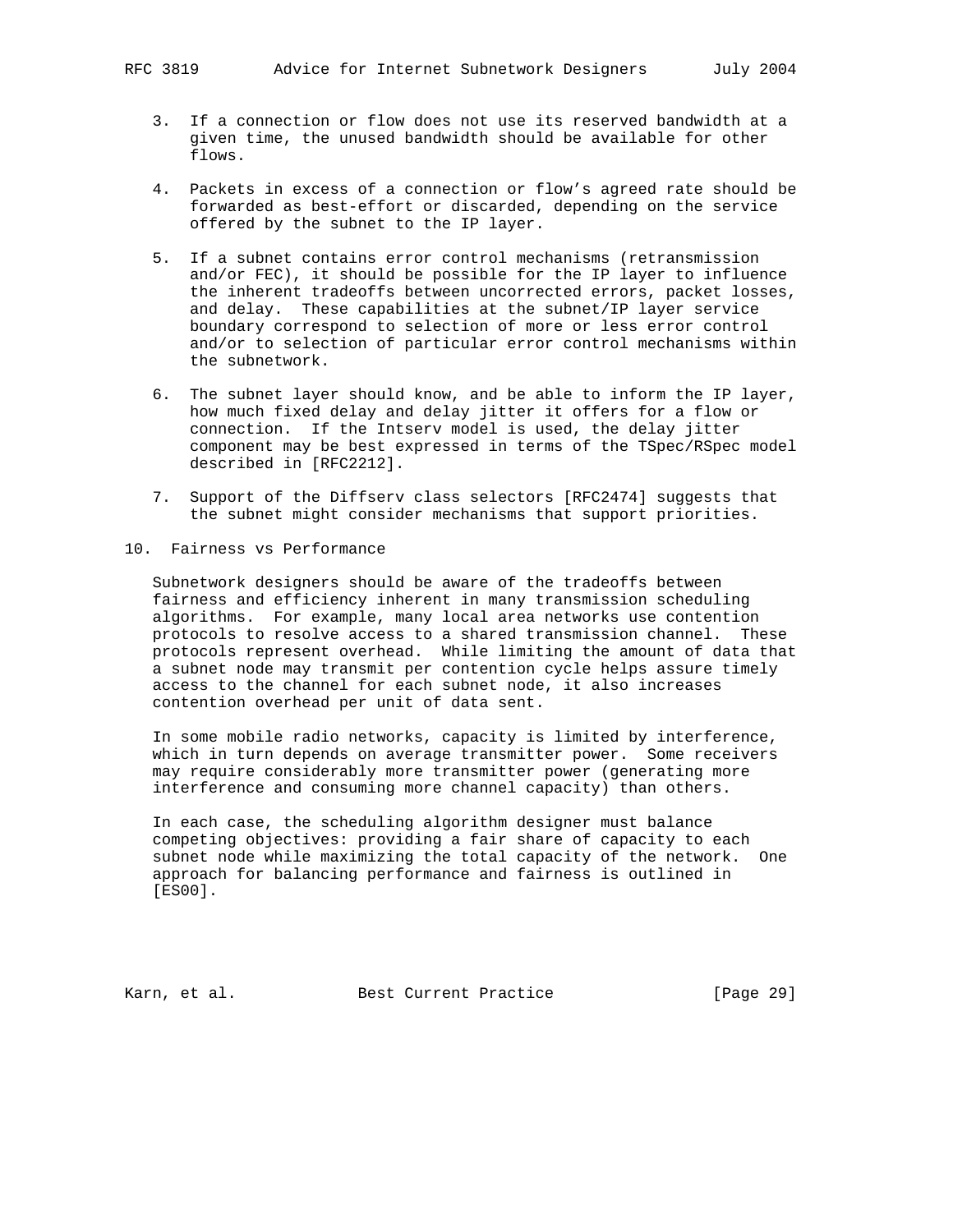#### 11. Delay Characteristics

 The TCP sender bases its retransmission timeout (RTO) on measurements of the round trip delay experienced by previous packets. This allows TCP to adapt automatically to the very wide range of delays found on the Internet. The recommended algorithms are described in [RFC2988]. Evaluations of TCP's retransmission timer can be found in [AP99] and [LS00].

 These algorithms model the delay along an Internet path as a normally-distributed random variable with a slowly-varying mean and standard deviation. TCP estimates these two parameters by exponentially smoothing individual delay measurements, and it sets the RTO to the estimated mean delay plus some fixed number of standard deviations. (The algorithm actually uses mean deviation as an approximation to standard deviation, because it is easier to compute.)

 The goal is to compute an RTO that is small enough to detect and recover from packet losses while minimizing unnecessary ("spurious") retransmissions when packets are unexpectedly delayed but not lost. Although these goals conflict, the algorithm works well when the delay variance along the Internet path is low, or the packet loss rate is low.

 If the path delay variance is high, TCP sets an RTO that is much larger than the mean of the measured delays. If the packet loss rate is low, the large RTO is of little consequence, as timeouts occur only rarely. Conversely, if the path delay variance is low, then TCP recovers quickly from lost packets; again, the algorithm works well. However, when delay variance and the packet loss rate are both high, these algorithms perform poorly, especially when the mean delay is also high.

 Because TCP uses returning acknowledgments as a "clock" to time the transmission of additional data, excessively high delays (even if the delay variance is low) also affect TCP's ability to fully utilize a high-speed transmission pipe. It also slows the recovery of lost packets, even when delay variance is small.

 Subnetwork designers should therefore minimize all three parameters (delay, delay variance, and packet loss) as much as possible.

 In many subnetworks, these parameters are inherently in conflict. For example, on a mobile radio channel, the subnetwork designer can use retransmission (ARQ) and/or forward error correction (FEC) to trade off delay, delay variance, and packet loss in an effort to improve TCP performance. While ARQ increases delay variance, FEC

Karn, et al. Sest Current Practice [Page 30]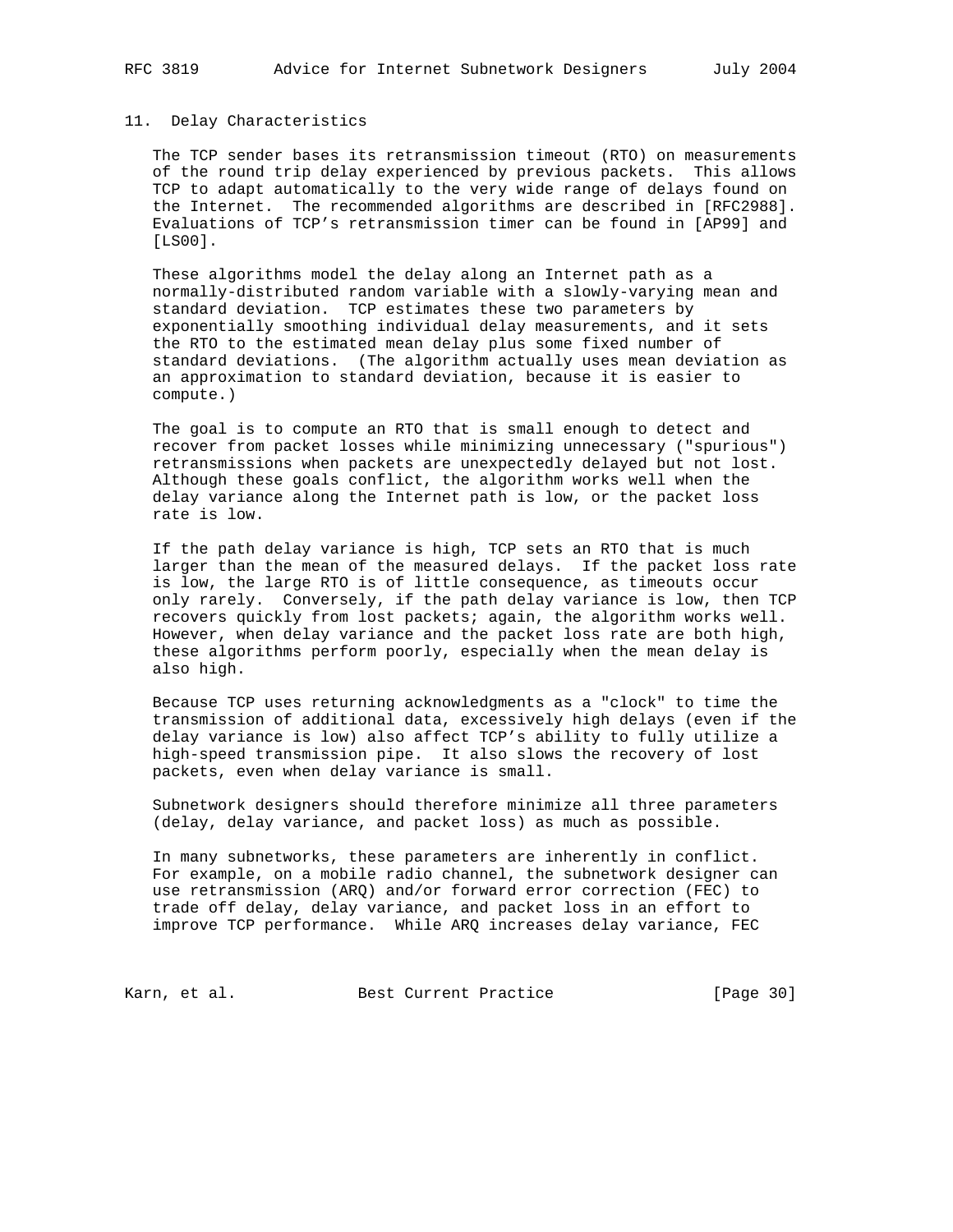does not. However, FEC (especially when combined with interleaving) often increases mean delay, even on good channels where ARQ retransmissions are not needed and ARQ would not increase either the delay or the delay variance.

 The tradeoffs among these error control mechanisms and their interactions with TCP can be quite complex, and are the subject of much ongoing research. We therefore recommend that subnetwork designers provide as much flexibility as possible in the implementation of these mechanisms, and provide access to them as discussed above in the section on Quality of Service.

## 12. Bandwidth Asymmetries

 Some subnetworks may provide asymmetric bandwidth (or may cause TCP packet flows to experience asymmetry in the capacity) and the Internet protocol suite will generally still work fine. However, there is a case when such a scenario reduces TCP performance. Since TCP data segments are "clocked" out by returning acknowledgments, TCP senders are limited by the rate at which ACKs can be returned [BPK98]. Therefore, when the ratio of the available capacity of the Internet path carrying the data to the bandwidth of the return path of the acknowledgments is too large, the slow return of the ACKs directly impacts performance. Since ACKs are generally smaller than data segments, TCP can tolerate some asymmetry, but as a general rule, designers of subnetworks should be aware that subnetworks with significant asymmetry can result in reduced performance, unless issues are taken to mitigate this [RFC3449].

 Several strategies have been identified for reducing the impact of asymmetry of the network path between two TCP end hosts, e.g., [RFC3449]. These techniques attempt to reduce the number of ACKs transmitted over the return path (low bandwidth channel) by changes at the end host(s), and/or by modification of subnetwork packet forwarding. While these solutions may mitigate the performance issues caused by asymmetric subnetworks, they do have associated cost and may have other implications. A fuller discussion of strategies and their implications is provided in [RFC3449].

# 13. Buffering, flow and congestion control

 Many subnets include multiple links with varying traffic demands and possibly different transmission speeds. At each link there must be a queuing system, including buffering, scheduling, and a capability to discard excess subnet packets. These queues may also be part of a subnet flow control or congestion control scheme.

Karn, et al. Sest Current Practice [Page 31]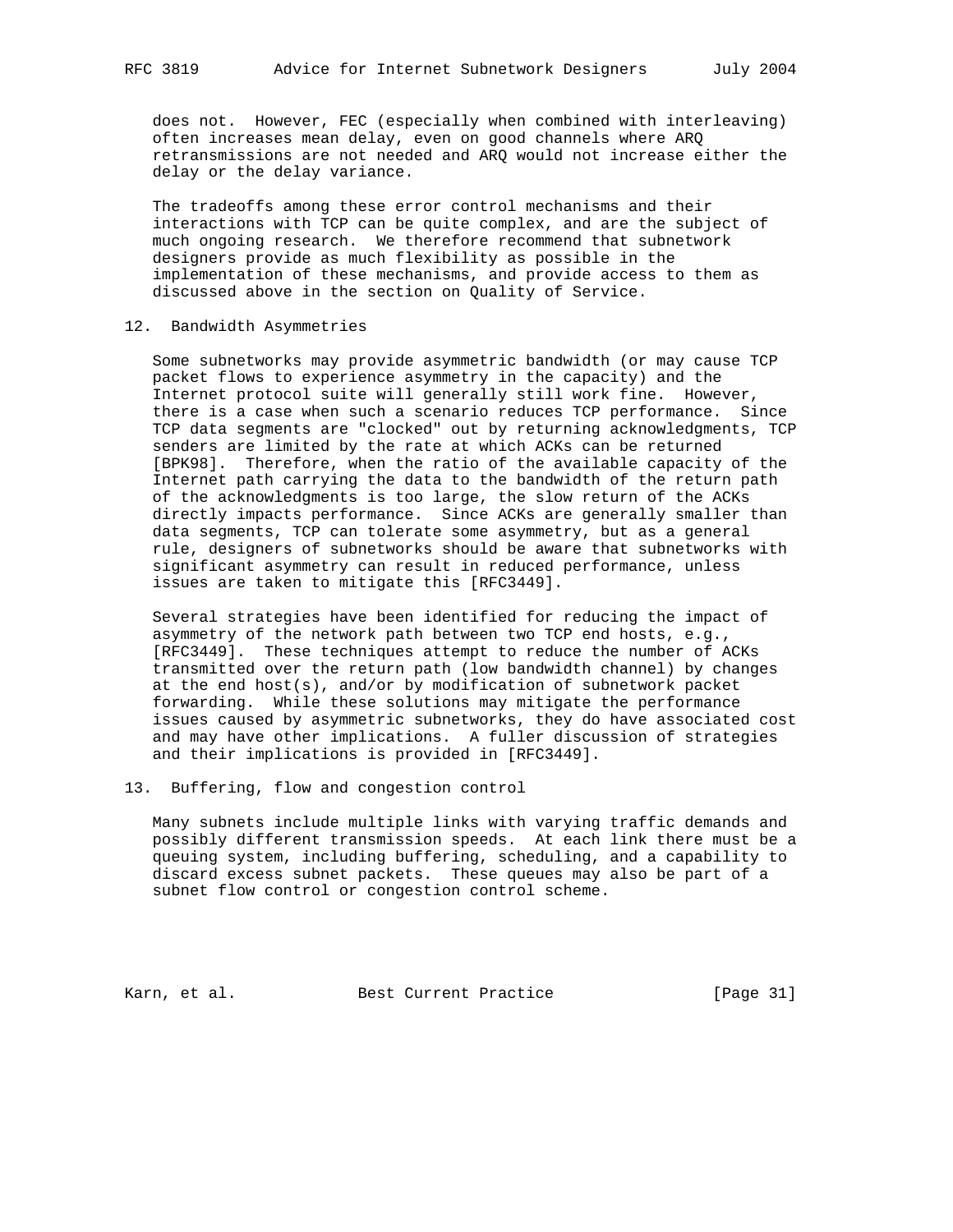For the purpose of this discussion, we talk about packets without regard to whether they refer to a complete IP packet or a subnetwork frame. At each queue, a packet experiences a delay that depends on competing traffic and the scheduling discipline, and is subjected to a local discarding policy.

 Some subnets may have flow or congestion control mechanisms in addition to packet dropping. Such mechanisms can operate on components in the subnet layer, such as schedulers, shapers, or discarders, and can affect the operation of IP forwarders at the edges of the subnet. However, with the exception of Explicit Congestion Notification [RFC3168] (discussed below), IP has no way to pass explicit congestion or flow control signals to TCP.

 TCP traffic, especially aggregated TCP traffic, is bursty. As a result, instantaneous queue depths can vary dramatically, even in nominally stable networks. For optimal performance, packets should be dropped in a controlled fashion, not just when buffer space is unavailable. How much buffer space should be supplied is still a matter of debate, but as a rule of thumb, each node should have enough buffering to hold one link\_bandwidth\*link\_delay product's worth of data for each TCP connection sharing the link.

 This is often difficult to estimate, since it depends on parameters beyond the subnetwork's control or knowledge. Internet nodes generally do not implement admission control policies, and cannot limit the number of TCP connections that use them. In general, it is wise to err in favor of too much buffering rather than too little. It may also be useful for subnets to incorporate mechanisms that measure propagation delays to assist in buffer sizing calculations.

 There is a rough consensus in the research community that active queue management is important to improving fairness, link utilization, and throughput [RFC2309]. Although there are questions and concerns about the effectiveness of active queue management (e.g., [MBDL99]), it is widely considered an improvement over tail drop discard policies.

 One form of active queue management is the Random Early Detection (RED) algorithm [RED93], a family of related algorithms. In one version of RED, an exponentially-weighted moving average of the queue depth is maintained:

 When this average queue depth is between a maximum threshold max\_th and a minimum threshold min\_th, the probability of packets that are dropped is proportional to the amount by which the average queue depth exceeds min\_th.

Karn, et al. Sest Current Practice [Page 32]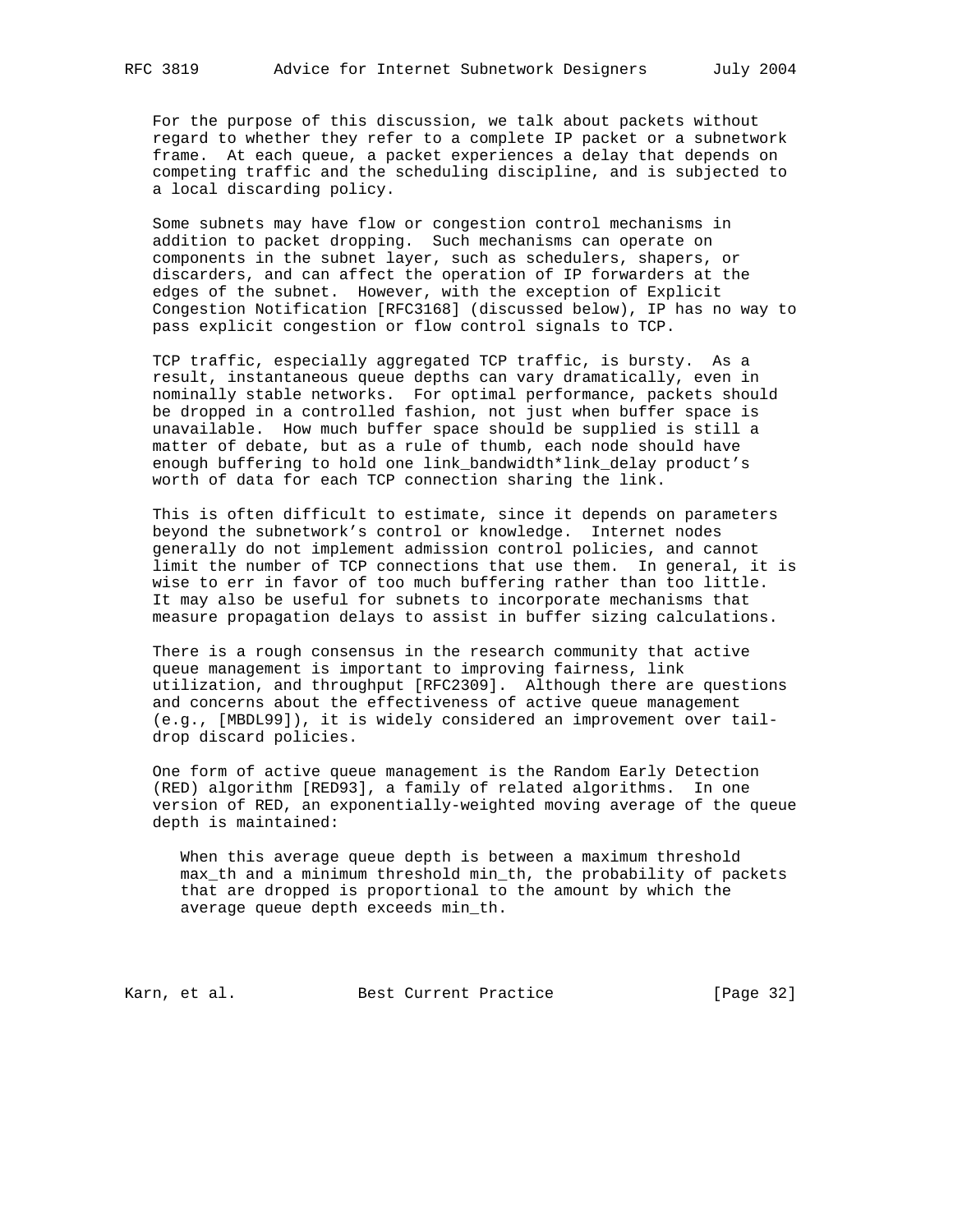When this average queue depth is equal to max\_th, the drop probability is equal to a configurable parameter max\_p.

When this average queue depth is greater than max\_th, packets are always dropped.

 Numerous variants on RED appear in the literature, and there are other active queue management algorithms which claim various advantages over RED [GM02].

 With an active queue management algorithm, dropped packets become a feedback signal to trigger more appropriate congestion behavior by the TCPs in the end hosts. Randomization of dropping tends to break up the observed tendency of TCP windows belonging to different TCP connections to become synchronized by correlated drops, and it also imposes a degree of fairness on those connections that implement TCP congestion avoidance properly. Another important property of active queue management algorithms is that they attempt to keep average queue depths short while accommodating large short-term bursts.

 Since TCP neither knows nor cares whether congestive packet loss occurs at the IP layer or in a subnet, it may be advisable for subnets that perform queuing and discarding to consider implementing some form of active queue management. This is especially true if large aggregates of TCP connections are likely to share the same queue. However, active queue management may be less effective in the case of many queues carrying smaller aggregates of TCP connections, e.g., in an ATM switch that implements per-VC queuing.

 Note that the performance of active queue management algorithms is highly sensitive to settings of configurable parameters, and also to factors such as RTT [MBB00] [FB00].

 Some subnets, most notably ATM, perform segmentation and reassembly at the subnetwork edges. Care should be taken here in designing discard policies. If the subnet discards a fragment of an IP packet, then the remaining fragments become an unproductive load on the subnet that can markedly degrade end-to-end performance [RF95]. Subnetworks should therefore attempt to discard these extra fragments whenever one of them must be discarded. If the IP packet has already been partially forwarded when discarding becomes necessary, then every remaining fragment except the one marking the end of the IP packet should also be discarded. For ATM subnets, this specifically means using Early Packet Discard and Partial Packet Discard [ATMFTM].

 Some subnets include flow control mechanisms that effectively require that the rate of traffic flows be shaped upon entry to the subnet. One example of such a subnet mechanism is in the ATM Available Bit

Karn, et al. Best Current Practice [Page 33]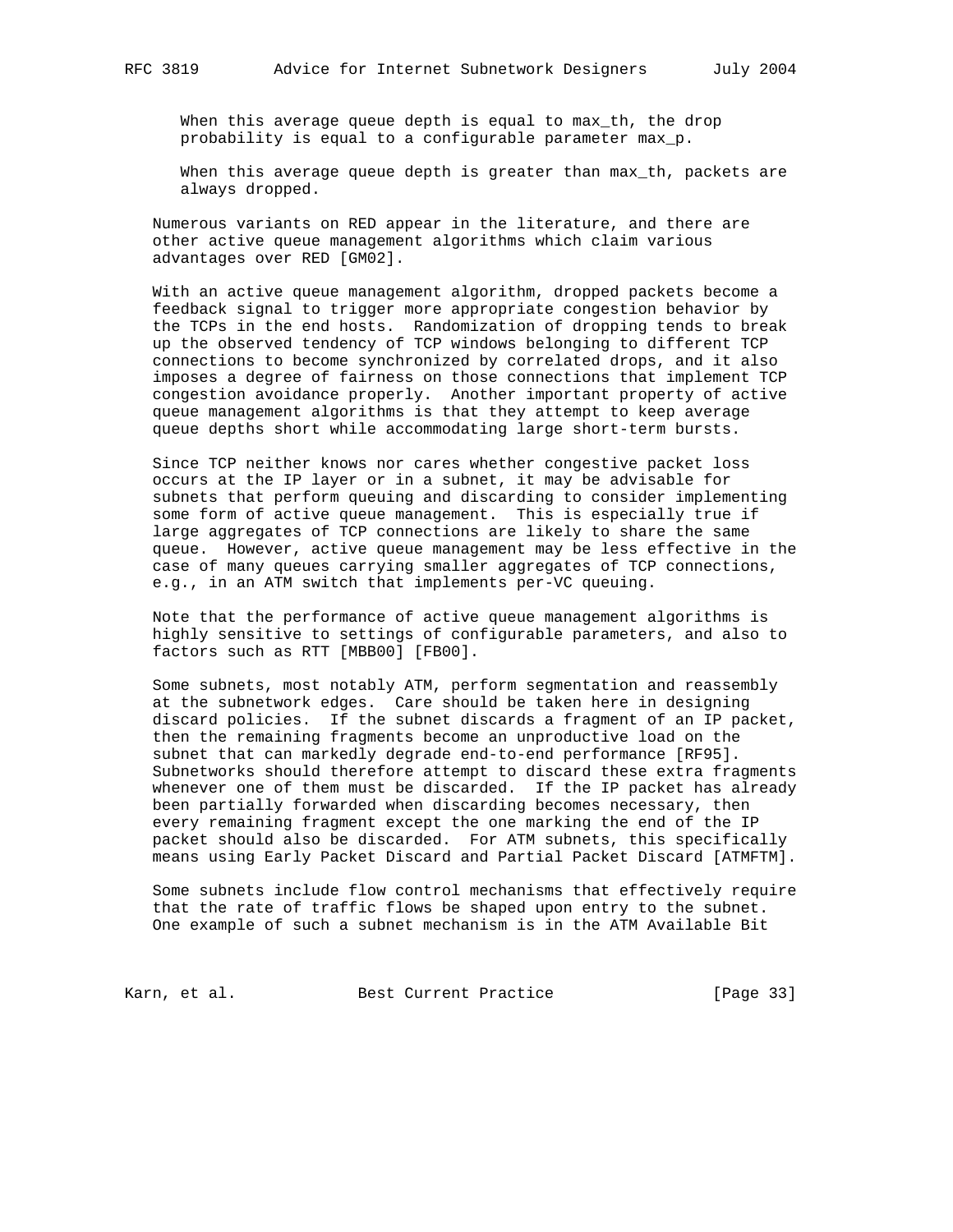rate (ABR) service category [ATMFTM]. Such flow control mechanisms have the effect of making the subnet nearly lossless by pushing congestion into the IP routers at the edges of the subnet. In such a case, adequate buffering and discard policies are needed in these routers to deal with a subnet that appears to have varying bandwidth. Whether there is a benefit in this kind of flow control is controversial; there are numerous simulation and analytical studies that go both ways. It appears that some of the issues leading to such different results include sensitivity to ABR parameters, use of binary rather than explicit rate feedback, use (or not) of per-VC queuing, and the specific ATM switch algorithms selected for the study. Anecdotally, some large networks that used IP over ABR to carry TCP traffic have claimed it to be successful, but have published no results.

 Another possible approach to flow control in the subnet would be to work with TCP Explicit Congestion Notification (ECN) semantics [RFC3168] through utilizing explicit congestion indicators in subnet frames. Routers at the edges of the subnet, rather than shaping, would set the explicit congestion bit in those IP packets that are received in subnet frames that have an ECN indication. Nodes in the subnet would need to implement an active queue management protocol that marks subnet frames instead of dropping them.

 ECN is currently a proposed standard, but it is not yet widely deployed.

#### 14. Compression

 Application data compression is a function that can usually be omitted in the subnetwork. The endpoints typically have more CPU and memory resources to run a compression algorithm and a better understanding of what is being compressed. End-to-end compression benefits every network element in the path, while subnetwork-layer compression, by definition, benefits only a single subnetwork.

 Data presented to the subnetwork layer may already be in a compressed format (e.g., a JPEG file), compressed at the application layer (e.g., the optional "gzip", "compress", and "deflate" compression in HTTP/1.1 [RFC2616]), or compressed at the IP layer (the IP Payload Compression Protocol [RFC3173] supports DEFLATE [RFC2394] and LZS [RFC2395]). Compression at the subnetwork edges is of no benefit for any of these cases.

 The subnetwork may also process data that has been encrypted by the application (OpenPGP [RFC2440] or S/MIME [RFC2633]), just above TCP (SSL, TLS [RFC2246]), or just above IP (IPsec ESP [RFC2406]).

Karn, et al. Sest Current Practice [Page 34]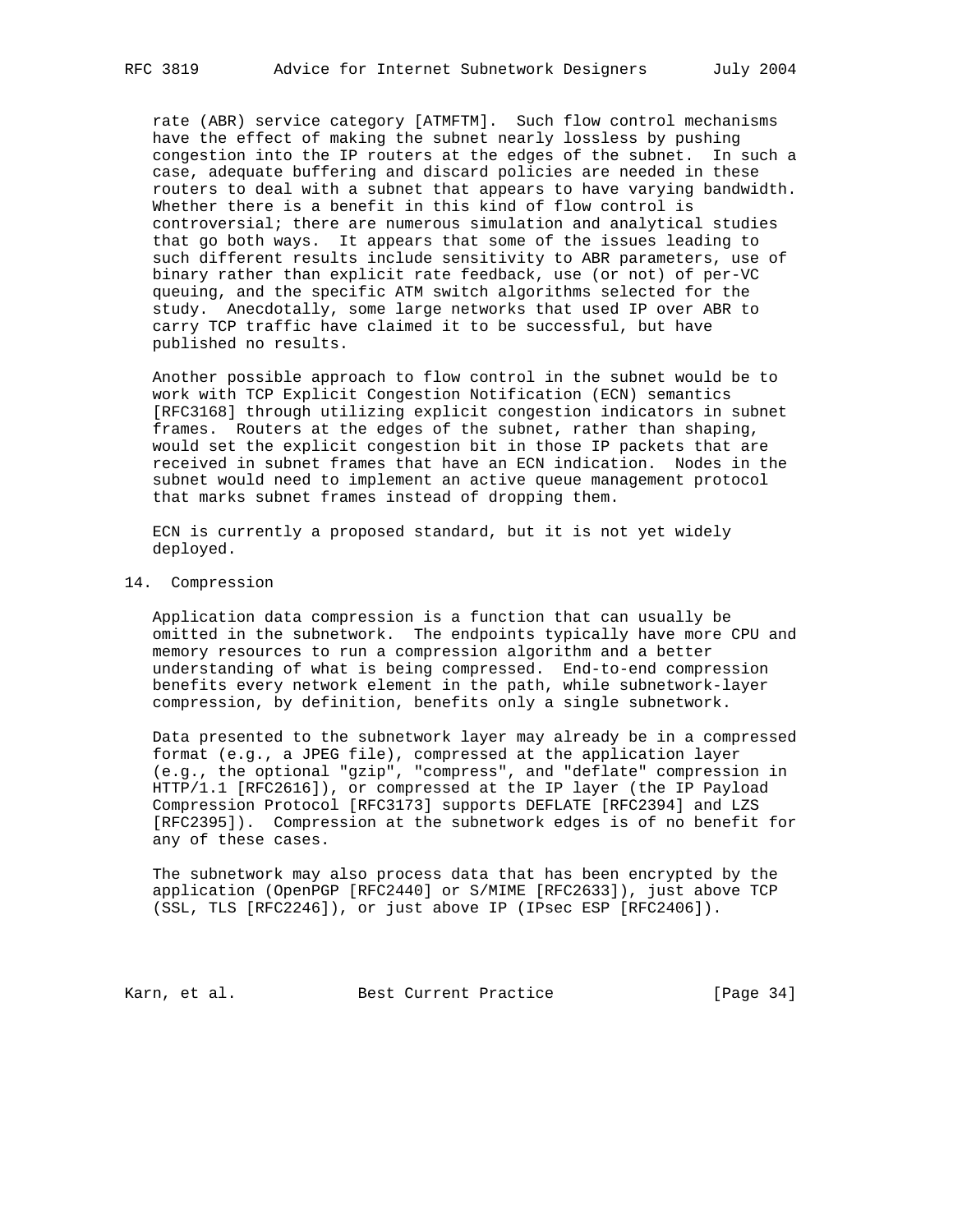Ciphers generate high-entropy bit streams lacking any patterns that can be exploited by a compression algorithm.

 However, much data is still transmitted uncompressed over the Internet, so subnetwork compression may be beneficial. Any subnetwork compression algorithm must not expand uncompressible data, e.g., data that has already been compressed or encrypted.

 We make a strong recommendation that subnetworks operating at low speed or with small MTUs compress IP and transport-level headers (TCP and UDP) using several header compression schemes developed within the IETF [RFC3150]. An uncompressed 40-byte TCP/IP header takes about 33 milliseconds to send at 9600 bps. "VJ" TCP/IP header compression [RFC1144] compresses most headers to 3-5 bytes, reducing transmission time to several milliseconds on dialup modem links. This is especially beneficial for small, latency-sensitive packets in interactive sessions.

 Similarly, RTP compression schemes, such as CRTP [RFC2508] and ROHC [RFC3095], compress most IP/UDP/RTP headers to 1-4 bytes. The resulting savings are especially significant when audio packets are kept small to minimize store-and-forward latency.

 Designers should consider the effect of the subnetwork error rate on the performance of header compression. TCP ordinarily recovers from lost packets by retransmitting only those packets that were actually lost; packets arriving correctly after a packet loss are kept on a resequencing queue and do not need to be retransmitted. In VJ TCP/IP [RFC1144] header compression, however, the receiver cannot explicitly notify a sender of data corruption and subsequent loss of synchronization between compressor and decompressor. It relies instead on TCP retransmission to re-synchronize the decompressor. After a packet is lost, the decompressor must discard every subsequent packet, even if the subnetwork makes no further errors, until the sending TCP retransmits to re-synchronize the decompressor. This effect can substantially magnify the effect of subnetwork packet losses if the sending TCP window is large, as it will often be on a path with a large bandwidth\*delay product [LRKOJ99].

 Alternate header compression schemes, such as those described in [RFC2507], include an explicit request for retransmission of an uncompressed packet to allow decompressor resynchronization without waiting for a TCP retransmission. However, these schemes are not yet in widespread use.

 Both TCP header compression schemes do not compress widely-used TCP options such as selective acknowledgements (SACK). Both fail to compress TCP traffic that makes use of explicit congestion

Karn, et al. Best Current Practice [Page 35]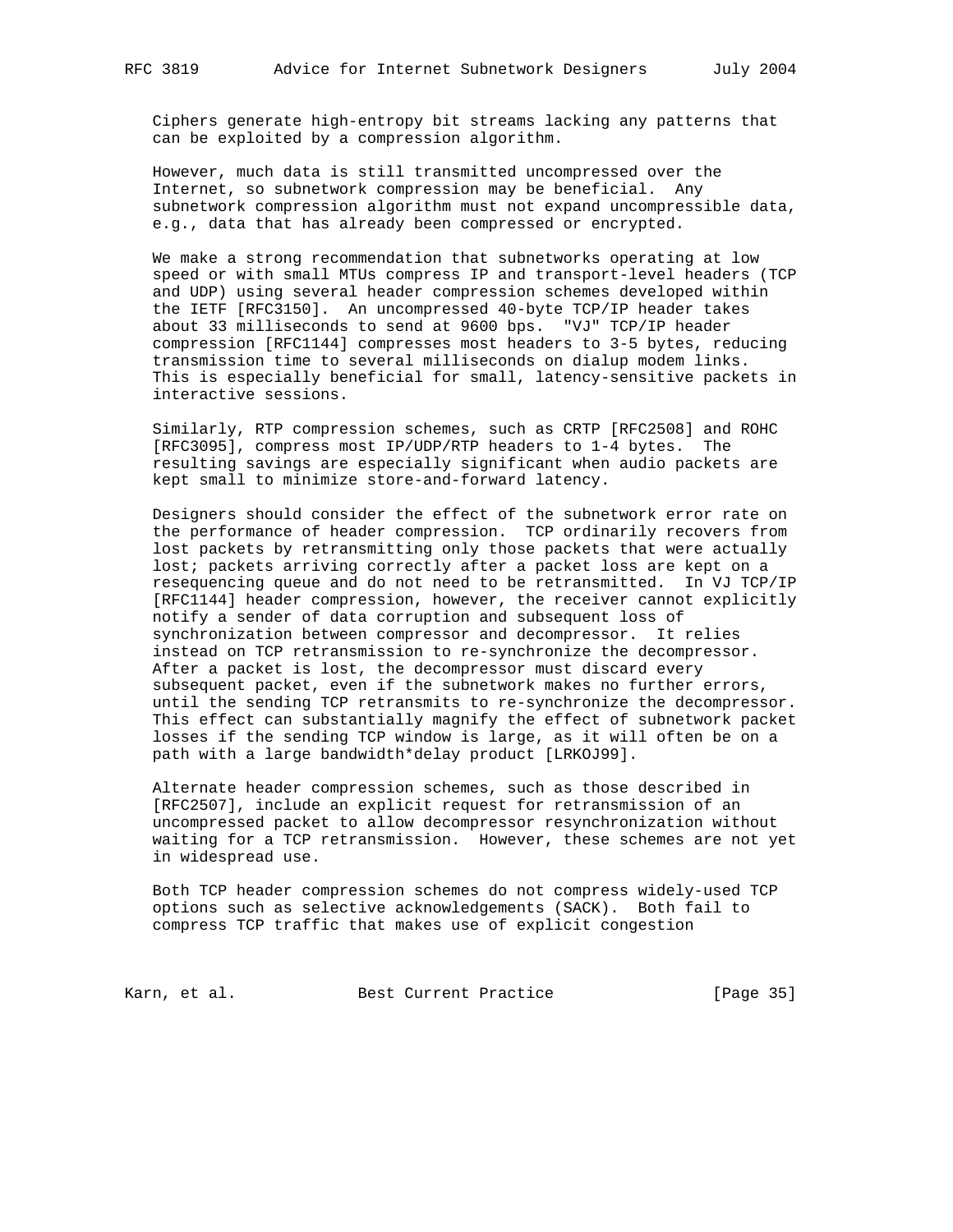notification (ECN). Work is under way in the IETF ROHC WG to address these shortcomings in a ROHC header compression scheme for TCP [RFC3095] [RFC3096].

 The subnetwork error rate also is important for RTP header compression. CRTP uses delta encoding, so a packet loss on the link causes uncertainty about the subsequent packets, which often must be discarded until the decompressor has notified the compressor and the compressor has sent re-synchronizing information. This typically takes slightly more than the end-to-end path round-trip time. For links that combine significant error rates with latencies that require multiple packets to be in flight at a time, this leads to significant error propagation, i.e., subsequent losses caused by an initial loss.

 For links that are both high-latency (multiple packets in flight from a typical RTP stream) and error-prone, RTP ROHC provides a more robust way of RTP header compression, at a cost of higher complexity at the compressor and decompressor. For example, within a talk spurt, only extended losses of (depending on the mode chosen) 12-64 packets typically cause error propagation.

## 15. Packet Reordering

 The Internet architecture does not guarantee that packets will arrive in the same order in which they were originally transmitted; transport protocols like TCP must take this into account.

 However, reordering does come at a cost with TCP as it is currently defined. Because TCP returns a cumulative acknowledgment (ACK) indicating the last in-order segment that has arrived, out-of-order segments cause a TCP receiver to transmit a duplicate acknowledgment. When the TCP sender notices three duplicate acknowledgments, it assumes that a segment was dropped by the network and uses the fast retransmit algorithm [Jac90] [RFC2581] to resend the segment. In addition, the congestion window is reduced by half, effectively halving TCP's sending rate. If a subnetwork reorders segments significantly such that three duplicate ACKs are generated, the TCP sender needlessly reduces the congestion window and performance suffers.

 Packet reordering frequently occurs in parts of the Internet, and it seems to be difficult or impossible to eliminate [BPS99]. For this reason, research on improving TCP's behavior in the face of packet reordering [LK00] [BA02] has begun.

Karn, et al. Sest Current Practice [Page 36]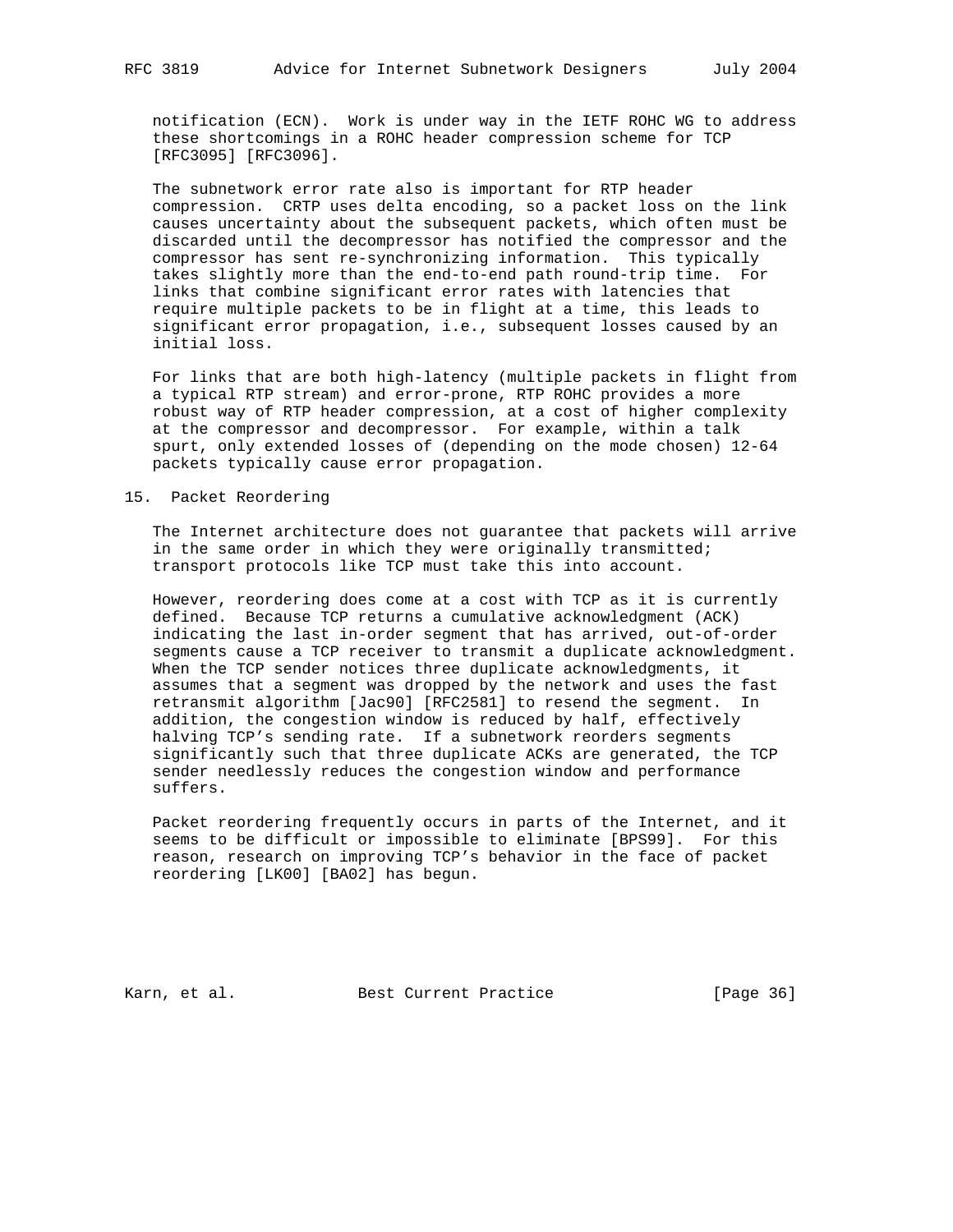[BPS99] cites reasons why it may even be undesirable to eliminate reordering. There are situations where average packet latency can be reduced, link efficiency can be increased, and/or reliability can be improved if reordering is permitted. Examples include certain high speed switches within the Internet backbone and the parallel links used over many Internet paths for load splitting and redundancy.

 This suggests that subnetwork implementers should try to avoid packet reordering whenever possible, but not if doing so compromises efficiency, impairs reliability, or increases average packet delay.

 Note that every header compression scheme currently standardized for the Internet requires in-order packet delivery on the link between compressor and decompressor. PPP is frequently used to carry compressed TCP/IP packets; since it was originally designed for point-to-point and dialup links, it is assumed to provide in-order delivery. For this reason, subnetwork implementers who provide PPP interfaces to VPNs and other more complex subnetworks, must also maintain in-order delivery of PPP frames.

# 16. Mobility

 Internet users are increasingly mobile. Not only are many Internet nodes laptop computers, but pocket organizers and mobile embedded systems are also becoming nodes on the Internet. These nodes may connect to many different access points on the Internet over time, and they expect this to be largely transparent to their activities. Except when they are not connected to the Internet at all, and for performance differences when they are connected, they expect that everything will "just work" regardless of their current Internet attachment point or local subnetwork technology.

 Changing a host's Internet attachment point involves one or more of the following steps.

 First, if use of the local subnetwork is restricted, the user's credentials must be verified and access granted. There are many ways to do this. A trivial example would be an "Internet cafe" that grants physical access to the subnetwork for a fee. Subnetworks may implement technical access controls of their own; one example is IEEE 802.11 Wireless Equivalent Privacy [IEEE80211]. It is common practice for both cellular telephone and Internet service providers (ISPs) to agree to serve one anothers' users; RADIUS [RFC2865] is the standard method for ISPs to exchange authorization information.

 Second, the host may have to be reconfigured with IP parameters appropriate for the local subnetwork. This usually includes setting an IP address, default router, and domain name system (DNS) servers.

Karn, et al. Sest Current Practice [Page 37]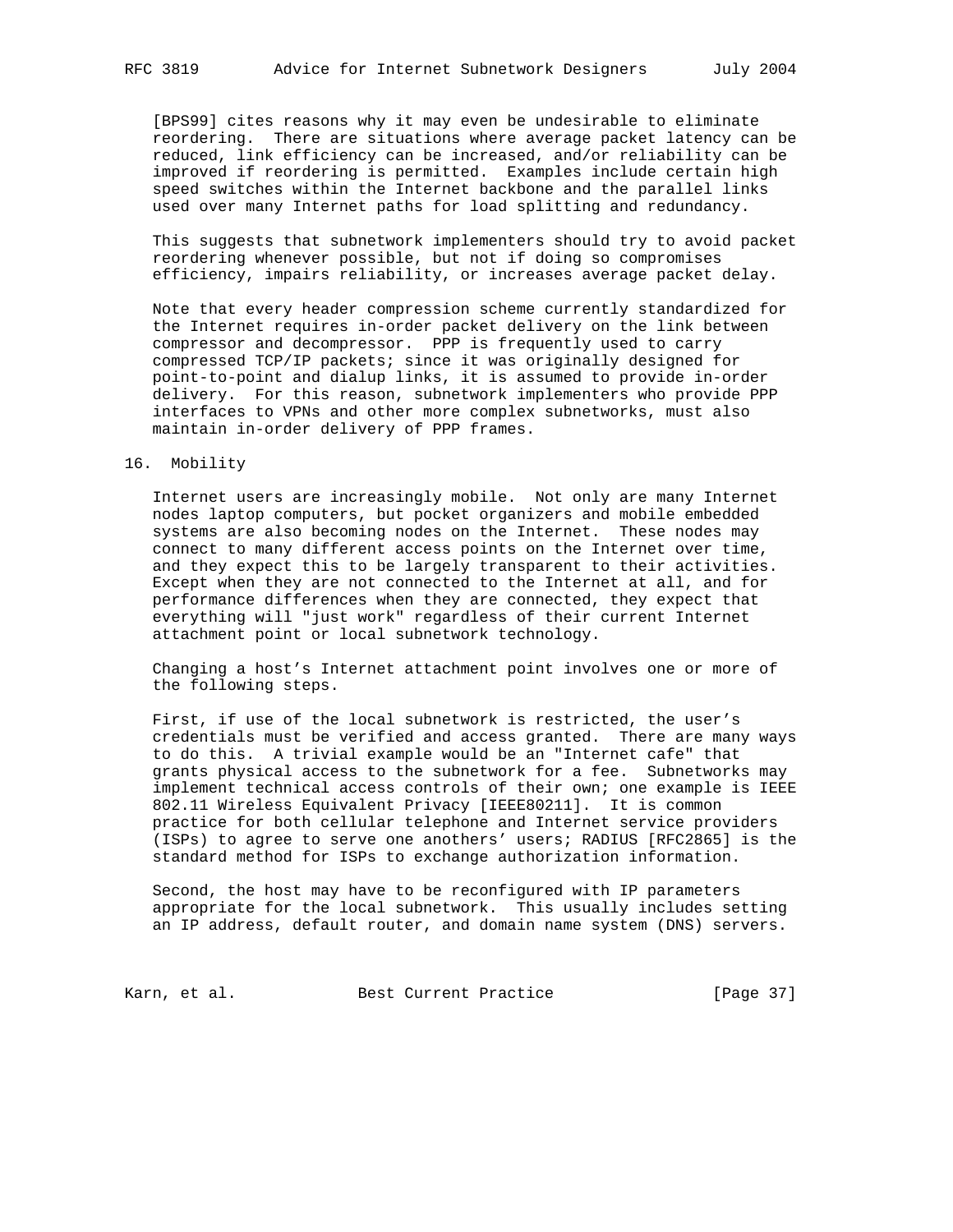On multiple-access networks, the Dynamic Host Configuration Protocol (DHCP) [RFC2131] is almost universally used for this purpose. On PPP links, these functions are performed by the IP Control Protocol (IPCP) [RFC1332].

 Third, traffic destined for the mobile host must be routed to its current location. This roaming function is the most common meaning of the term "Internet mobility".

 Internet mobility can be provided at any of several layers in the Internet protocol stack, and there is ongoing debate as to which is the most appropriate and efficient. Mobility is already a feature of certain application layer protocols; the Post Office Protocol (POP) [RFC1939] and the Internet Message Access Protocol (IMAP) [RFC3501] were created specifically to provide mobility in the receipt of electronic mail.

 Mobility can also be provided at the IP layer [RFC3344]. This mechanism provides greater transparency, viz., IP addresses that remain fixed as the nodes move, but at the cost of potentially significant network overhead and increased delay because of the sub optimal network routing and tunneling involved.

 Some subnetworks may provide internal mobility, transparent to IP, as a feature of their own internal routing mechanisms. To the extent that these simplify routing at the IP layer, reduce the need for mechanisms like Mobile IP, or exploit mechanisms unique to the subnetwork, this is generally desirable. This is especially true when the subnetwork covers a relatively small geographic area and the users move rapidly between the attachment points within that area. Examples of internal mobility schemes include Ethernet switching and intra-system handoff in cellular telephony.

 However, if the subnetwork is physically large and connects to other parts of the Internet at multiple geographic points, care should be taken to optimize the wide-area routing of packets between nodes on the external Internet and nodes on the subnet. This is generally done with "nearest exit" routing strategies. Because a given subnetwork may be unaware of the actual physical location of a destination on another subnetwork, it simply routes packets bound for the other subnetwork to the nearest router between the two. This implies some awareness of IP addressing and routing within the subnetwork. The subnetwork may wish to use IP routing internally for wide area routing and restrict subnetwork-specific routing to constrained geographic areas where the effects of suboptimal routing are minimized.

Karn, et al. Best Current Practice [Page 38]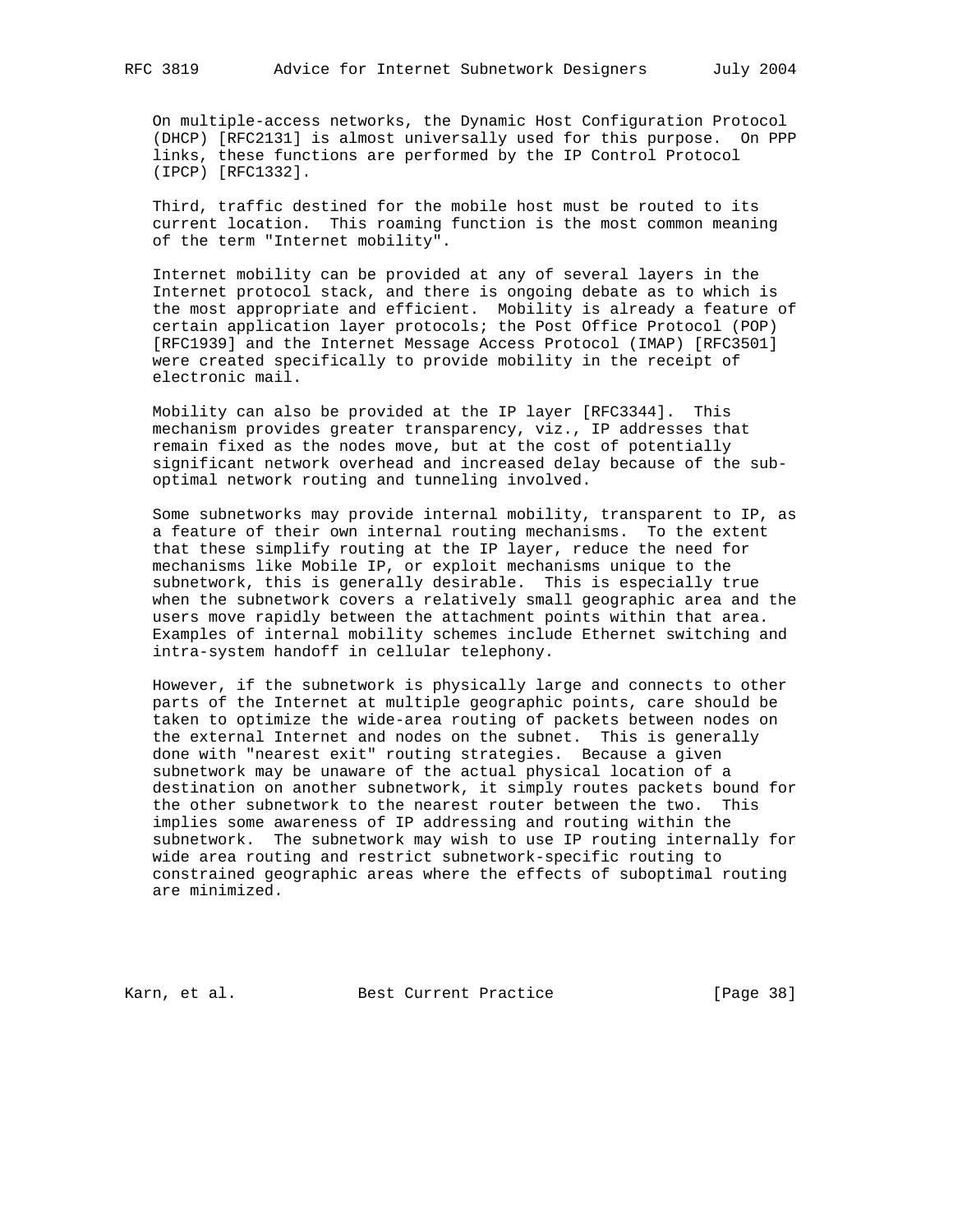# 17. Routing

 Subnetworks connecting more than two systems must provide their own internal Layer-2 forwarding mechanisms, either implicitly (e.g., broadcast) or explicitly (e.g., switched). Since routing is the major function of the Internet layer, the question naturally arises as to the interaction between routing at the Internet layer and routing in the subnet, and proper division of function between the two.

 Layer-2 subnetworks can be point-to-point, connecting two systems, or multipoint. Multipoint subnetworks can be broadcast (e.g., shared media or emulated) or non-broadcast. Generally, IP considers multipoint subnetworks as broadcast, with shared-medium Ethernet as the canonical (and historical) example, and point-to-point subnetworks as a degenerate case. Non-broadcast subnetworks may require additional mechanisms, e.g., above IP at the routing layer [RFC2328].

 IP is ignorant of the topology of the subnetwork layer. In particular, reconfiguration of subnetwork paths is not tracked by the IP layer. IP is only affected by whether it can send/receive packets sent to the remotely connected systems via the subnetwork interface (i.e., the reachability from one router to another). IP further considers that subnetworks are largely static -- that both their membership and existence are stable at routing timescales (tens of seconds); changes to these are considered re-provisioning, rather than routing.

 Routing functionality in a subnetwork is related to addressing in that subnetwork. Resolution of addresses on subnetwork links is required for forwarding IP packets across links (e.g., ARP for IPv4, or ND for IPv6). There is unlikely to be direct interaction between subnetwork routing and IP routing. Where broadcast is provided or explicitly emulated, address resolution can be used directly; where not provided, the link layer routing may interface to a protocol for resolution, e.g., to the Next-Hop Resolution Protocol [RFC2322] to provide context-dependent address resolution capabilities.

 Subnetwork routing can either complement or compete with IP routing. It complements IP when a subnetwork encapsulates its internal routing, and where the effects of that routing are not visible at the IP layer. However, if different paths in the subnetwork have characteristics that affect IP routing, it can affect or even inhibit the convergence of IP routing.

Karn, et al. Sest Current Practice [Page 39]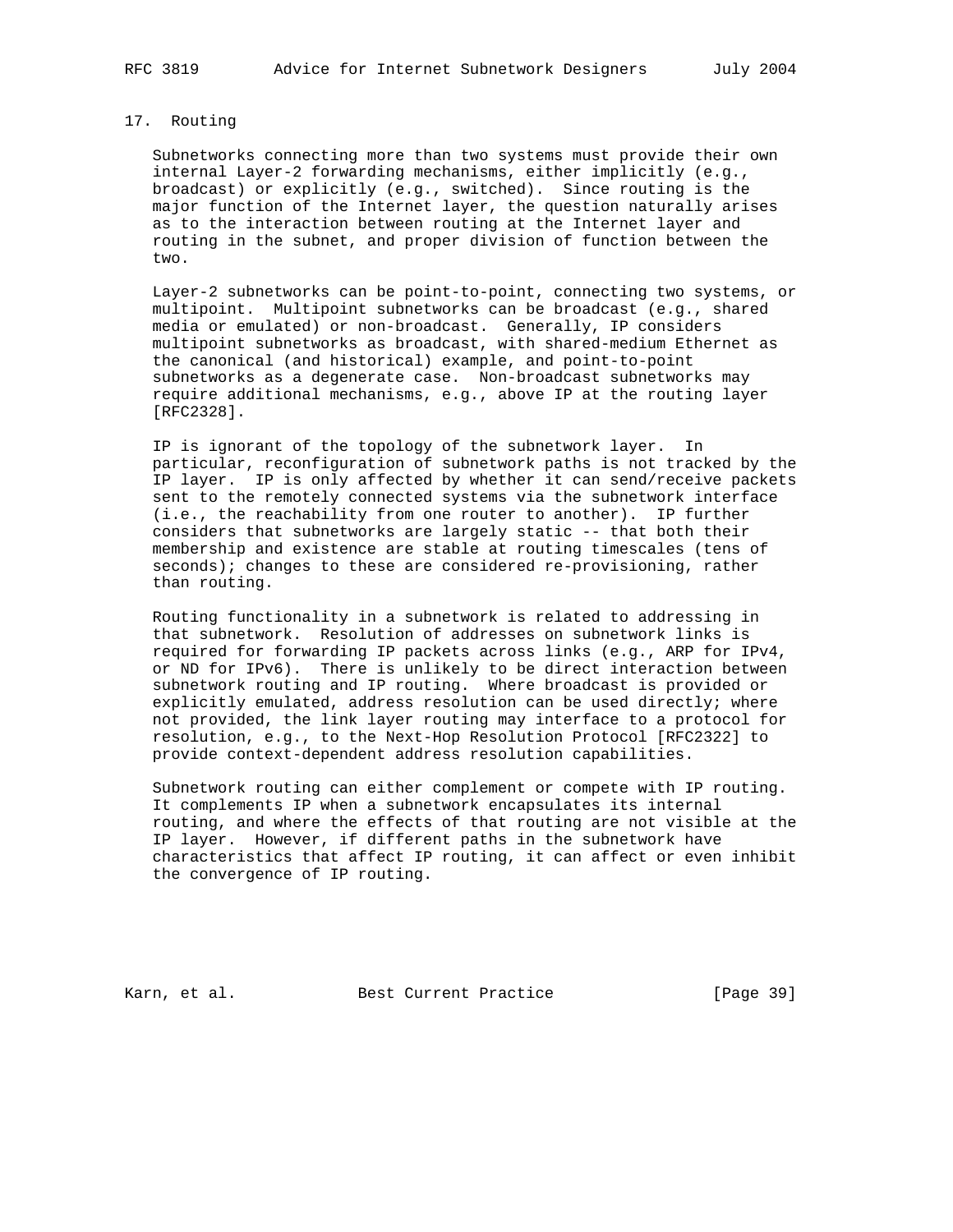Routing protocols generally consider Layer-2 subnetworks, i.e., with subnet masks and no intermediate IP hops, to have uniform routing metrics to all members. Routing can break when a link's characteristics do not match the routing metric, in this case, e.g., when some member pairs have different path characteristics. Consider a virtual Ethernet subnetwork that includes both nearby (sub millisecond latency) and remote (100's of milliseconds away) systems. Presenting that group as a single subnetwork means that some routing protocols will assume that all pairs have the same delay, and that that delay is small. Because this is not the case, the routing tables constructed may be suboptimal or may even fail to converge.

 When a subnetwork is used for transit between a set of routers, it conventionally provides the equivalent of a full mesh of point-to point links. Simplicity of the internal subnet structure can be used (e.g., via NHRP [RFC2332]) to reduce the size of address resolution tables, but routing exchanges will continue to reflect the full mesh they emulate. In general, subnetworks should not be used as a transit among a set of routers where routing protocols would break if a full mesh of equivalent point-to-point links were used.

 Some subnetworks have special features that allow the use of more effective or responsive routing mechanisms that cannot be implemented in IP because of its need for generality. One example is the self learning bridge algorithm widely used in Ethernet networks. Learning bridges perform Layer-2 subnetwork forwarding, avoiding the need for dynamic routing at each subnetwork hop. Another is the "handoff" mechanism in cellular telephone networks, particularly the "soft handoff" scheme in IS-95 CDMA.

 Subnetworks that cover large geographic areas or include links of widely-varying capabilities should be avoided. IP routing generally considers all multipoint subnets equivalent to a local, shared-medium link with uniform metrics between any pair of systems, and ignores internal subnetwork topology. Where a subnetwork diverges from that assumption, it is the obligation of subnetwork designers to provide compensating mechanisms. Not doing so can affect the scalability and convergence of IP routing, as noted above.

 The subnetwork designer who decides to implement internal routing should consider whether a custom routing algorithm is warranted, or if an existing Internet routing algorithm or protocol may suffice. The designer should consider whether this decision is to reduce the address resolution table size (possible, but with additional protocol support required), or is trying to reduce routing table complexity. The latter may be better achieved by partitioning the subnetwork, either physically or logically, and using network-layer protocols to support partitioning (e.g., AS's in BGP). Protocols and routing

Karn, et al. Best Current Practice [Page 40]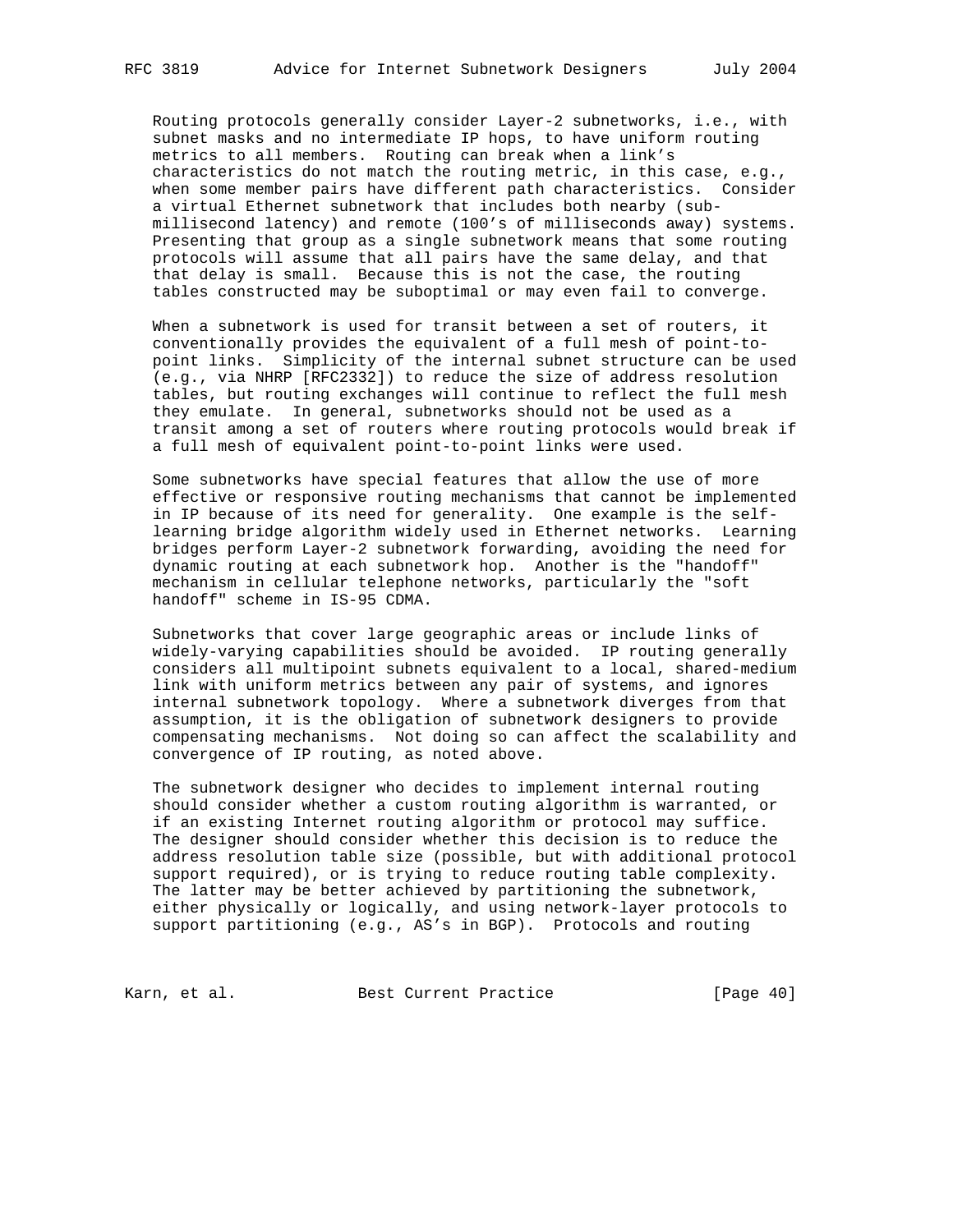algorithms can be notoriously subtle, complex, and difficult to implement correctly. Much work can be avoided if existing protocols or implementations can be readily reused.

18. Security Considerations

 Security has become a high priority in the design and operation of the Internet. The Internet is vast, and countless organizations and individuals own and operate its various components. A consensus has emerged for what might be called a "security placement principle": a security mechanism is most effective when it is placed as close as possible to, and under the direct control of the owner of the asset that it protects.

 A corollary of this principle is that end-to-end security (e.g., confidentiality, authentication, integrity, and access control) cannot be ensured with subnetwork security mechanisms. Not only are end-to-end security mechanisms much more closely associated with the end-user assets they protect, they are also much more comprehensive. For example, end-to-end security mechanisms cover gaps that can appear when otherwise good subnetwork mechanisms are concatenated. This is an important application of the end-to-end principle [SRC81].

 Several security mechanisms that can be used end-to-end have already been deployed in the Internet and are enjoying increasing use. The most important are the Secure Sockets Layer (SSL) [SSL2] [SSL3] and TLS [RFC2246] primarily used to protect web commerce, Pretty Good Privacy (PGP) [RFC1991] and S/MIME [RFCs-2630-2634], primarily used to protect and authenticate email and software distributions, the Secure Shell (SSH), used for secure remote access and file transfer, and IPsec [RFC2401], a general purpose encryption and authentication mechanism that sits just above IP and can be used by any IP application. (IPsec can actually be used either on an end-to-end basis or between security gateways that do not include either or both end systems.)

 Nonetheless, end-to-end security mechanisms are not used as widely as might be desired. However, the group could not reach consensus on whether subnetwork designers should be actively encouraged to implement mechanisms to protect user data.

 The clear consensus of the working group held that subnetwork security mechanisms, especially when weak or incorrectly implemented [BGW01], may actually be counterproductive. The argument is that subnetwork security mechanisms can lull end users into a false sense of security, diminish the incentive to deploy effective end-to-end

Karn, et al. Best Current Practice [Page 41]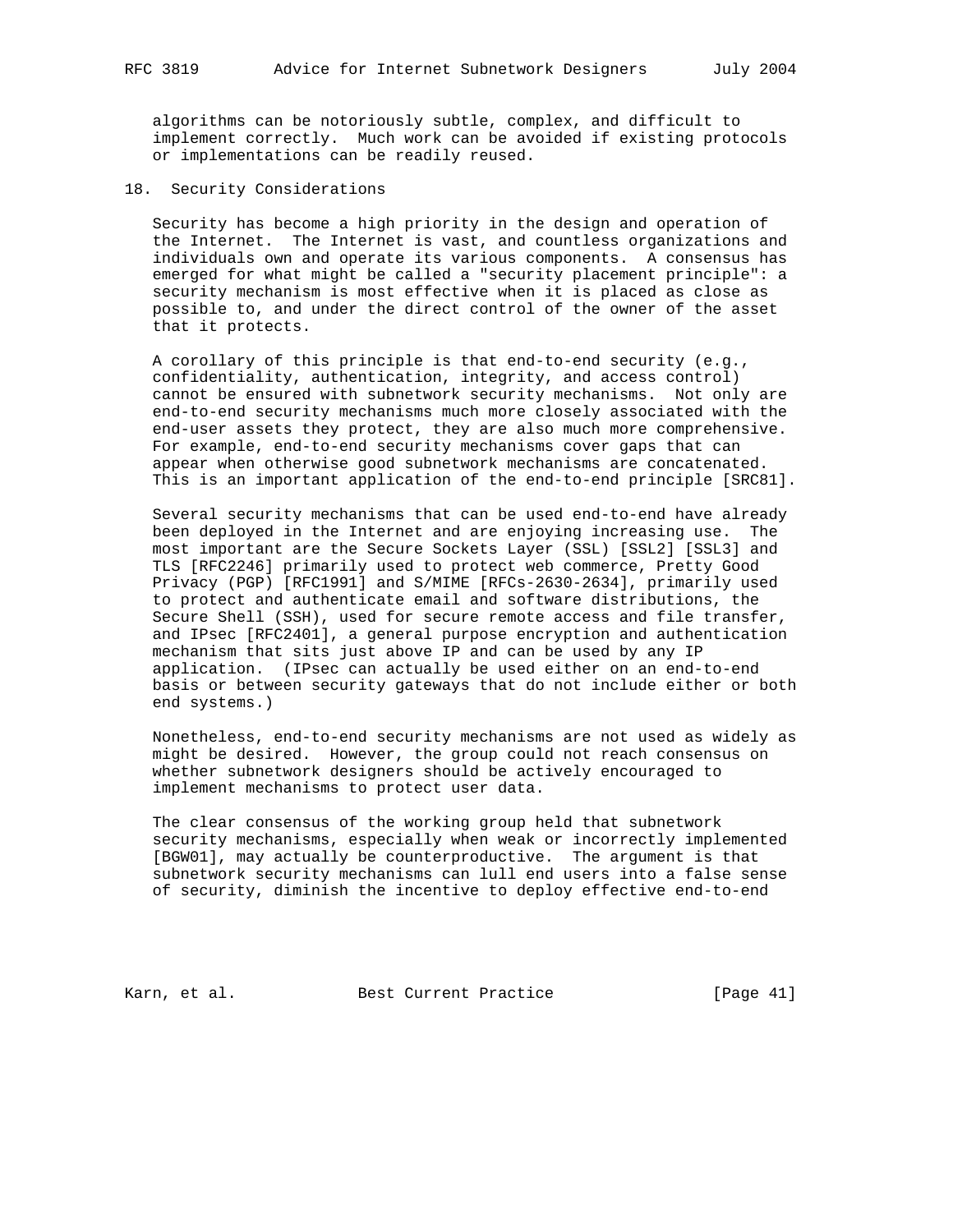mechanisms, and encourage "risky" uses of the Internet that would not be made if users understood the inherent limits of subnetwork security mechanisms.

 The other point of view encourages subnetwork security on the principle that it is better than the default situation, which all too often is no security at all. Users of especially vulnerable subnets (such as consumers who have wireless home networks and/or shared media Internet access) often have control over at most one endpoint -- usually a client -- and therefore cannot enforce the use of end to-end mechanisms. However, subnet security can be entirely adequate for protecting low-valued assets against the most likely threats. In any event, subnet mechanisms do not preclude the use of end-to-end mechanisms, which are typically used to protect highly-valued assets. This viewpoint recognizes that many security policies implicitly assume that the entire end-to-end path is composed of a series of concatenated links that are nominally physically secured. That is, these policies assume that all endpoints of all links are trusted, and that access to the physical medium by attackers is difficult. To meet the assumptions of such policies, explicit mechanisms are needed for links (especially shared medium links) that lack physical protection. This, for example, is the rationale that underlies Wired Equivalent Privacy (WEP) in the IEEE 802.11 [IEEE80211] wireless LAN standard, and the Baseline Privacy Interface in the DOCSIS [DOCSIS1] [DOCSIS2] data over cable television networks standards.

 We therefore recommend that subnetwork designers who choose to implement security mechanisms to protect user data be as candid as possible with the details of such security mechanisms and the inherent limits of even the most secure mechanisms when implemented in a subnetwork rather than on an end-to-end basis.

 In keeping with the "placement principle", a clear consensus exists for another subnetwork security role: the protection of the subnetwork itself. Possible threats to subnetwork assets include theft of service and denial of service; shared media subnets tend to be especially vulnerable to such attacks. In some cases, mechanisms that protect subnet assets can also improve (but cannot ensure) end to-end security.

 One security service can be provided by the subnetwork that will aid in the solution of an overall Internet problem: subnetwork security should provide a mechanism to authenticate the source of a subnetwork frame. This function is missing in some current protocols, e.g., the use of ARP [RFC826] to associate an IPv4 address with a MAC address. The IPv6 Neighbor Discovery (ND) [RFC2461] performs a similar function.

Karn, et al. Best Current Practice [Page 42]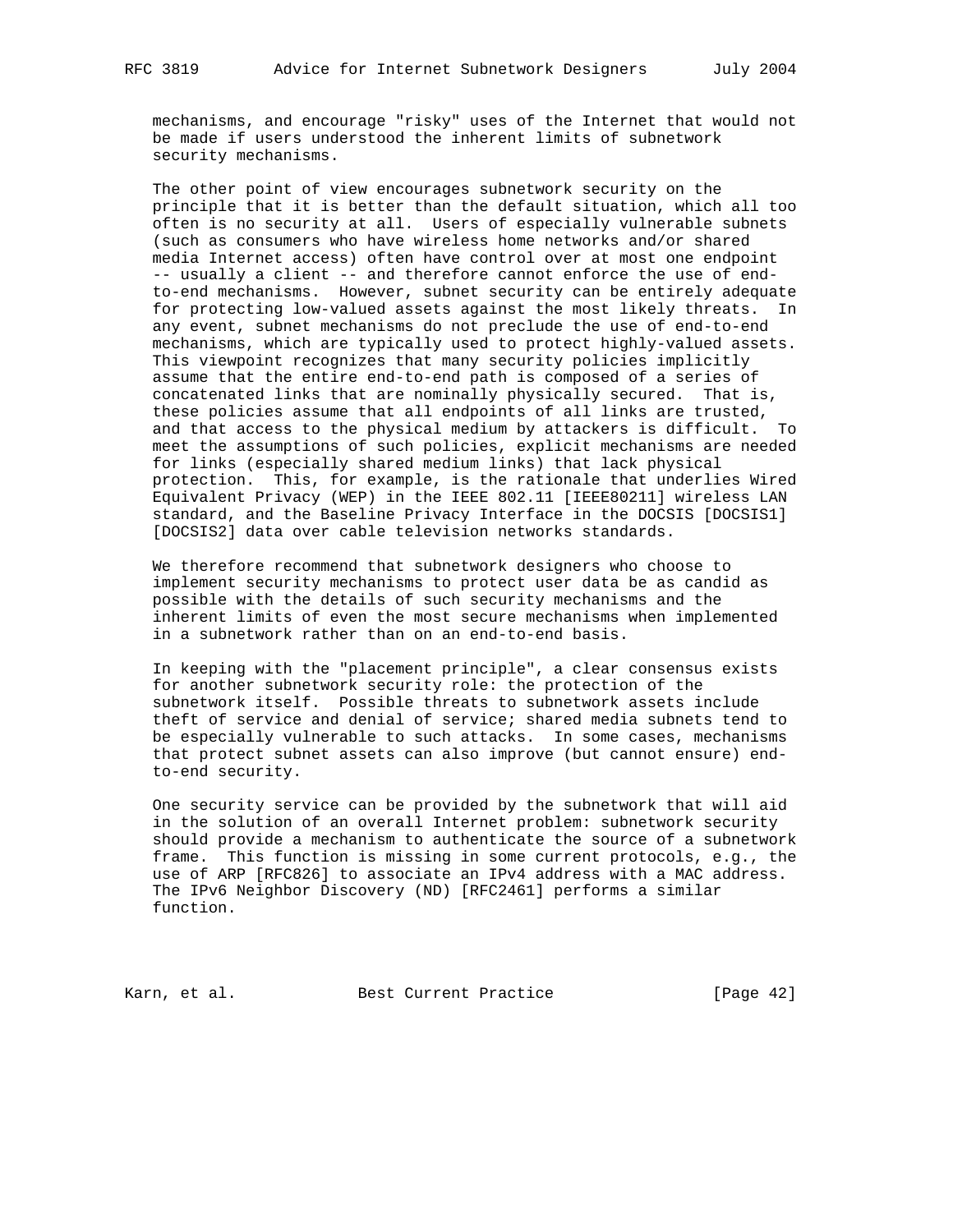There are well-known security flaws with this address resolution mechanism [Wilbur89]. However, the inclusion of subnetwork frame source authentication will permit a secure subnetwork address.

 Another potential role for subnetwork security is to protect users against traffic analysis, i.e., identifying the communicating parties and determining their communication patterns and volumes even when their actual contents are protected by strong end-to-end security mechanisms. Lower-layer security can be more effective against traffic analysis due to its inherent ability to aggregate the communications of multiple parties sharing the same physical facilities while obscuring higher-layer protocol information that indicates specific end points, such as IP addresses and TCP/UDP port numbers.

 However, traffic analysis is a notoriously subtle and difficult threat to understand and defeat, far more so than threats to confidentiality and integrity. We therefore urge extreme care in the design of subnetwork security mechanisms specifically intended to thwart traffic analysis.

 Subnetwork designers must keep in mind that design and implementation for security is difficult [Schneier00]. [Schneier95] describes protocols and algorithms which are considered well-understood and believed to be sound.

 Poor design process, subtle design errors and flawed implementation can result in gaping vulnerabilities. In recent years, a number of subnet standards have had problems exposed. The following are examples of mistakes that have been made:

- 1. Use of weak and untested algorithms [Crypto9912] [BGW01]. For a variety of reasons, algorithms were chosen which had subtle flaws, making them vulnerable to a variety of attacks.
- 2. Use of "security by obscurity" [Schneier00] [Crypto9912]. One common mistake is to assume that keeping cryptographic algorithms secret makes them more secure. This is intuitive, but wrong. Full public disclosure early in the design process attracts peer review by knowledgeable cryptographers. Exposure of flaws by this review far outweighs any imagined benefit from forcing attackers to reverse engineer security algorithms.
- 3. Inclusion of trapdoors [Schneier00] [Crypto9912]. Trapdoors are flaws surreptitiously left in an algorithm to allow it to be broken. This might be done to recover lost keys or to permit surreptitious access by governmental agencies. Trapdoors can be discovered and exploited by malicious attackers.

Karn, et al. Sest Current Practice [Page 43]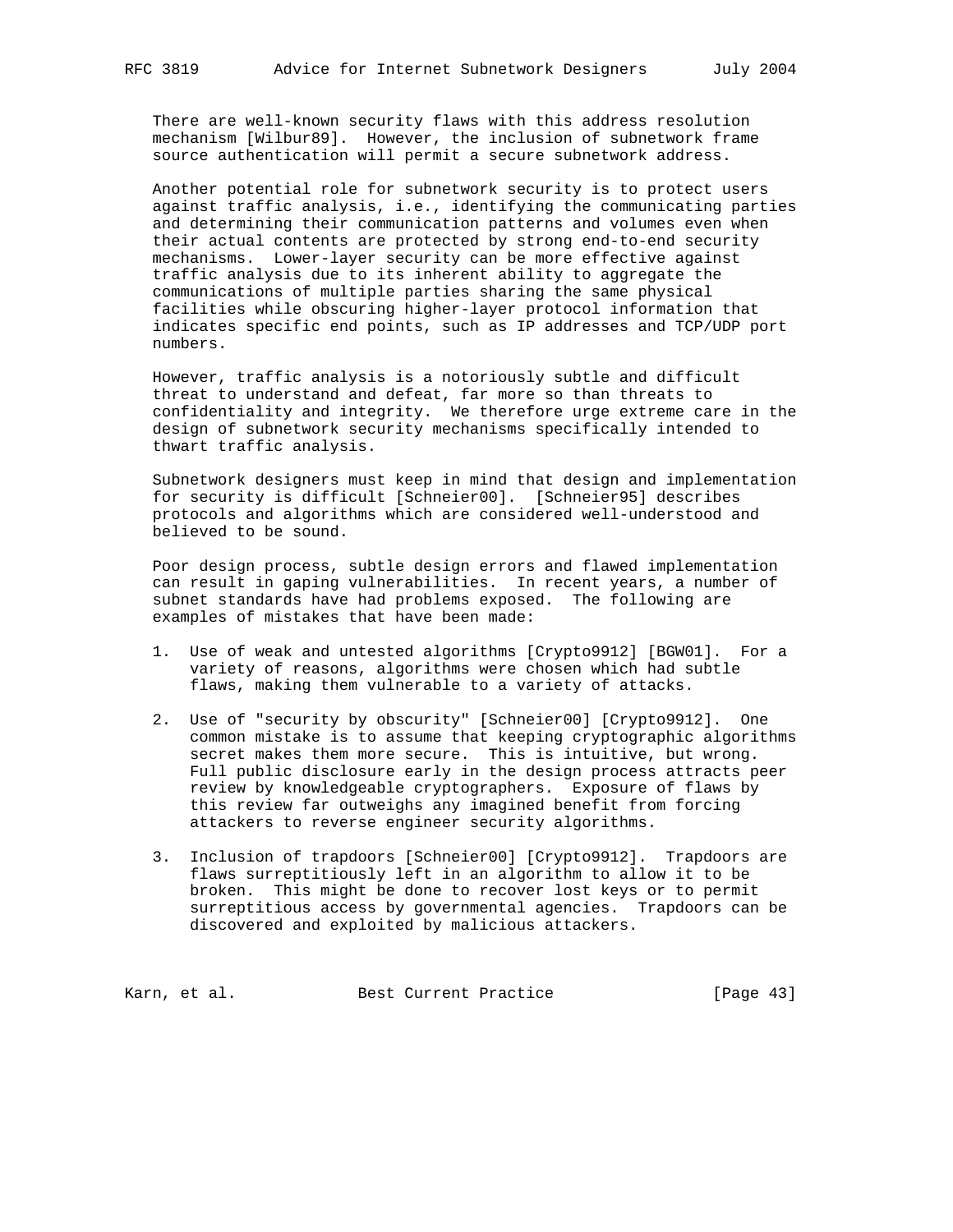- 4. Sending passwords or other identifying information as clear text. For many years, analog cellular telephones could be cloned and used to steal service. The cloners merely eavesdropped on the registration protocols that exchanged everything in clear text.
- 5. Keys which are common to all systems on a subnet [BGW01].
- 6. Incorrect use of a sound mechanism. For example [BGW01], one subnet standard includes an initialization vector which is poorly designed and poorly specified. A determined attacker can easily recover multiple ciphertexts encrypted with the same key stream and perform statistical attacks to decipher them.
- 7. Identifying information sent in clear text that can be resolved to an individual, identifiable device. This creates a vulnerability to attacks targeted to that device (or its owner).
- 8. Inability to renew and revoke shared secret information.
- 9. Insufficient key length.
- 10. Failure to address "man-in-the-middle" attacks, e.g., with mutual authentication.
- 11. Failure to provide a form of replay detection, e.g., to prevent a receiver from accepting packets from an attacker that simply resends previously captured network traffic.
- 12. Failure to provide integrity mechanisms when providing confidentiality schemes [Bel98].

 This list is by no means comprehensive. Design problems are difficult to avoid, but expert review is generally invaluable in avoiding problems.

 In addition, well-designed security protocols can be compromised by implementation defects. Examples of such defects include use of predictable pseudo-random numbers [RFC1750], vulnerability to buffer overflow attacks due to unsafe use of certain I/O system calls [WFBA2000], and inadvertent exposure of secret data.

# 19. Contributors

 This document represents a consensus of the members of the IETF Performance Implications of Link Characteristics (PILC) working group.

Karn, et al. Best Current Practice [Page 44]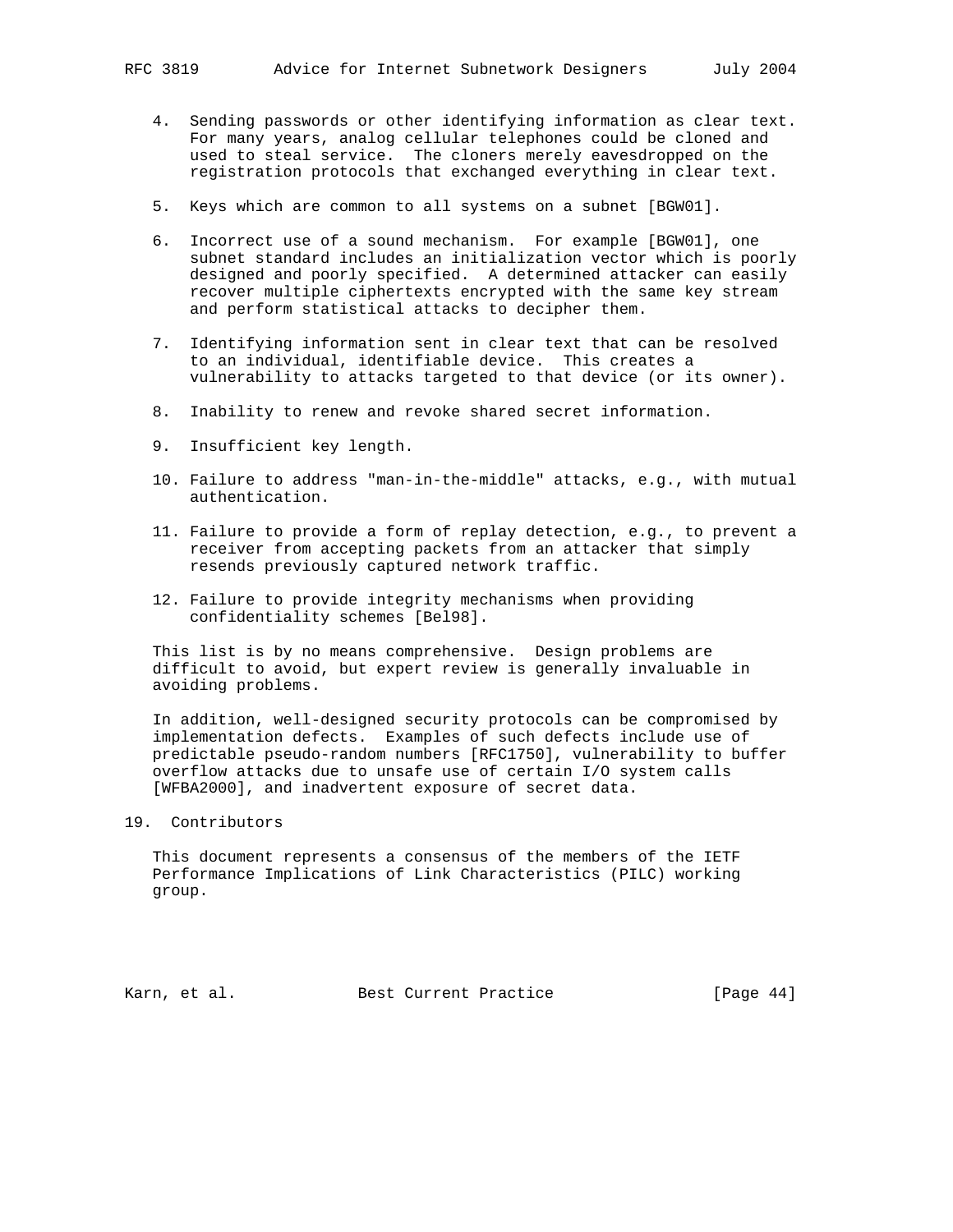This document would not have been possible without the contributions of a great number of people in the Performance Implications of Link Characteristics Working Group. In particular, the following people provided major contributions of text, editing, and advice on this document: Mark Allman provided the final editing to complete this document. Carsten Bormann provided text on robust header compression. Gorry Fairhurst provided text on broadcast and multicast issues, routing, and many valuable comments on the entire document. Aaron Falk provided text on bandwidth on demand. Dan Grossman provided text on many facets of the document. Reiner Ludwig provided thorough document review and text on TCP vs. Link-Layer Retransmission. Jamshid Mahdavi provided text on TCP performance calculations. Saverio Mascolo provided feedback on the document. Gabriel Montenegro provided feedback on the document. Marie-Jose Montpetit provided text on bandwidth on demand. Joe Touch provided text on multicast, broadcast, and routing, and Lloyd Wood provided many valuable comments on versions of the document.

# 20. Informative References

 References of the form RFCnnnn are Internet Request for Comments (RFC) documents available online at www.rfc-editor.org.

- [802.1D] Information Technology Telecommunications and information exchange between systems Local and metropolitan area networks, Common specifications Media access control (MAC) bridges, IEEE 802.1D, 1998. ISO 15802-3.
- [802.1p] IEEE, 802.1p, Standard for Local and Metropolitan Area Networks - Supplement to Media Access Control (MAC) Bridges: Traffic Class Expediting and Multicast.
- [AP99] Allman, M. and V. Paxson, On Estimating End-to-End Network Path Properties, In Proceedings of ACM SIGCOMM 99.
- [AR02] Acar, G. and C. Rosenberg, Weighted Fair Bandwidth-on- Demand (WFBoD) for Geo-Stationary Satellite Networks with On-Board Processing, Computer Networks, 39(1), 2002.
- [ATMFTM] The ATM Forum, "Traffic Management Specification, Version 4.0", April 1996, document af-tm-0056.000. http://www.atmforum.com/

Karn, et al. Best Current Practice [Page 45]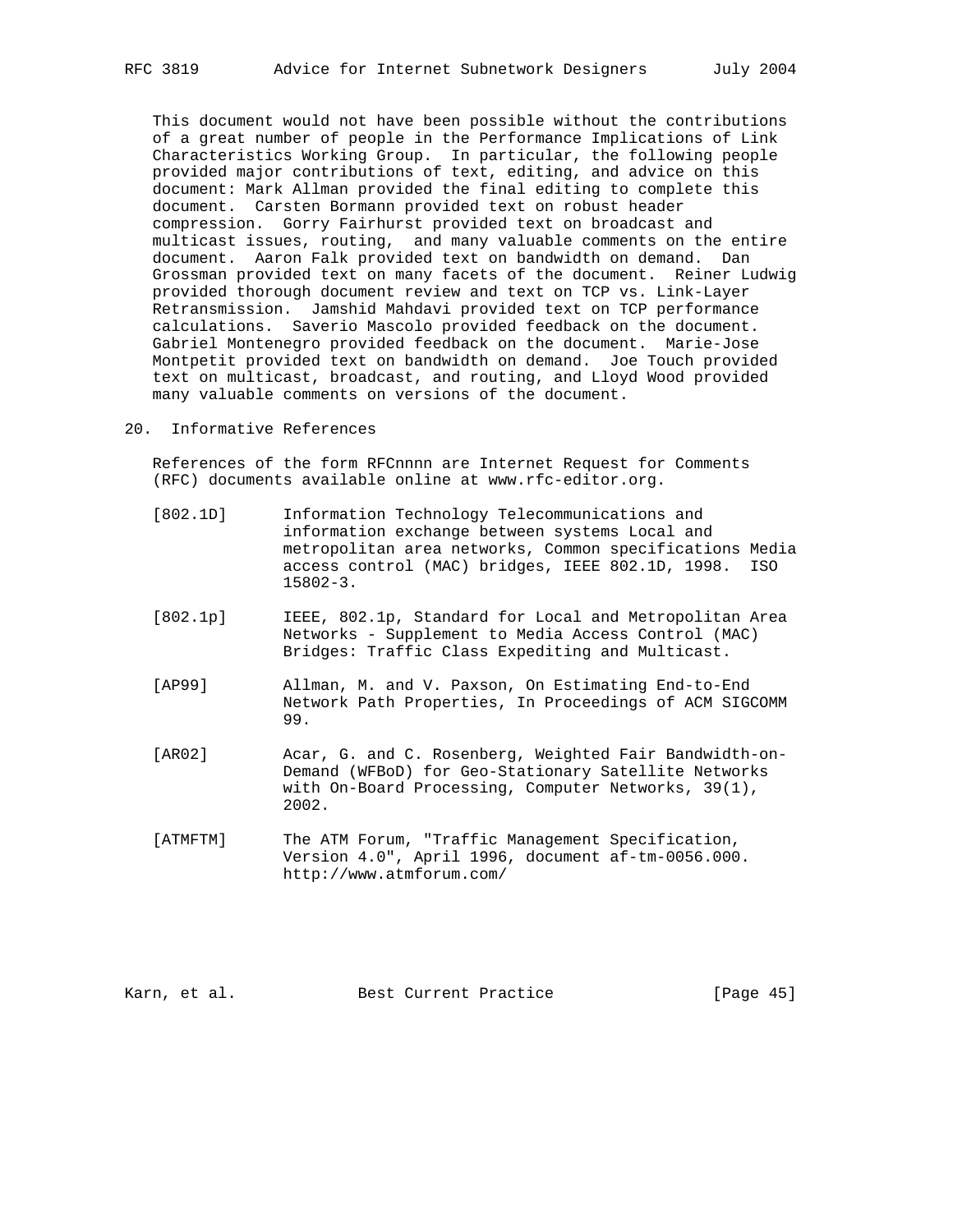| RFC 3819 |  |  |  | Advice for Internet Subnetwork Designers |  |  |
|----------|--|--|--|------------------------------------------|--|--|
|----------|--|--|--|------------------------------------------|--|--|

- [BA02] Blanton, E. and M. Allman, On Making TCP More Robust to Packet Reordering. ACM Computer Communication Review, 32(1), January 2002.
- [Bel98] Bellovin, S., "Cryptography and the Internet", in Proceedings of CRYPTO '98, August 1998. http://www.research.att.com/˜smb/papers/inet-crypto.pdf
- [BGW01] Borisov, N., Goldberg, I. and D. Wagner, "Intercepting Mobile Communications: The Insecurity of 802.11," In Proceedings of ACM MobiCom, July 2001.
- [BPK98] Balakrishnan, H., Padmanabhan, V. and R. Katz. "The Effects of Asymmetry on TCP Performance." ACM Mobile Networks and Applications (MONET), 1998.
- [BPS99] Bennet,, J.C.R., Partridge, C. and N. Shectman, "Packet Reordering is Not Pathological Network Behavior", IEEE/ACM Transactions on Networking, Vol. 7, No. 6, December 1999.
- [CGMP] Farinacci D., Tweedly A. and T. Speakman, "Cisco Group Management Protocol (CGMP)", 1996/1997. ftp://ftpeng.cisco.com/ipmulticast/specs/cgmp.txt
- [Crypto9912] Schneier, B., "European Cellular Encryption Algorithms" Crypto-Gram, December 15, 1999. http://www.counterpane.com
- [DIX82] Digital Equipment Corp, Intel Corp, Xerox Corp, Ethernet Local Area Network Specification Version 2.0, November 1982.
- [DOCSIS1] Data-Over-Cable Service Interface Specifications, Radio Frequency Interface Specification 1.0, SP-RFI-I05- 991105, November 1999, Cable Television Laboratories, Inc.
- [DOCSIS2] Data-Over-Cable Service Interface Specifications, Radio Frequency Interface Specification 1.1, SP-RFIv1.1-I05- 000714, July 2000, Cable Television Laboratories, Inc.
- [DOCSIS3] Lai, W.S., "DOCSIS-Based Cable Networks: Impact of Large Data Packets on Upstream Capacity", 14th ITC Specialists Seminar on Access Networks and Systems, Barcelona, Spain, April 25-27, 2001.

Karn, et al. Best Current Practice [Page 46]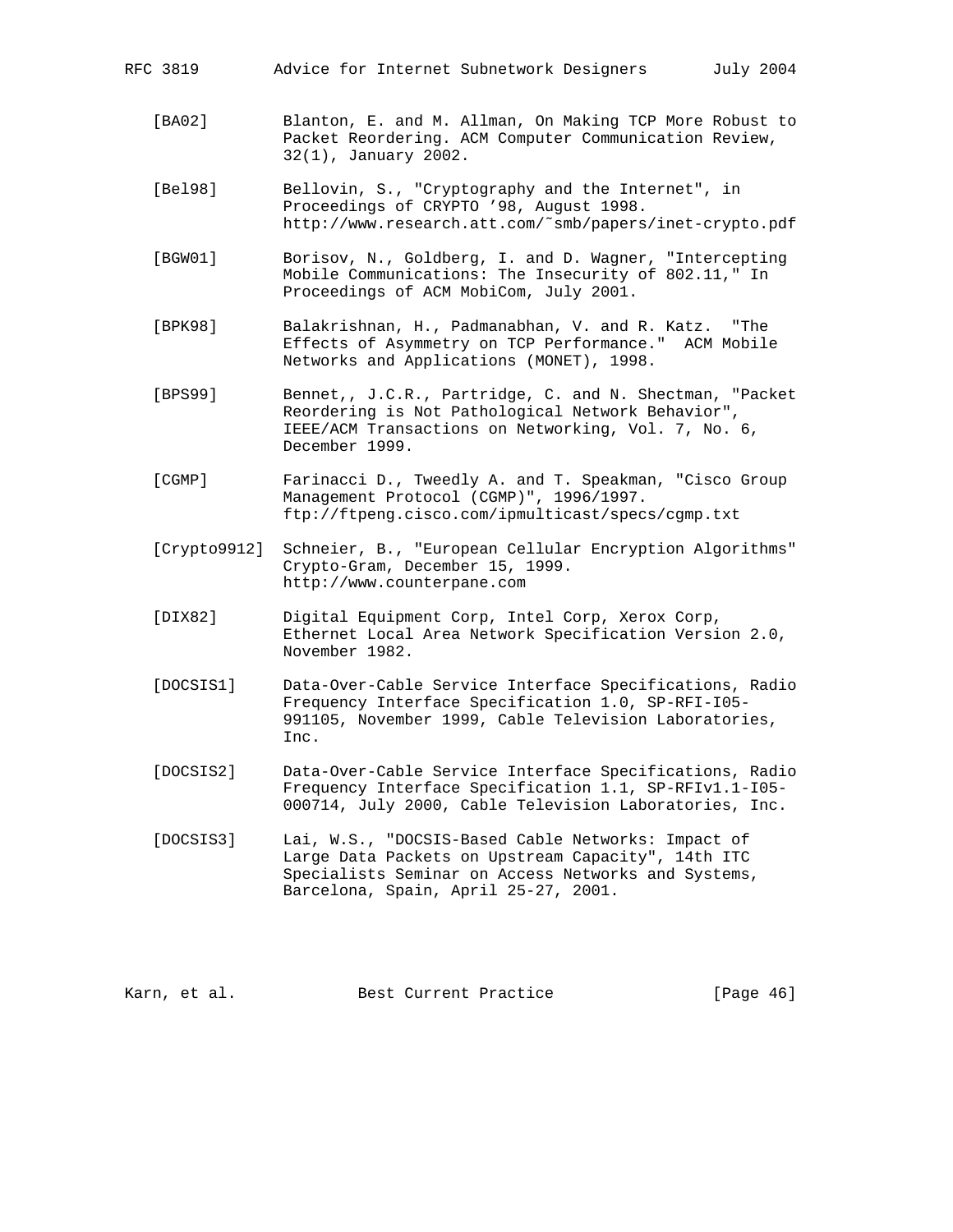- [EN301192] ETSI, European Broadcasting Union, Digital Video Broadcasting (DVB); DVB Specification for Data Broadcasting, European Standard (Telecommunications Series) EN 301 192 v1.2.1(1999-06).
- [ES00] Eckhardt, D. and P. Steenkiste, "Effort-limited Fair (ELF) Scheduling for Wireless Networks, Proceedings of IEEE Infocom 2000.
- [FB00] Firoiu V. and M. Borden, "A Study of Active Queue Management for Congestion Control" to appear in Infocom 2000.
- [GM02] Grieco1, L. and S. Mascolo, "TCP Westwood and Easy RED to Improve Fairness in High-Speed Networks", Proceedings of the 7th International Workshop on Protocols for High-Speed Networks, April 2002.
- [IEEE8023] IEEE 802.3 CSMA/CD Access Method. http://standards.ieee.org/
- [IEEE80211] IEEE 802.11 Wireless LAN standard. http://standards.ieee.org/
- [ISO3309] ISO/IEC 3309:1991(E), "Information Technology Telecommunications and information exchange between systems - High-level data link control (HDLC) procedures - Frame structure", International Organization For Standardization, Fourth edition 1991-  $06 - 01$ .
- [ISO13818] ISO/IEC, ISO/IEC 13818-1:2000(E) Information Technology - Generic coding of moving pictures and associated audio information: Systems, Second edition, 2000-12-01 International Organization for Standardization and International Electrotechnical Commission.
- [ITU-I363] ITU-T I.363.5 B-ISDN ATM Adaptation Layer Specification Type AAL5, International Standards Organisation (ISO), 1996.
- [Jac90] Jacobson, V., Modified TCP Congestion Avoidance Algorithm. Email to the end2end-interest mailing list, April 1990. ftp://ftp.ee.lbl.gov/email/vanj.90apr30.txt

Karn, et al. Best Current Practice [Page 47]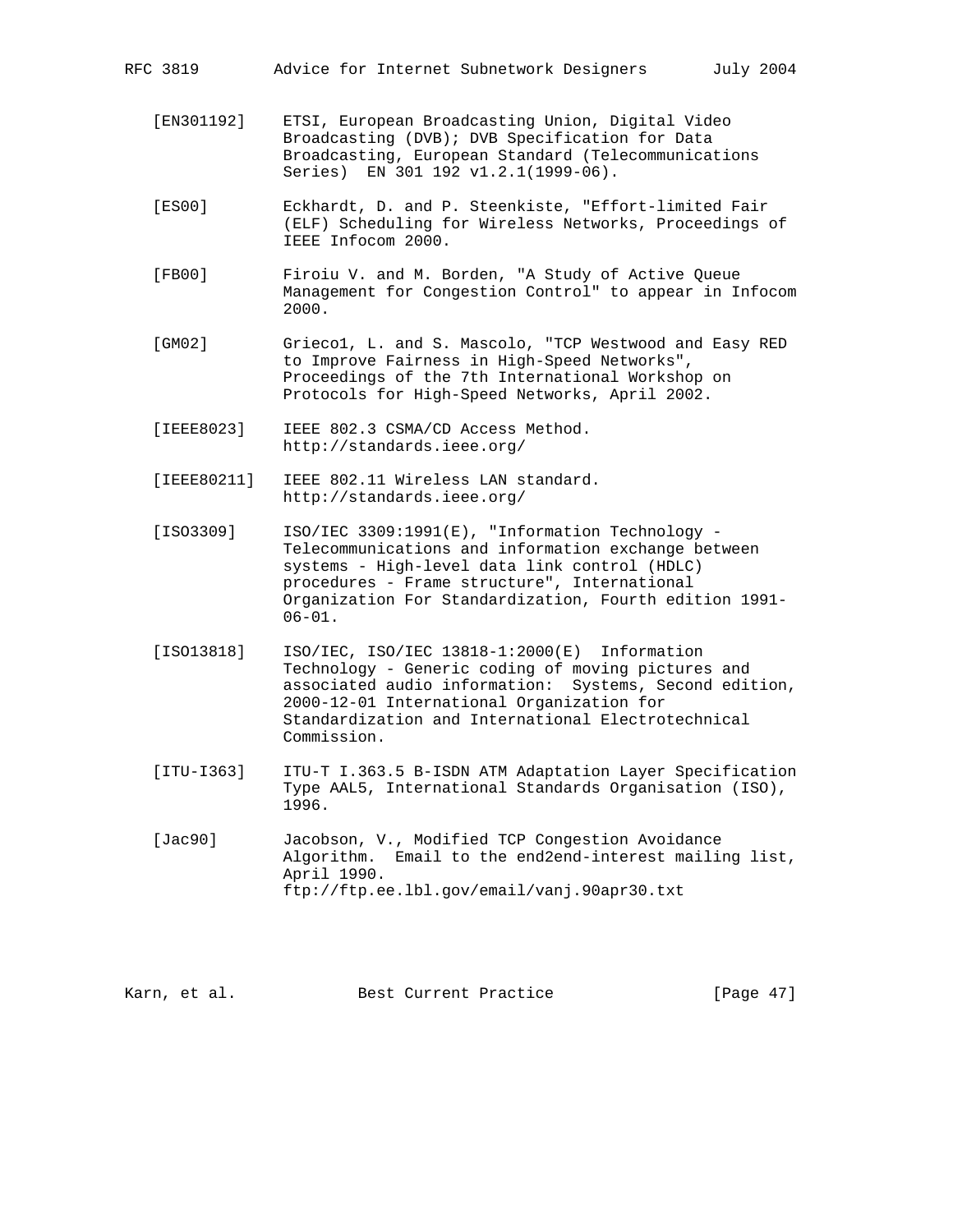|  | RFC 3819 |  |  |  | Advice for Internet Subnetwork Designers |  |  |
|--|----------|--|--|--|------------------------------------------|--|--|
|--|----------|--|--|--|------------------------------------------|--|--|

- [KY02] Khafizov, F. and M. Yavuz, Running TCP Over IS-2000, Proceedings of IEEE ICC, 2002.
- [LK00] Ludwig, R. and R. H. Katz, "The Eifel Algorithm: Making TCP Robust Against Spurious Retransmissions", ACM Computer Communication Review, Vol. 30, No. 1, January 2000.
- [LKJK02] Ludwig, R., Konrad, A., Joseph, A. D. and R. H. Katz, "Optimizing the End-to-End Performance of Reliable Flows over Wireless Links", Kluwer/ACM Wireless Networks Journal, Vol. 8, Nos. 2/3, pp. 289-299, March-May 2002.
- [LRKOJ99] Ludwig, R., Rathonyi, B., Konrad, A., Oden, K. and A. Joseph, Multi-Layer Tracing of TCP over a Reliable Wireless Link, pp. 144-154, In Proceedings of ACM SIGMETRICS 99.
- [LS00] Ludwig, R. and K. Sklower, The Eifel Retransmission Timer, ACM Computer Communication Review, Vol. 30, No. 3, July 2000.
- [MAGMA-PROXY] Fenner, B., He, H., Haberman, B. and H. Sandick, "IGMP/MLD-based Multicast Forwarding ("IGMP/MLD Proxying")", Work in Progress.
- [MAGMA-SNOOP] Christensen, M., Kimball, K. and F. Solensky, "Considerations for IGMP and MLD Snooping Switches", Work in Progress.
- [MBB00] May, M., Bonald, T. and J-C. Bolot, "Analytic Evaluation of RED Performance", INFOCOM 2000.
- [MBDL99] May, M., Bolot, J., Diot, C. and B. Lyles, "Reasons not to deploy RED", Proc. of 7th. International Workshop on Quality of Service (IWQoS'99), June 1999.
- [MSMO97] Mathis, M., Semke, J., Mahdavi, J. and T. Ott, "The Macroscopic Behavior of the TCP Congestion Avoidance Algorithm", Computer Communication Review, Vol. 27, number 3, July 1997.
- [MYR95] Boden, N., Cohen, D., Felderman, R., Kulawik, A., Seitz, C., et al. MYRINET: A Gigabit per Second Local Area Network, IEEE-Micro, Vol. 15, No.1, February 1995, pp. 29-36.

Karn, et al. Best Current Practice [Page 48]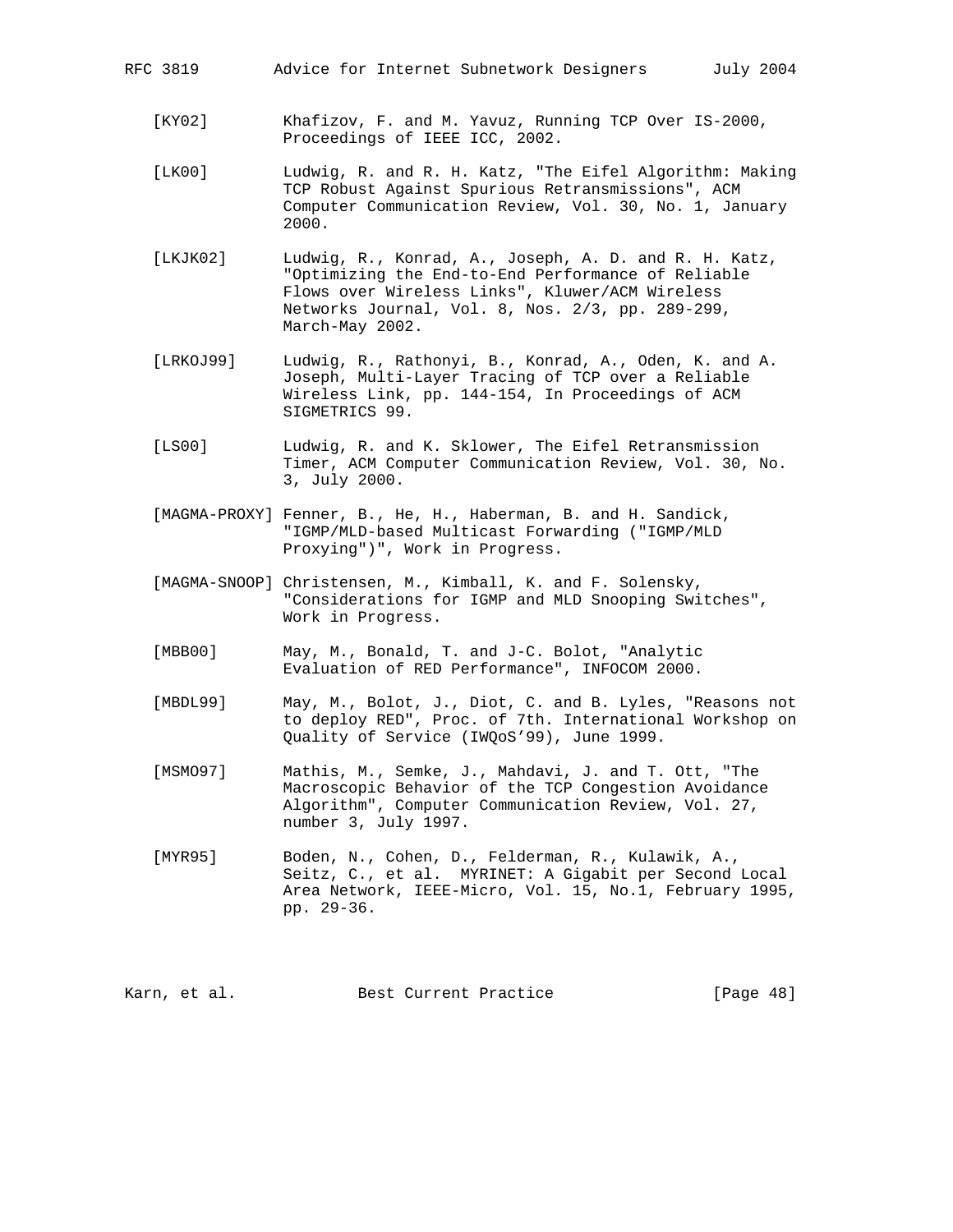RFC 3819 Advice for Internet Subnetwork Designers July 2004

- [PFTK98] Padhye, J., Firoiu, V., Towsley, D. and J. Kurose, "Modeling TCP Throughput: a Simple Model and its Empirical Validation", UMASS CMPSCI Tech Report TR98- 008, Feb. 1998.
- [RED93] Floyd, S. and V. Jacobson, "Random Early Detection gateways for Congestion Avoidance", IEEE/ACM Transactions in Networking, Vol. 1 No. 4, August 1993. http://www.aciri.org/floyd/papers/red/red.html
- [RF95] Romanow, A. and S. Floyd, "Dynamics of TCP Traffic over ATM Networks". IEEE Journal of Selected Areas in Communication, Vol.13 No. 4, May 1995, p. 633-641.
- [RFC791] Postel, J., "Internet Protocol", STD 5, RFC 791, September 1981.
- [RFC793] Postel, J., "Transmission Control Protocol", STD 7, RFC 793, September 1981.
- [RFC768] Postel, J., "User Datagram Protocol", STD 6, RFC 768, August 1980.
- [RFC826] Plummer, D.C., "Ethernet Address Resolution Protocol: Or converting network protocol addresses to 48-bit Ethernet address for transmission on Ethernet hardware", STD 37, RFC 826, November 1982.
- [RFC1071] Braden, R., Borman, D. and C. Partridge, "Computing the Internet checksum", RFC 1071, September 1988.
- [RFC1112] Deering, S., "Host Extensions for IP Multicasting", STD 5, RFC 1112, August 1989.
- [RFC1144] Jacobson, V., "Compressing TCP/IP Headers for Low-Speed Serial Links", RFC 1144, February 1990.
- [RFC1191] Mogul, J. and S. Deering, "Path MTU Discovery", RFC 1191, November 1990.
- [RFC1332] McGregor, C., "The PPP Internet Protocol Control Protocol (IPCP)", RFC 1332, May 1992.
- [RFC1435] Knowles, S., "IESG Advice from Experience with Path MTU Discovery", RFC 1435, March 1993.

Karn, et al. Best Current Practice [Page 49]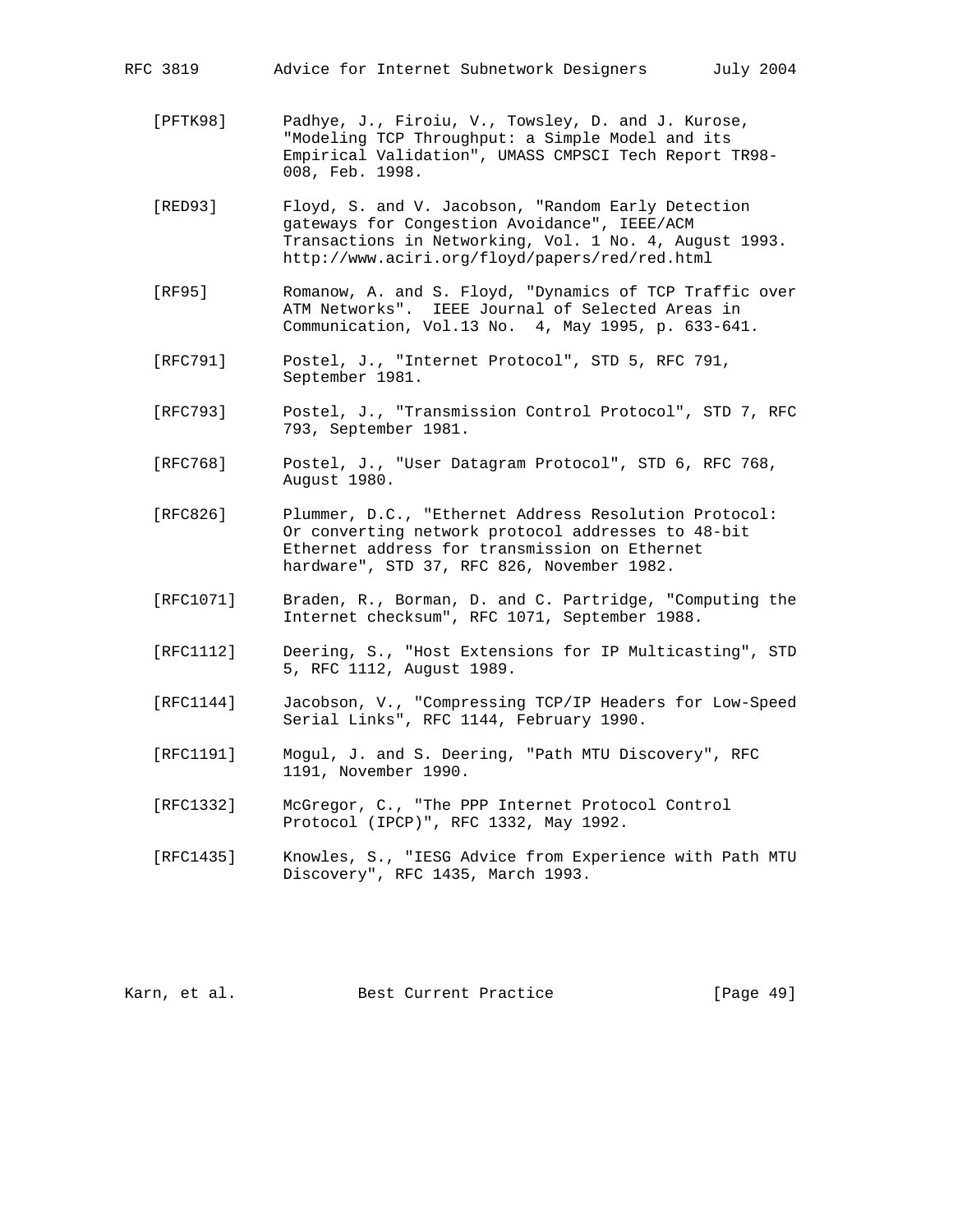| RFC 3819  | Advice for Internet Subnetwork Designers                                                                  | July 2004 |
|-----------|-----------------------------------------------------------------------------------------------------------|-----------|
| [RFC1633] | Braden, R., Clark, D. and S. Shenker, "Integrated<br>Services in the Internet Architecture: an Overview", |           |

 [RFC1661] Simpson, W., "The Point-to-Point Protocol (PPP)", STD 51, RFC 1661, July 1994.

RFC 1633, June 1994.

- [RFC1662] Simpson, W., Ed., "PPP in HDLC-like Framing", STD 51, RFC 1662, July 1994.
- [RFC1750] Eastlake 3rd, D., Crocker, S. and J. Schiller, "Randomness Recommendations for Security", RFC 1750, December 1994.
- [RFC1812] Baker, F., Ed., "Requirements for IP Version 4 Routers", RFC 1812, June 1995.
- [RFC1939] Myers, J. and M. Rose, "Post Office Protocol Version 3", STD 53, RFC 1939, May 1996.
- [RFC1981] McCann, J., Deering, S. and J. Mogul, "Path MTU Discovery for IP version 6", RFC 1981, August 1996.
- [RFC1991] Atkins, D., Stallings, W. and P. Zimmermann, "PGP Message Exchange Formats", RFC 1991, August 1996.
- [RFC2018] Mathis, M., Mahdavi, J., Floyd, S. and A. Romanow, "TCP Selective Acknowledgement Options", RFC 2018, October 1996.
- [RFC2131] Droms, R., "Dynamic Host Configuration Protocol", RFC 2131, March 1997.
- [RFC2205] Braden, R., Ed., Zhang, L., Berson, S., Herzog, S. and S. Jamin, "Resource ReSerVation Protocol (RSVP) -- Version 1 Functional Specification", RFC 2205, September 1997.
- [RFC2208] Mankin, A., Baker, F., Braden, B., Bradner, S., O'Dell, M., Romanow, A., Weinrib, A. and L. Zhang, "Resource ReSerVation Protocol (RSVP) -- Version 1 Applicability Statement Some Guidelines on Deployment", RFC 2208, September 1997.
- [RFC2210] Wroclawski, J., "The Use of RSVP with IETF Integrated Services", RFC 2210, September 1997.

Karn, et al. Best Current Practice [Page 50]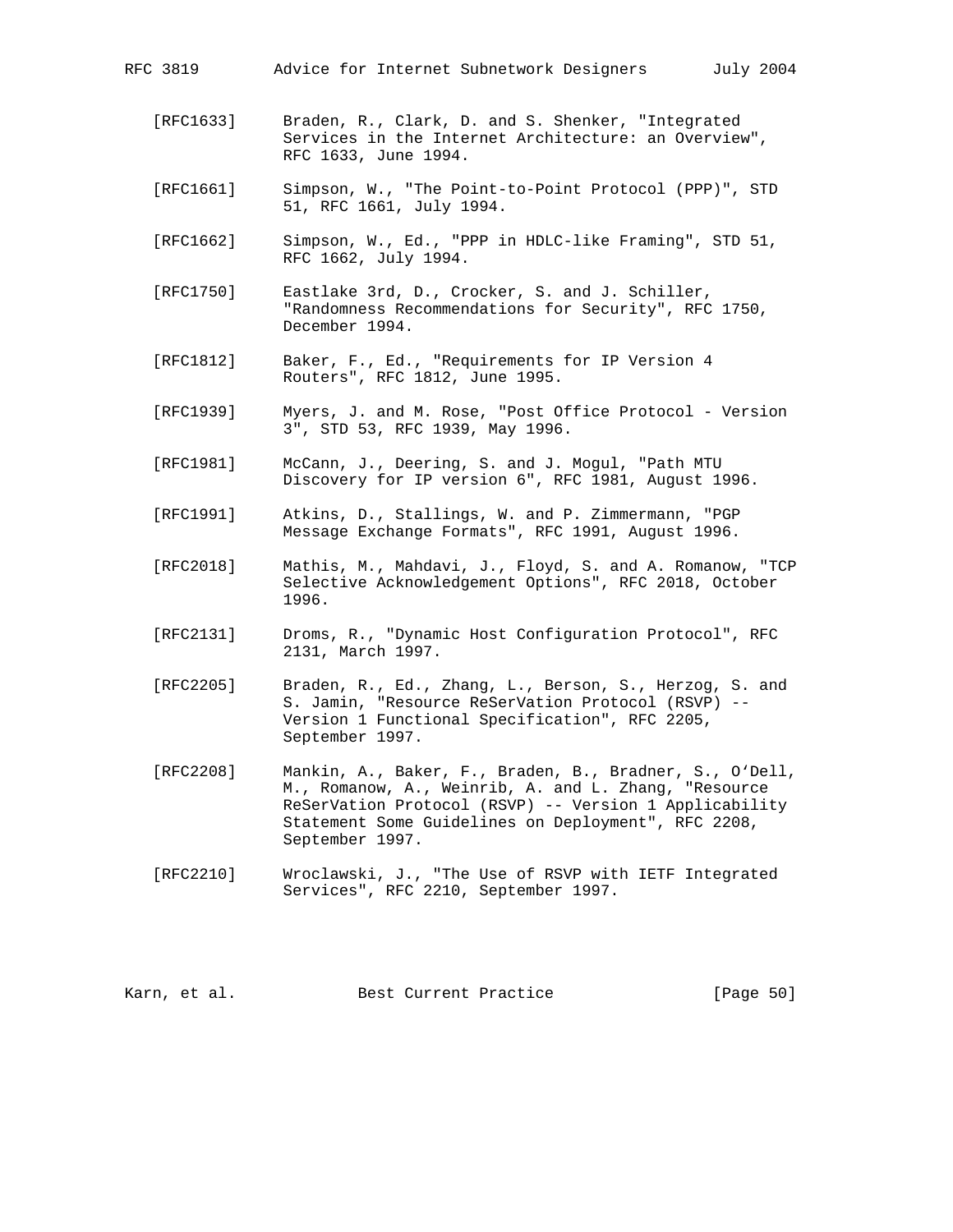| RFC 3819 |  |  |  |  | Advice for Internet Subnetwork Designers |  |  |
|----------|--|--|--|--|------------------------------------------|--|--|
|----------|--|--|--|--|------------------------------------------|--|--|

- [RFC2211] Wroclawski, J., "Specification of the Controlled-Load Network Element Service", RFC 2211, September 1997.
- [RFC2212] Shenker, S., Partridge, C. and R. Guerin, "Specification of Guaranteed Quality of Service", RFC 2212, September 1997.
- [RFC2246] Dierks, T. and C. Allen, "The TLS Protocol Version 1.0", RFC 2246, January 1999.
- [RFC2309] Braden, B., Clark, D., Crowcroft, J., Davie, B., Deering, S., Estrin, D., Floyd, S., Jacobson, V., Minshall, G., Partridge, C., Peterson, L., Ramakrishnan, K., Shenker, S., Wroclawski, J. and L. Zhang, "Recommendations on Queue Management and Congestion Avoidance in the Internet", RFC 2309, April 1998.
- [RFC2322] van den Hout, K., Koopal, A. and R. van Mook, "Management of IP numbers by peg-dhcp", RFC 2322, 1 April 1998.
- [RFC2328] Moy, J., "OSPF Version 2", STD 54, RFC 2328, April 1998.
- [RFC2332] Luciani, J., Katz, D., Piscitello, D., Cole, B. and N. Doraswamy, "NBMA Next Hop Resolution Protocol (NHRP)", RFC 2332, April 1998.
- [RFC2364] Gross, G., Kaycee, M., Li, A., Malis, A. and J. Stephens, "PPP Over AAL5", RFC 2364, July 1998.
- [RFC2394] Pereira, R., "IP Payload Compression Using DEFLATE", RFC 2394, December 1998.
- [RFC2395] Friend, R. and R. Monsour, "IP Payload Compression Using LZS", RFC 2395, December 1998.
- [RFC2401] Kent, S. and R. Atkinson, "Security Architecture for the Internet Protocol", RFC 2401, November 1998.
- [RFC2406] Kent, S. and R. Atkinson, "IP Encapsulating Security Payload (ESP)", RFC 2406, November 1998.
- [RFC2440] Callas, J., Donnerhacke, L., Finney, H. and R. Thayer, "OpenPGP Message Format", RFC 2440, November 1998.

Karn, et al. Best Current Practice [Page 51]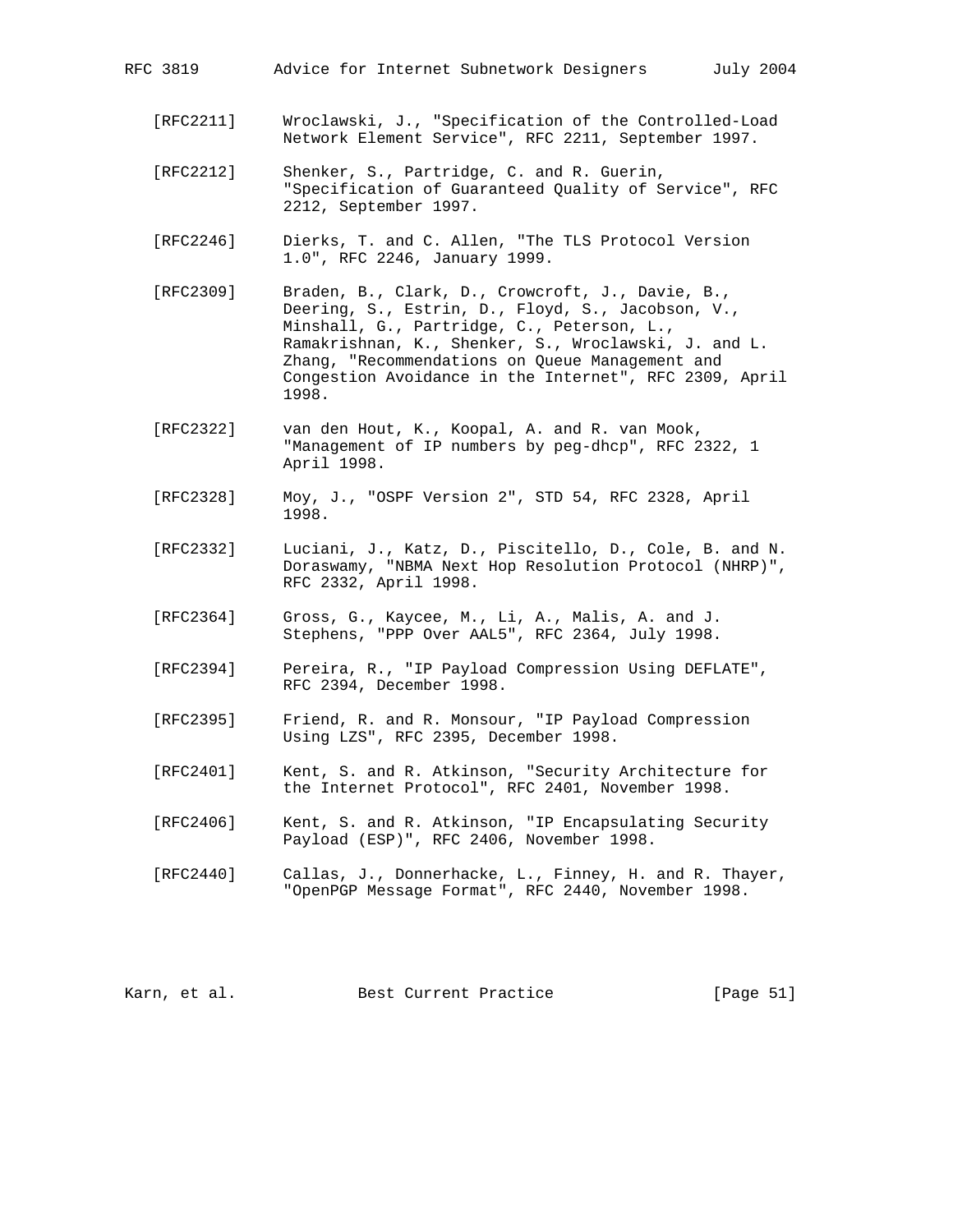| RFC 3819 |  |  |  | Advice for Internet Subnetwork Designers |  |  |
|----------|--|--|--|------------------------------------------|--|--|
|----------|--|--|--|------------------------------------------|--|--|

- [RFC2460] Deering, S. and R. Hinden, "Internet Protocol, Version 6 (IPv6) Specification", RFC 2460, December 1998.
- [RFC2461] Narten, T., Nordmark, E. and W. Simpson, "Neighbor Discovery for IP Version 6 (IPv6)", RFC 2461, December 1998.
- [RFC2474] Nichols, K., Blake, S., Baker, F. and D. Black, "Definition of the Differentiated Services Field (DS Field) in the IPv4 and IPv6 Headers", RFC 2474, December 1998.
- [RFC2475] Blake, S., Black, D., Carlson, M., Davies, E., Wang, Z. and W. Weiss, "An Architecture for Differentiated Services", RFC 2475, December 1998.
- [RFC2507] Degermark, M., Nordgren, B. and S. Pink, "IP Header Compression", RFC 2507, February 1999.
- [RFC2508] Casner, S. and V. Jacobson, "Compressing IP/UDP/RTP Headers for Low-Speed Serial Links", RFC 2508, February 1999.
- [RFC2581] Allman, M., Paxson, V. and W. Stevens, "TCP Congestion Control", RFC 2581, April 1999.
- [RFC2582] Floyd, S. and T. Henderson, "The NewReno Modification to TCP's Fast Recovery Algorithm", RFC 2582, April 1999.
- [RFC2597] Heinanen, J., Baker, F., Weiss, W. and J. Wroclawski, "Assured Forwarding PHB Group", RFC 2597, June 1999.
- [RFC2616] Fielding, R., Gettys, J., Mogul, J., Frystyk, H., Masinter, L., Leach, P. and T. Berners-Lee, "Hypertext Transfer Protocol -- HTTP/1.1", RFC 2616, June 1999.
- [RFC2630] Housley, R., "Cryptographic Message Syntax", RFC 2630, June 1999.
- [RFC2631] Rescorla, E., "Diffie-Hellman Key Agreement Method", RFC 2631, June 1999.
- [RFC2632] Ramsdell, B., Ed., "S/MIME Version 3 Certificate Handling", RFC 2632, June 1999.

Karn, et al. Best Current Practice [Page 52]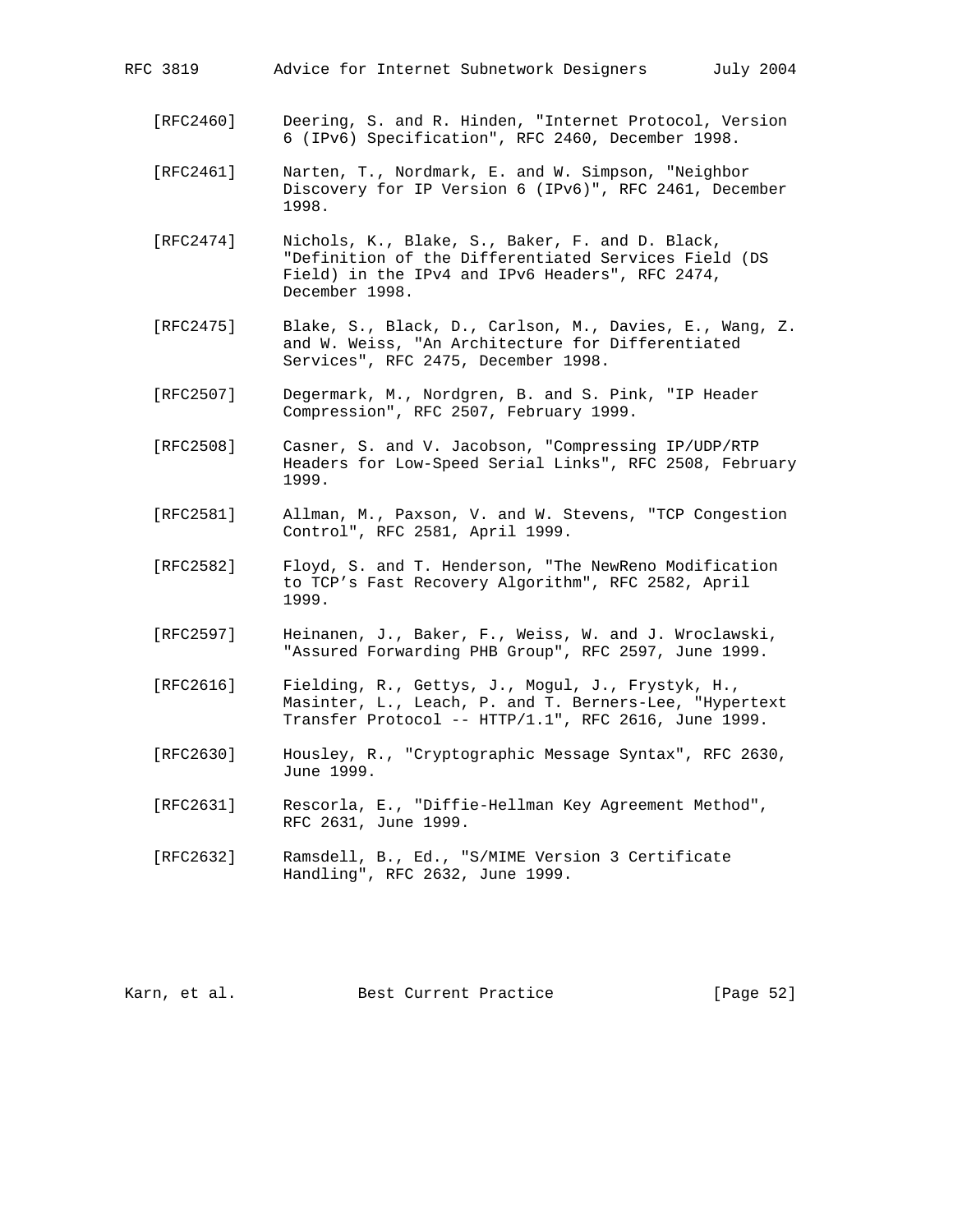| RFC 3819  | July 2004<br>Advice for Internet Subnetwork Designers                                                                         |
|-----------|-------------------------------------------------------------------------------------------------------------------------------|
| [RFC2633] | Ramsdell, B., "S/MIME Version 3 Message Specification",<br>RFC 2633, June 1999.                                               |
| [RFC2634] | Hoffman, P., "Enhanced Security Services for S/MIME",<br>RFC 2634, June 1999.                                                 |
| [RFC2684] | Grossman, D. and J. Heinanen, "Multiprotocol<br>Encapsulation over ATM Adaptation Layer 5", RFC 2684,<br>September 1999.      |
| [RFC2686] | Bormann, C., "The Multi-Class Extension to Multi-Link<br>PPP", RFC 2686, September 1999.                                      |
| [RFC2687] | Bormann, C., "PPP in a Real-time Oriented HDLC-like<br>Framing", RFC 2687, September 1999.                                    |
| [RFC2689] | Bormann, C., "Providing Integrated Services over Low-<br>bitrate Links", RFC 2689, September 1999.                            |
| [RFC2710] | Deering, S., Fenner, W. and B. Haberman, "Multicast<br>Listener Discovery (MLD) for IPv6", RFC 2710, October<br>1999.         |
| [RFC2784] | Farinacci, D., Li, T., Hanks, S., Meyer, D. and P.<br>Traina, "Generic Routing Encapsulation (GRE)", RFC<br>2784, March 2000. |

- [RFC2865] Rigney, C., Willens, S., Rubens, A. and W. Simpson, "Remote Authentication Dial In User Service (RADIUS)", RFC 2865, June 2000.
- [RFC2914] Floyd, S., "Congestion Control Principles", BCP 41, RFC 2914, September 2000.
- [RFC2923] Lahey, K., "TCP Problems with Path MTU Discovery", RFC 2923, September 2000.
- [RFC2988] Paxson, V. and M. Allman, "Computing TCP's Retransmission Timer", RFC 2988, November 2000.
- [RFC2990] Huston, G., "Next Steps for the IP QoS Architecture", RFC 2990, November 2000.
- [RFC3048] Whetten, B., Vicisano, L., Kermode, R., Handley, M., Floyd, S. and M. Luby, "Reliable Multicast Transport Building Blocks for One-to-Many Bulk-Data Transfer", RFC 3048, January 2001.

Karn, et al. Best Current Practice [Page 53]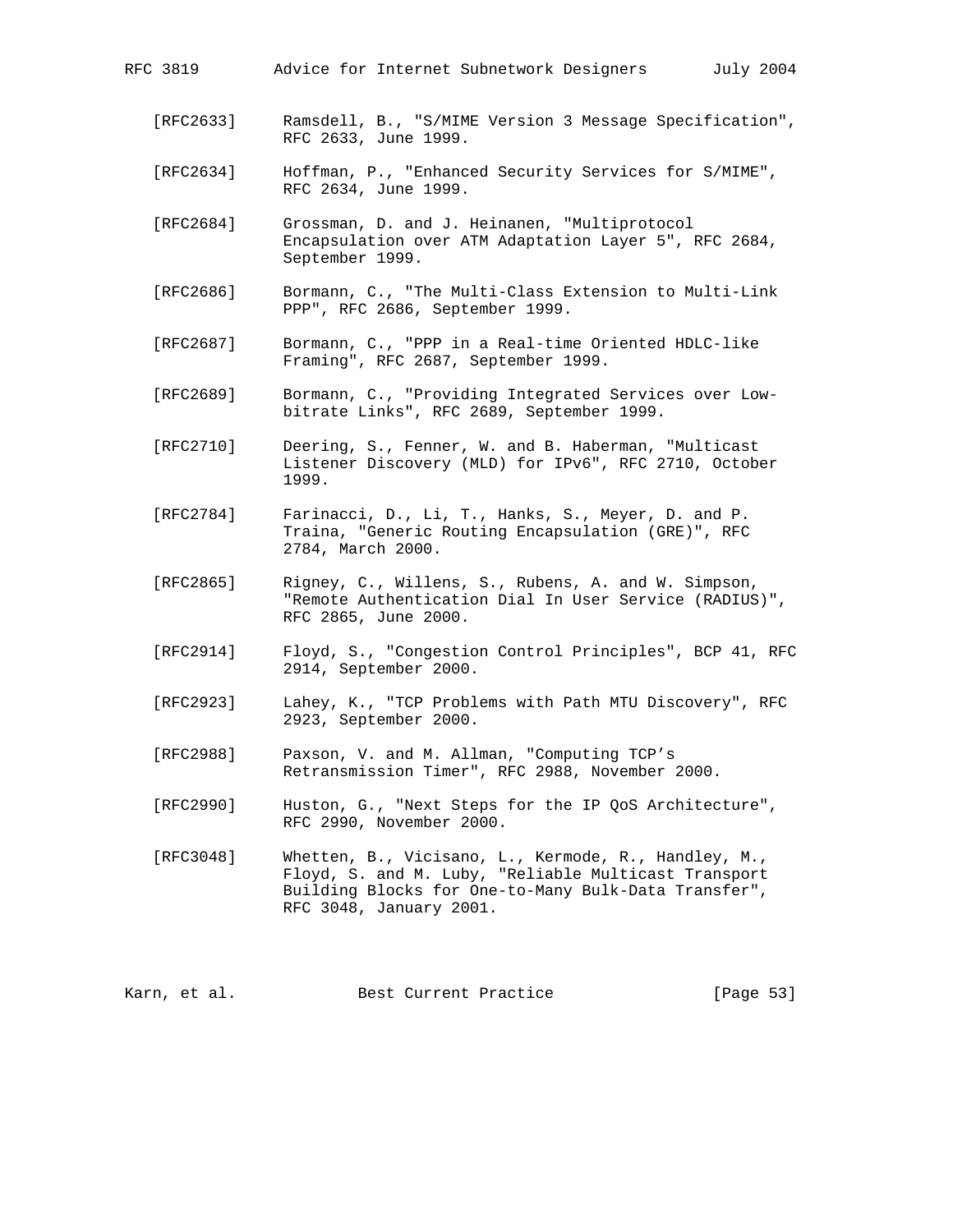- [RFC3095] Bormann, C., Ed., Burmeister, C., Degermark, M., Fukushima, H., Hannu, H., Jonsson, L-E., Hakenberg, R., Koren, T., Le, K., Liu, Z., Martensson, A., Miyazaki, A., Svanbro, K., Wiebke, T., Yoshimura, T. and H. Zheng, "RObust Header Compression (ROHC): Framework and four profiles: RTP, UDP, ESP, and uncompressed", RFC 3095, July 2001.
- [RFC3096] Degermark, M., Ed., "Requirements for robust IP/UDP/RTP header compression", RFC 3096, July 2001.
- [RFC3150] Dawkins, S., Montenegro, G., Kojo, M. and V. Magret, "End-to-end Performance Implications of Slow Links", BCP 48, RFC 3150, July 2001.
- [RFC3155] Dawkins, S., Montenegro, G., Kojo, M., Magret, V. and N. Vaidya, "End-to-end Performance Implications of Links with Errors", BCP 50, RFC 3155, August 2001.
- [RFC3168] Ramakrishnan, K., Floyd, S. and D. Black, "The Addition of Explicit Congestion Notification (ECN) to IP", RFC 3168, September 2001.
- [RFC3173] Shacham, A., Monsour, B., Pereira, R. and M. Thomas, "IP Payload Compression Protocol (IPComp)", RFC 3173, September 2001.
- [RFC3246] Davie, B., Charny, A., Bennet, J.C.R., Benson, K., Le Boudec, J.Y., Courtney, W., Davari, S., Firoiu, V. and D. Stiliadis, "An Expedited Forwarding PHB (Per-Hop Behavior)", RFC 3246, March 2002.
- [RFC3248] Armitage, G., Carpenter, B., Casati, A., Crowcroft, J., Halpern, J., Kumar, B. and J. Schnizlein, "A Delay Bound alternative revision of RFC 2598", RFC 3248, March 2002.
- [RFC3344] Perkins, C., Ed., "IP Mobility Support for IPv4", RFC 3344, August 2002.
- [RFC3366] Fairhurst, G. and L. Wood, "Advice to link designers on link Automatic Repeat reQuest (ARQ)", BCP 62, RFC 3366, August 2002.

Karn, et al. Sest Current Practice [Page 54]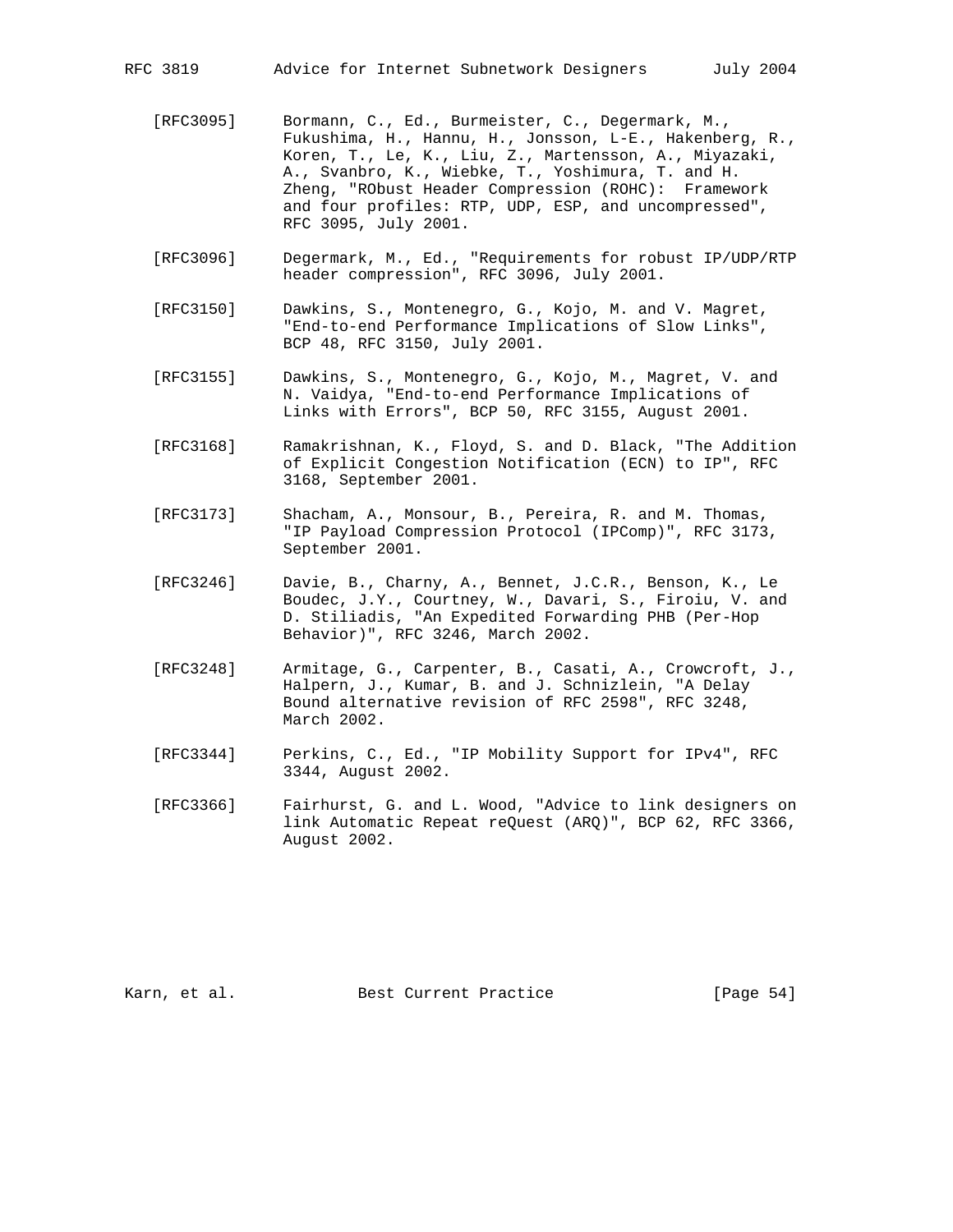- [RFC3376] Cain, B., Deering, S., Kouvelas, I., Fenner, B. and A. Thyagarajan, "Internet Group Management Protocol, Version 3", RFC 3376, October 2002.
- [RFC3449] Balakrishnan, H., Padmanabhan, V., Fairhurst, G. and M. Sooriyabandara, "TCP Performance Implications of Network Path Asymmetry", BCP 69, RFC 3449, December 2002.
- [RFC3450] Luby, M., Gemmell, J., Vicisano, L., Rizzo, L. and J. Crowcroft, "Asynchronous Layered Coding (ALC) Protocol Instantiation", RFC 3450, December 2002.
- [RFC3451] Luby, M., Gemmell, J., Vicisano, L., Rizzo, L., Handley, M. and J. Crowcroft, "Layered Coding Transport (LCT) Building Block", RFC 3451, December 2002.
- [RFC3452] Luby, M., Vicisano, L., Gemmell, J., Rizzo, L., Handley, M. and J. Crowcroft, "Forward Error Correction (FEC) Building Block", RFC 3452, December 2002.
- [RFC3453] Luby, M., Vicisano, L., Gemmell, J., Rizzo, L., Handley, M. and J. Crowcroft, "The Use of Forward Error Correction (FEC) in Reliable Multicast", RFC 3453, December 2002.
- [RFC3488] Wu, I. and T. Eckert, "Cisco Systems Router-port Group Management Protocol (RGMP)", RFC 3488, February 2003.
- [RFC3501] Crispin, M., "INTERNET MESSAGE ACCESS PROTOCOL VERSION 4rev1", RFC 3501, March 2003.
- [RFC3828] Larzon, L-A., Degermark, M., Pink, S., Jonsson, L-E., Ed. and G. Fairhurst, Ed., "The User Datagram Protocol (UDP)-Lite Protocol", RFC 3828, June 2004.
- [Schneier95] Schneier, B., Applied Cryptography: Protocols, Algorithms and Source Code in C (John Wiley and Sons, October 1995).
- [Schneier00] Schneier, B., Secrets and Lies: Digital Security in a Networked World (John Wiley and Sons, August 2000).
- [SP2000] Stone, J. and C. Partridge, "When the CRC and TCP Checksum Disagree", ACM SIGCOMM, September 2000. http://www.acm.org/sigcomm/sigcomm2000/conf/ paper/sigcomm2000-9-1.pdf

Karn, et al. Best Current Practice [Page 55]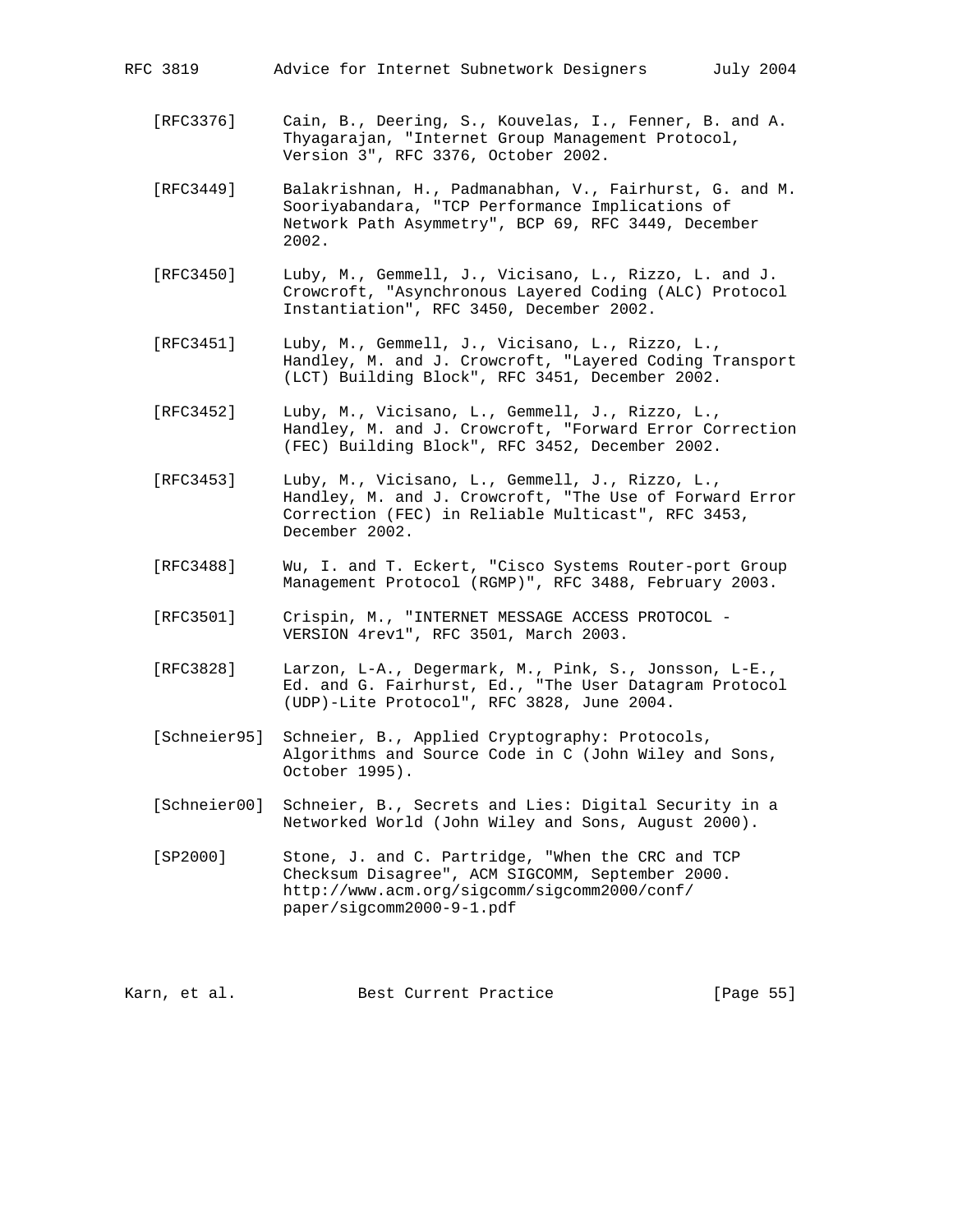- [SRC81] Saltzer, J., Reed D. and D. Clark, "End-to-End Arguments in System Design". Second International Conference on Distributed Computing Systems (April, 1981) pages 509-512. Published with minor changes in ACM Transactions in Computer Systems 2, 4, November, 1984, pages 277-288. Reprinted in Craig Partridge, editor Innovations in internetworking. Artech House, Norwood, MA, 1988, pages 195-206. ISBN 0-89006-337-0.
- [SSL2] Hickman, K., "The SSL Protocol", Netscape Communications Corp., Feb 9, 1995.
- [SSL3] Frier, A., Karlton, P. and P. Kocher, "The SSL 3.0 Protocol", Netscape Communications Corp., Nov 18, 1996.
- [TCPF98] Lin, D. and H.T. Kung, "TCP Fast Recovery Strategies: Analysis and Improvements", IEEE Infocom, March 1998. http://www.eecs.harvard.edu/networking/papers/infocom tcp-final-198.pdf
- [WFBA2000] Wagner, D., Foster, J., Brewer, E. and A. Aiken, "A First Step Toward Automated Detection of Buffer Overrun Vulnerabilities", Proceedings of NDSS2000. http://www.isoc.org/isoc/conferences/ndss/ 2000/proceedings/039.pdf
- [Wilbur89] Wilbur, Steve R., Jon Crowcroft, and Yuko Murayama. "MAC layer Security Measures in Local Area Networks", Local Area Network Security, Workshop LANSEC '89 Proceedings, Springer-Verlag, April 1989, pp. 53-64.

Karn, et al. Sest Current Practice [Page 56]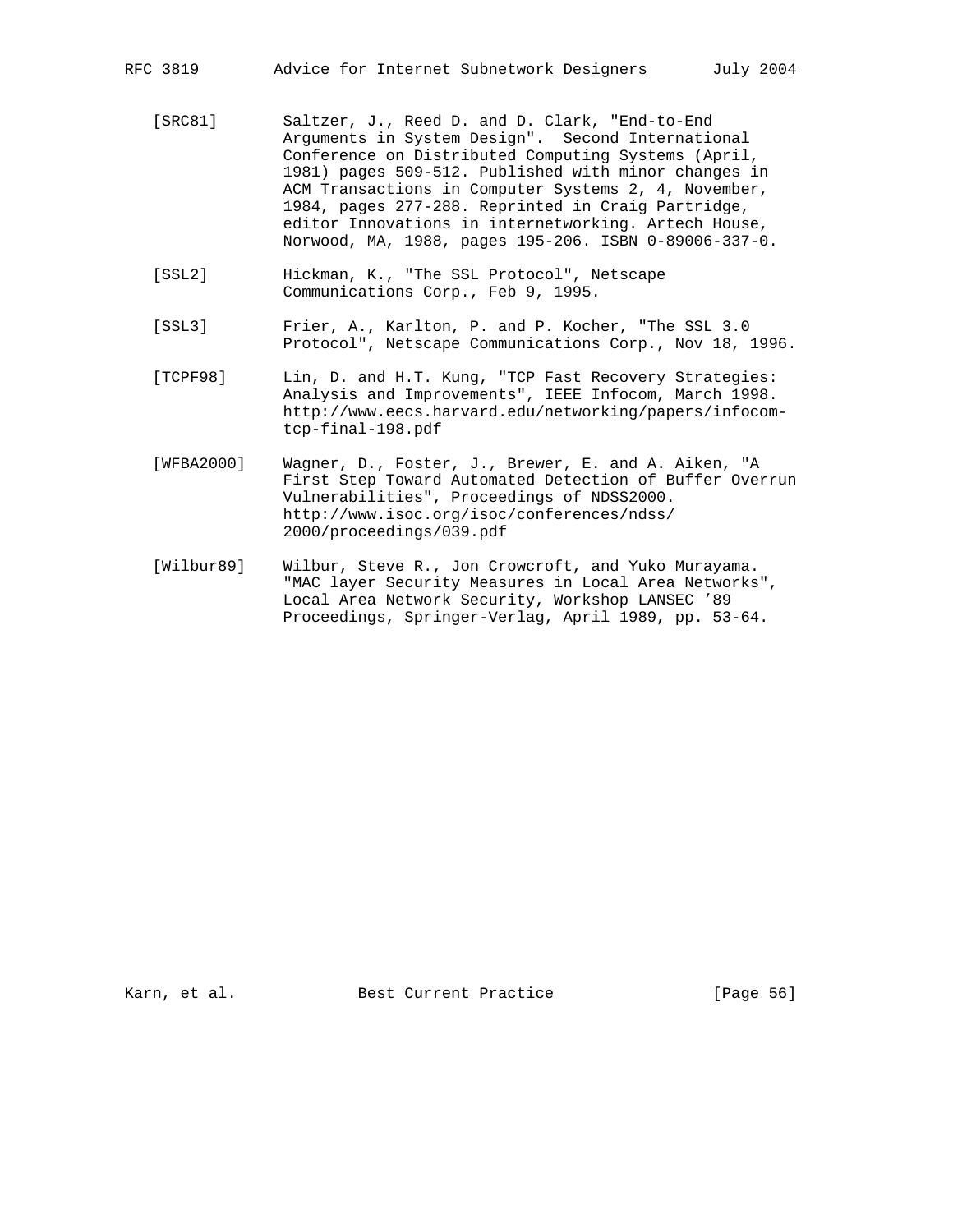21. Contributors' Addresses

 Aaron Falk USC/Information Sciences Institute 4676 Admiralty Way Marina Del Rey, CA 90292

 Phone: 310-448-9327 EMail: falk@isi.edu

 Saverio Mascolo Dipartimento di Elettrotecnica ed Elettronica, Politecnico di Bari Via Orabona 4, 70125 Bari, Italy

 Phone: +39 080 596 3621 EMail: mascolo@poliba.it URL: http://www-dee.poliba.it/dee-web/Personale/mascolo.html

 Marie-Jose Montpetit MJMontpetit.com

EMail: marie@mjmontpetit.com

Karn, et al. Sest Current Practice [Page 57]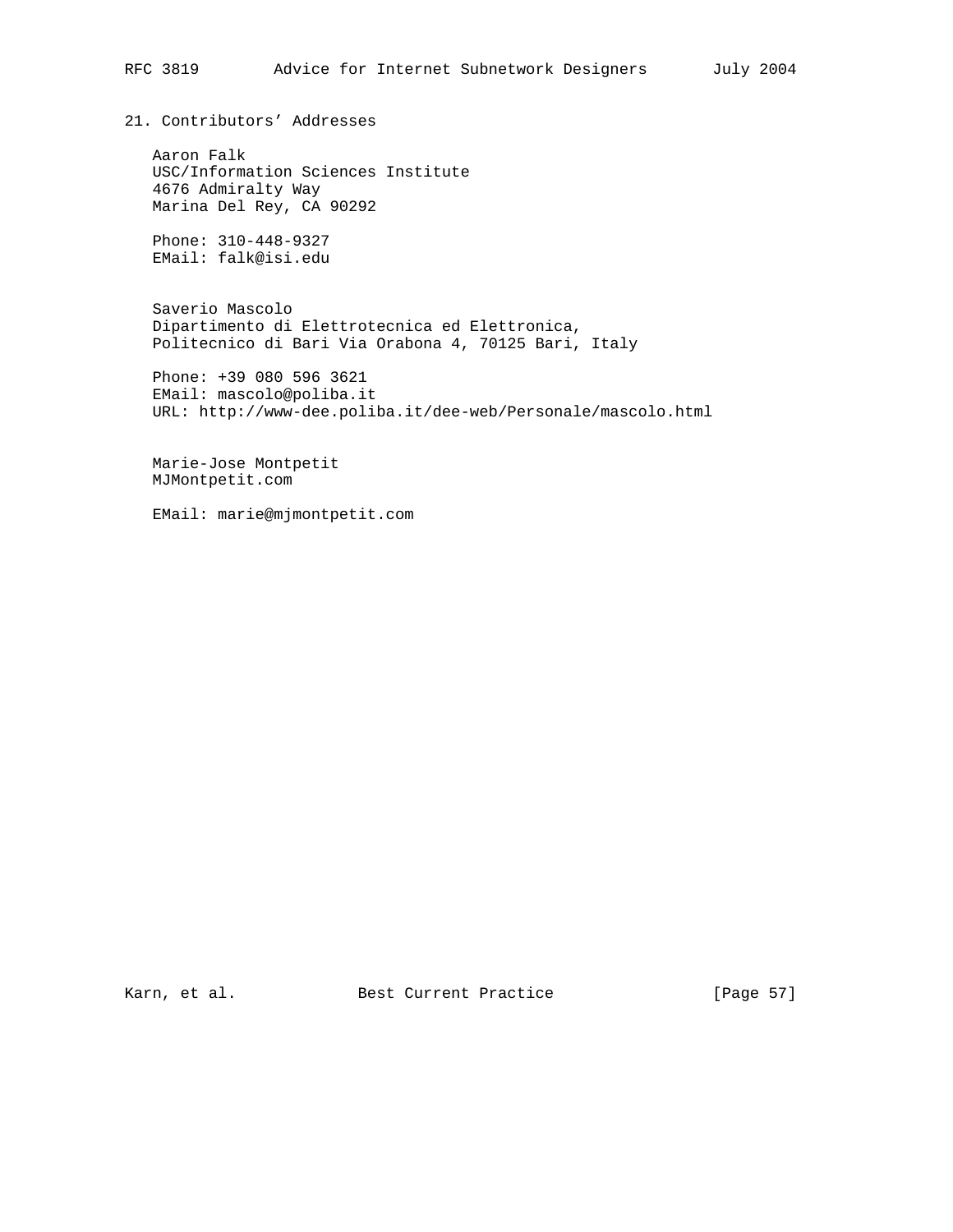22. Authors' Addresses

 Phil Karn, Editor Qualcomm 5775 Morehouse Drive San Diego CA 92121

 Phone: 858 587 1121 EMail: karn@qualcomm.com

 Carsten Bormann Universitaet Bremen TZI Postfach 330440 D-28334 Bremen, Germany

 Phone: +49 421 218 7024 Fax: +49 421 218 7000 EMail: cabo@tzi.org

 Godred (Gorry) Fairhurst Department of Engineering, University of Aberdeen, Aberdeen, AB24 3UE, United Kingdom

 EMail: gorry@erg.abdn.ac.uk URL: http://www.erg.abdn.ac.uk/users/gorry

 Dan Grossman Motorola, Inc. 111 Locke Drive Marlboro, MA 01752

EMail: Dan.Grossman@motorola.com

 Reiner Ludwig Ericsson Research Ericsson Allee 1 52134 Herzogenrath, Germany

 Phone: +49 2407 575 719 EMail: Reiner.Ludwig@ericsson.com

Karn, et al. Sest Current Practice [Page 58]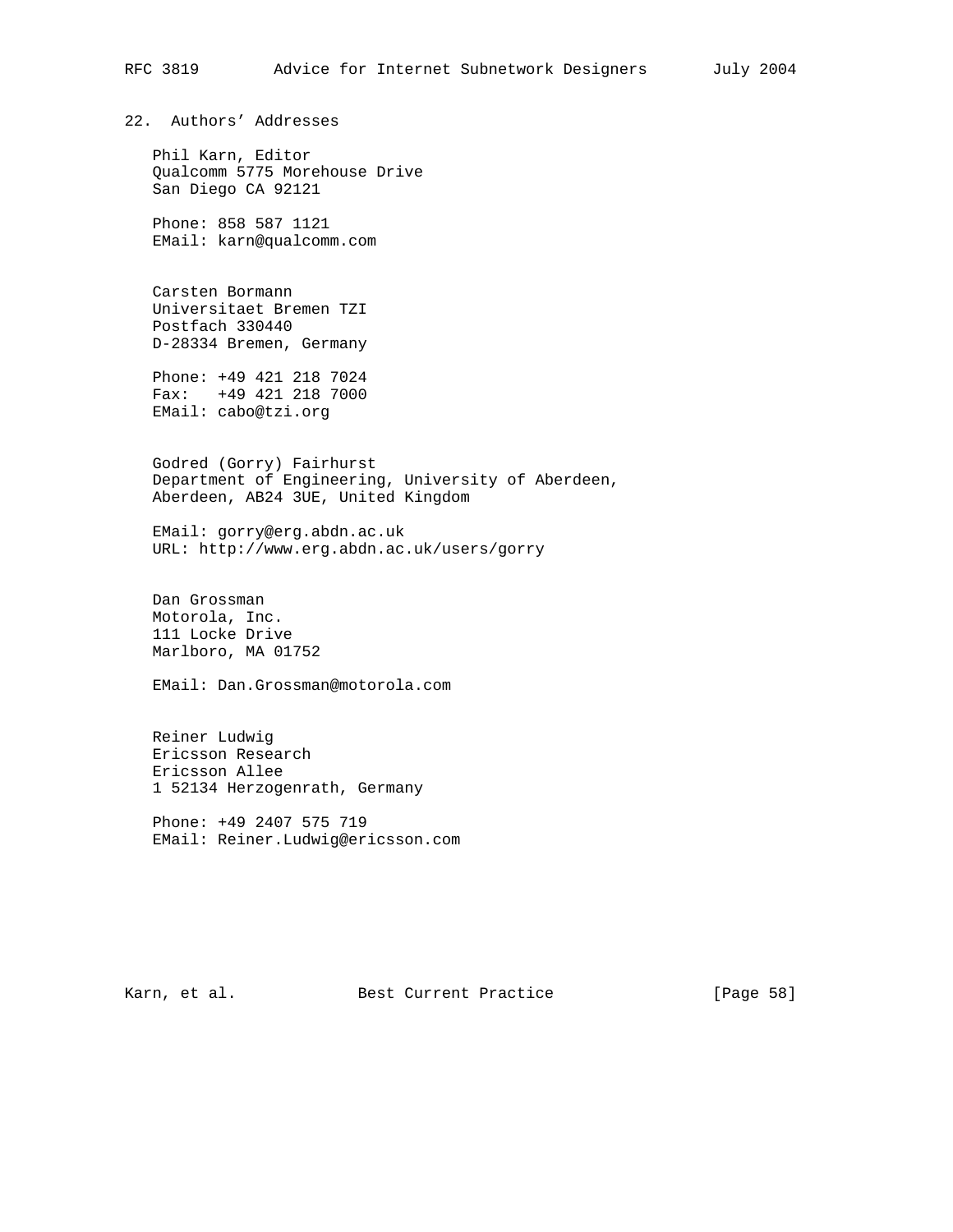Jamshid Mahdavi Novell, Inc.

EMail: jmahdavi@earthlink.net

 Gabriel Montenegro Sun Microsystems Laboratories, Europe 180, Avenue de l'Europe 38334 Saint Ismier CEDEX France

EMail: gab@sun.com

 Joe Touch USC/Information Sciences Institute 4676 Admiralty Way Marina del Rey CA 90292

 Phone: 310 448 9151 EMail: touch@isi.edu URL: http://www.isi.edu/touch

 Lloyd Wood Cisco Systems 9 New Square Park, Bedfont Lakes Feltham TW14 8HA United Kingdom

 Phone: +44 (0)20 8824 4236 EMail: lwood@cisco.com URL: http://www.ee.surrey.ac.uk/Personal/L.Wood/

Karn, et al. Sest Current Practice [Page 59]